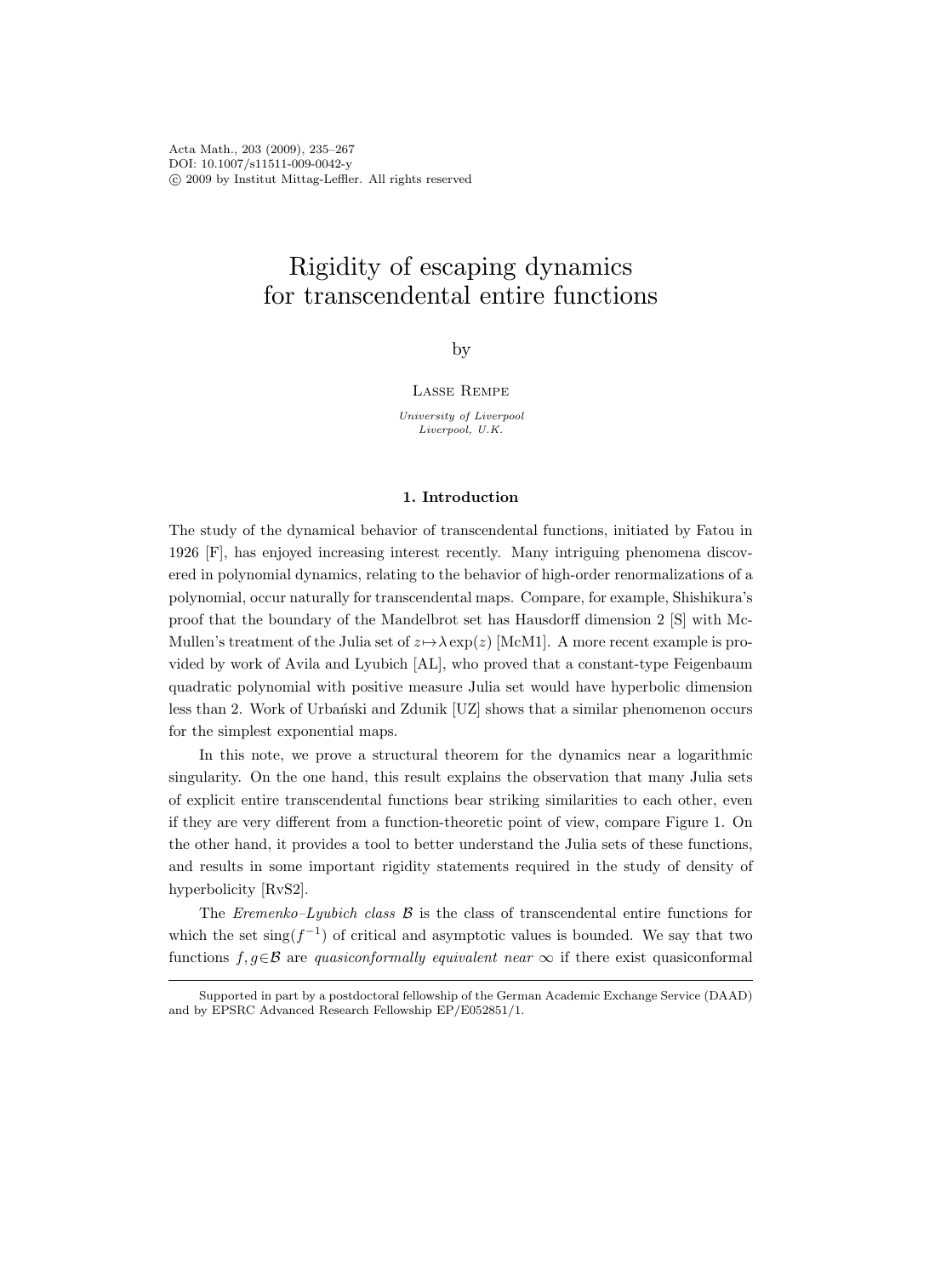

Figure 1. Images (a) and (b) show the Julia sets of the functions  $f_1$  and  $f_2$  (in black). Our results imply that these two functions are quasiconformally conjugate in a neighborhood of these sets. (Compare Theorem 3.1 and Observation 2.7.) In (c) the black set consists of points whose orbits under  $f_3$  remain in a right half-plane. Again, restricted to this set,  $f_3$  is quasiconformally conjugate to  $f_1$ . (The Julia set of  $f_3$  is underlaid in gray.) Note that the three maps are function-theoretically diverse:  $f_1$  has one asymptotic value,  $f_2$  has both an asymptotic and a critical value, and  $f_3$  has two critical values. (In (c),  $\lambda=0.575$ .)

maps  $\varphi, \psi \colon \mathbb{C} \to \mathbb{C}$  such that

$$
\psi(f(z)) = g(\varphi(z))\tag{1.1}
$$

whenever  $|f(z)|$  or  $|g(\varphi(z))|$  is large enough. (When (1.1) holds on all of  $\mathbb{C}$ , the maps are called quasiconformally equivalent; compare §2. Quasiconformal equivalence classes form the natural parameter spaces of entire functions.)

THEOREM 1.1. (Conjugacy near infinity) Let  $f, g \in \mathcal{B}$  be quasiconformally equivalent near infinity. Then there exist  $R>0$  and a quasiconformal map  $\vartheta: \mathbb{C} \to \mathbb{C}$  such that

$$
\vartheta \circ f = g \circ \vartheta \quad on \ J_R(f) := \{ z \in \mathbb{C} : |f^n(z)| \ge R \ for \ all \ n \ge 1 \}.
$$

Furthermore,  $\vartheta$  has zero dilatation on  $\{z \in J_R(f): |f^n(z)| \to \infty\}.$ 

Remark 1. In fact, our methods are purely local and as such apply to any (not necessarily globally defined) function that has only logarithmic singularities over infinity. In particular, they apply to restrictions of certain entire (or meromorphic) functions that themselves do not belong to class  $\mathcal{B}$ . We refer the reader to §2 for the precise definition of the class of functions that is treated.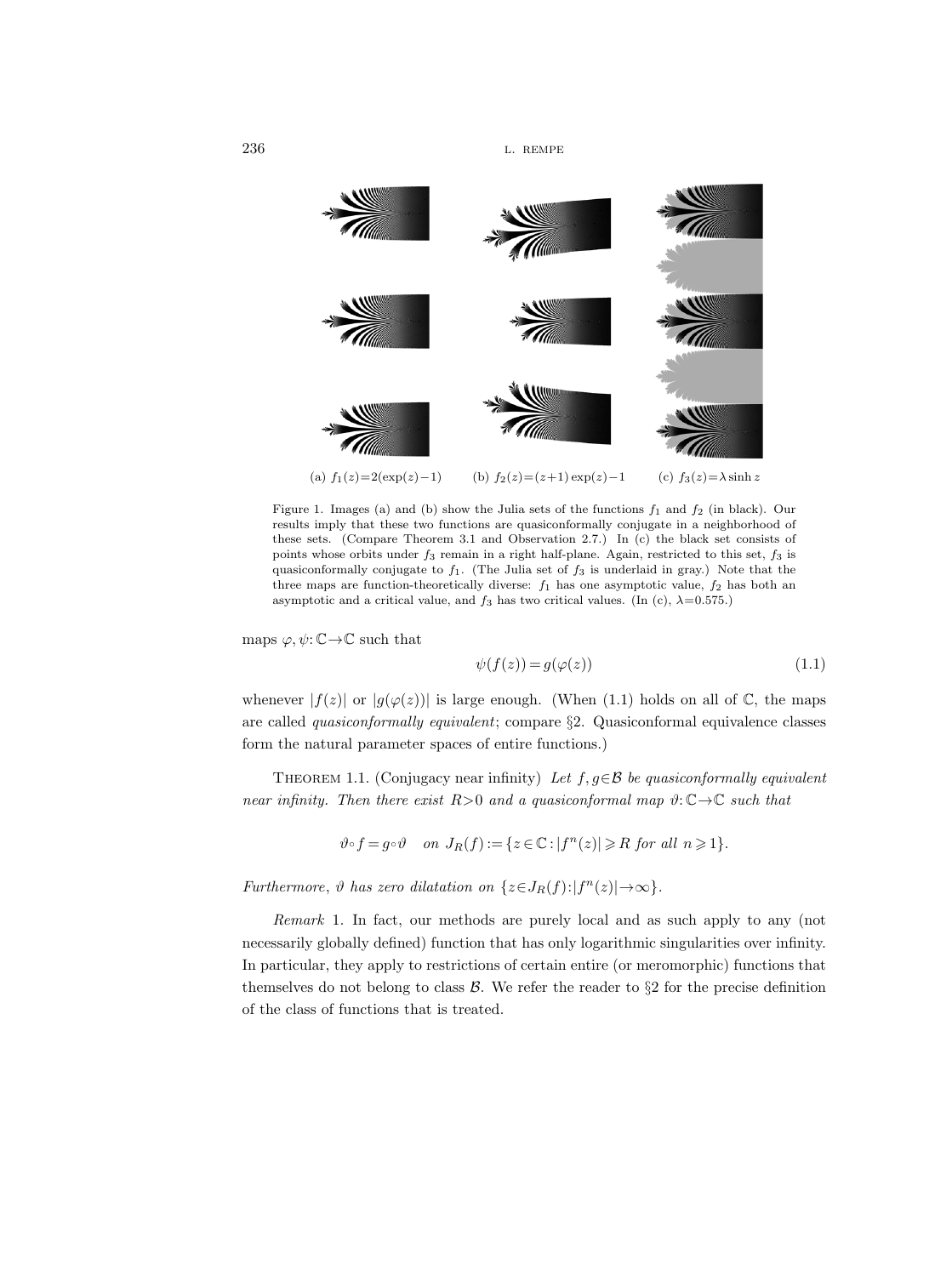

Figure 2. Two functions that are quasiconformally equivalent to the map  $f_1$  from Figure 1, but have very different dynamics: in (a), the Julia set (in gray) is a "pinched Cantor bouquet", while in (b) it is the entire complex plane. However, on the sets  $J_R(f_j)$  from Theorem 1.1 (in black), they are quasiconformally conjugate to (a suitable restriction of)  $f_1$ . (The parameter in (a) is given by  $\varkappa = 1.0038 + 2.8999i$ .)

Remark 2. For functions with non-logarithmic singularities over infinity, the dynamics near infinity may vary dramatically within the same parameter space. For example, for the function  $z \mapsto z-1-\exp(z)$ , all points with sufficiently negative real part tend to  $-\infty$  under iteration: the function has a *Baker domain* containing a left half-plane. On the other hand, the function  $z \mapsto z+1-\exp(z)$  does not have any Baker domains: every orbit in the Fatou set converges to an attracting fixed point; see [W, §5.3].

Theorem 1.1 can be seen as an analog of a classical theorem of Böttcher which states that any two polynomials of the same degree  $d\geqslant 2$  are conformally conjugate near  $\infty$ [M, Theorem 18.10]. We find the generality of our theorem surprising for a number of reasons. Not only can functions that are quasiconformally equivalent near infinity have very different function-theoretic properties (recall Figure 1), but more significantly the behavior near infinity can vary widely between different functions in B. Indeed, for the function-theoretically simplest functions in this class, such as those shown in Figure 1, and in fact all functions  $f \in \mathcal{B}$  of finite order [RRRS, Theorem 1.2], the escaping set

$$
I(f) := \{ z \in \mathbb{C} : f^n(z) \to \infty \}
$$
\n<sup>(1.2)</sup>

consists entirely of curves. On the other hand, it is is possible for the escaping set of a hyperbolic function  $f \in \mathcal{B}$  to contain no non-trivial curves at all [RRRS, Theorem 8.4]. Theorem 1.1 shows that, even for such a "pathological" function, the behavior near infinity remains the same throughout its quasiconformal equivalence class.

Douady and Hubbard [DH1] used Böttcher's theorem to introduce *dynamic rays*, which have become the backbone of the successful theory of polynomial dynamics. We believe that our result will likewise be useful in the study of families of transcendental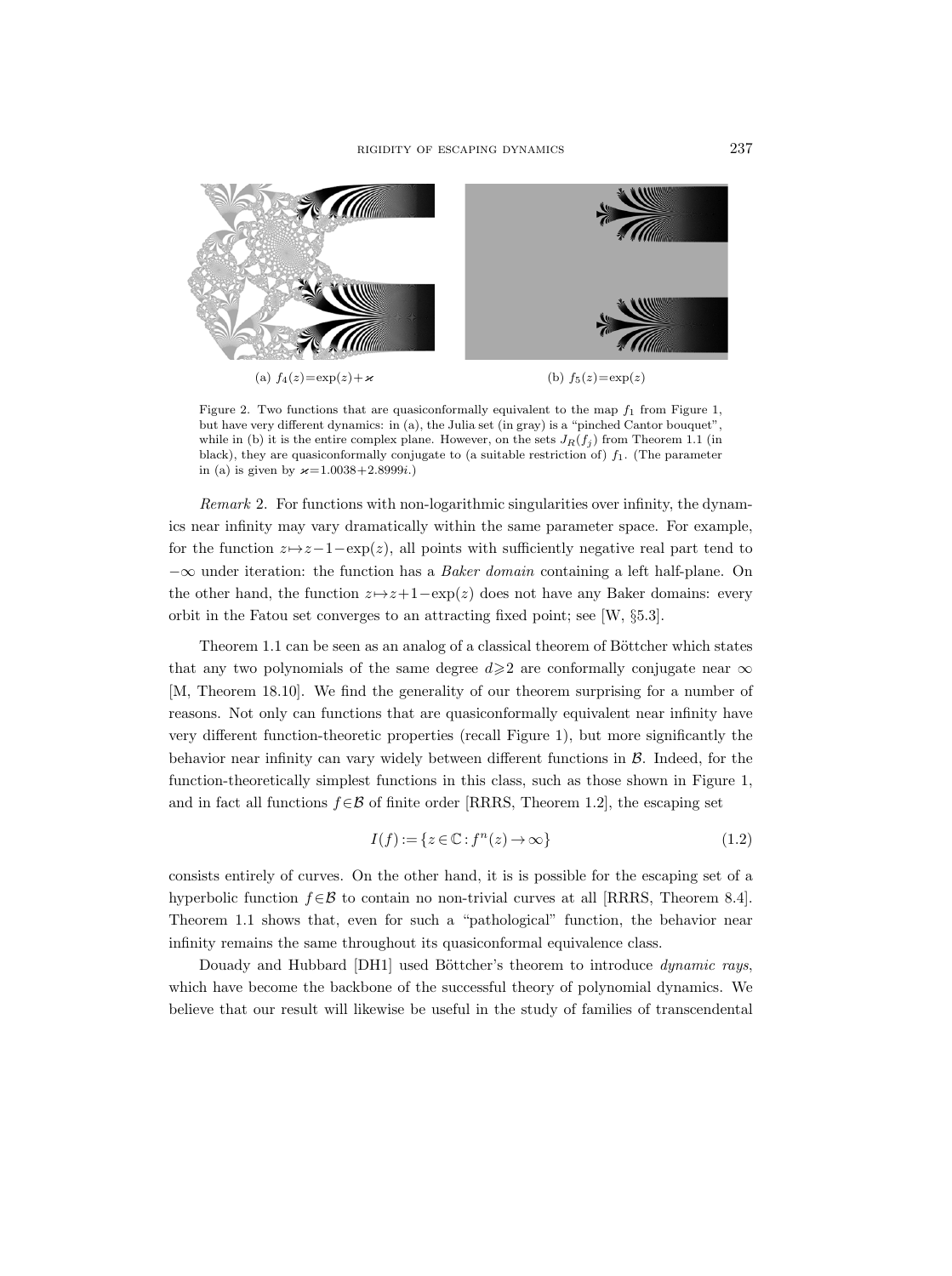functions, even those with such wild behavior as the example mentioned above. Indeed, one corollary of Theorem 1.1 (Corollary A.1) is that any function that is quasiconformally equivalent to this example also does not contain any curves in its escaping set.

Another aspect of the theorem's generality that seems surprising is the statement about dilatation. It is worth noting that two quasiconformally equivalent functions in class  $\beta$  may have different orders of growth. (Whether this is possible for functions with finitely many singular values is a difficult open problem.) Hence the map  $\varphi$  in the definition of quasiconformal equivalence cannot, in general, be chosen to be asymptotically conformal near infinity. In such a situation, one could imagine that some of the dilatation of the quasiconformal map  $\vartheta$  would be supported on the escaping set  $I(f)$ , but by Theorem 1.1 this is not the case.

In fact, we will show that the map  $\vartheta$  is essentially unique (more precisely, it is unique up to an initial choice of isotopy class; compare Corollary 4.2); hence it follows that no quasiconformal conjugacy between f and g can support dilatation on the set  $I(f)$ .

THEOREM 1.2. (No invariant line fields) A function  $f \in \mathcal{B}$  supports no invariant line fields on its escaping set.

Remark 1. This statement has content only in families where the set of escaping points has positive measure. As far as we know, it is new even for the family

$$
z \longmapsto a \exp(z) + b \exp(-z)
$$

of cosine maps, whose escaping sets have positive measure by [McM1].

Remark 2. Showing that the Julia set of a polynomial cannot support an invariant line field is a major open problem in complex dynamics. In contrast, it is known [EL2] that there are entire functions with invariant line fields on their Julia sets. In fact, the example from [EL2] has an invariant line field on  $I(f) \cap J(f)$ , showing that Theorem 1.2 becomes false if the assumption  $f \in \mathcal{B}$  is dropped.

By the same reasoning, we also obtain further rigidity principles for the set  $I(f)$ , of which the following is an important special case.

THEOREM 1.3. (Quasiconformal rigidity on escaping orbits) Suppose that f and g are entire functions with finitely many singular values, and let  $\pi$  be a topological conjugacy betweeen f and g. If  $\mathcal{O} = \{z_0, f(z_0), f^2(z_0), \dots\}$  is any escaping orbit of f, then the restriction  $\pi|_{\mathcal{O}}$  extends to a quasiconformal self-map of the plane.

While the source of the rigidity here is much softer than in the famous rigidity results for rational functions (as indicated by the absence of dynamical hypotheses), our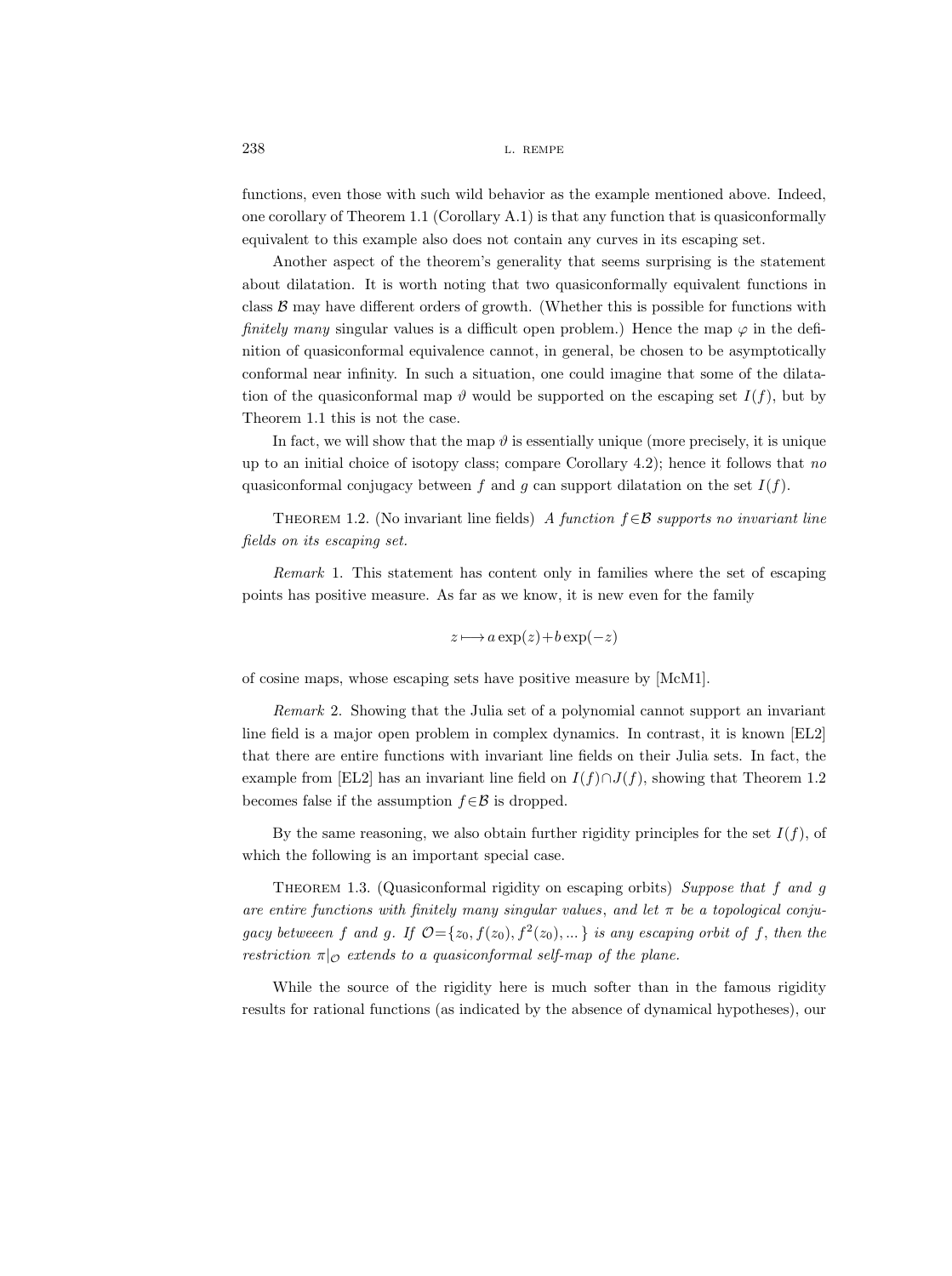results provide an essential step in transferring rigidity theorems from the rational to the transcendental setting. For example, in [RvS1], Theorem 1.2 is used to obtain the absence of invariant line fields on the Julia sets of a large class of "non-recurrent" transcendental functions, extending the work of Graczyk, Kotus and Świątek [GKŚ]. In [RvS2], our ' results are used, together with the work of Kozlovski, Shen and van Strien [KSvS1], [KSvS2] to establish density of hyperbolicity in certain families of real transcendental entire functions (including the real cosine family  $a \sin x + b \cos x$ ,  $a, b \in \mathbb{R}$ ).

In contrast to the polynomial case, the map  $\vartheta$  from Theorem 1.1 will generally not extend to a conjugacy between the escaping sets of f and g [R1, Proposition 2.1]. However, in the case of hyperbolic functions  $f \in \mathcal{B}$ —i.e., those for which the postsingular set is compactly contained in the Fatou set—we can do better.

THEOREM 1.4. (Conjugacy for hyperbolic maps) Let  $f, g \in \mathcal{B}$  be quasiconformally equivalent near infinity, and suppose that f and g are hyperbolic.

Then f and g are conjugate on their sets of escaping points.

Together with recent results of Baran´ski [Ba], our proof of Theorem 1.4 also shows that, for hyperbolic  $f \in \mathcal{B}$  of finite order,  $J(f)$  can be described as a pinched Cantor Bouquet; i.e., as the quotient of a Cantor Bouquet (or "straight brush") by a closed equivalence relation on the endpoints. Recently, Mihaljević-Brandt [M-B] has generalized Theorem 1.4 to a large class of "subhyperbolic" entire functions. In particular, her result applies to all postcritically finite functions  $f \in \mathcal{B}$  with no asymptotic values for which there is some  $\Delta$  such that all critical points of f have degree at most  $\Delta$ .

# Structure of the article and ideas of the proofs

We begin in  $\S2$  by reviewing some basic properties of Eremenko–Lyubich functions and introducing the local class  $\mathcal{B}_{\text{log}}$ . §3 is devoted to the proof of Theorem 1.1, which has two main ingredients. The first of these is the well-known fact that functions in  $\beta$  are expanding inside their logarithmic tracts. The second is that the quasiconformal maps  $\varphi$  and  $\psi$  do not move points near infinity more than a finite distance with respect to the hyperbolic metric in a punctured neighborhood of infinity. With these two facts, most of the theorem can be considered to be a variant of standard conjugacy results for expanding maps.

However, in order to obtain the statement on dilatation, we need to break the proof down into two cases: one where both maps  $f$  and  $g$  are dynamically simple ("disjointtype") functions, and one where the quasiconformal maps  $\varphi$  and  $\psi$  are in fact affine. (In the latter case, the quasiconformality of the function  $\vartheta$ , and the dilatation estimate, will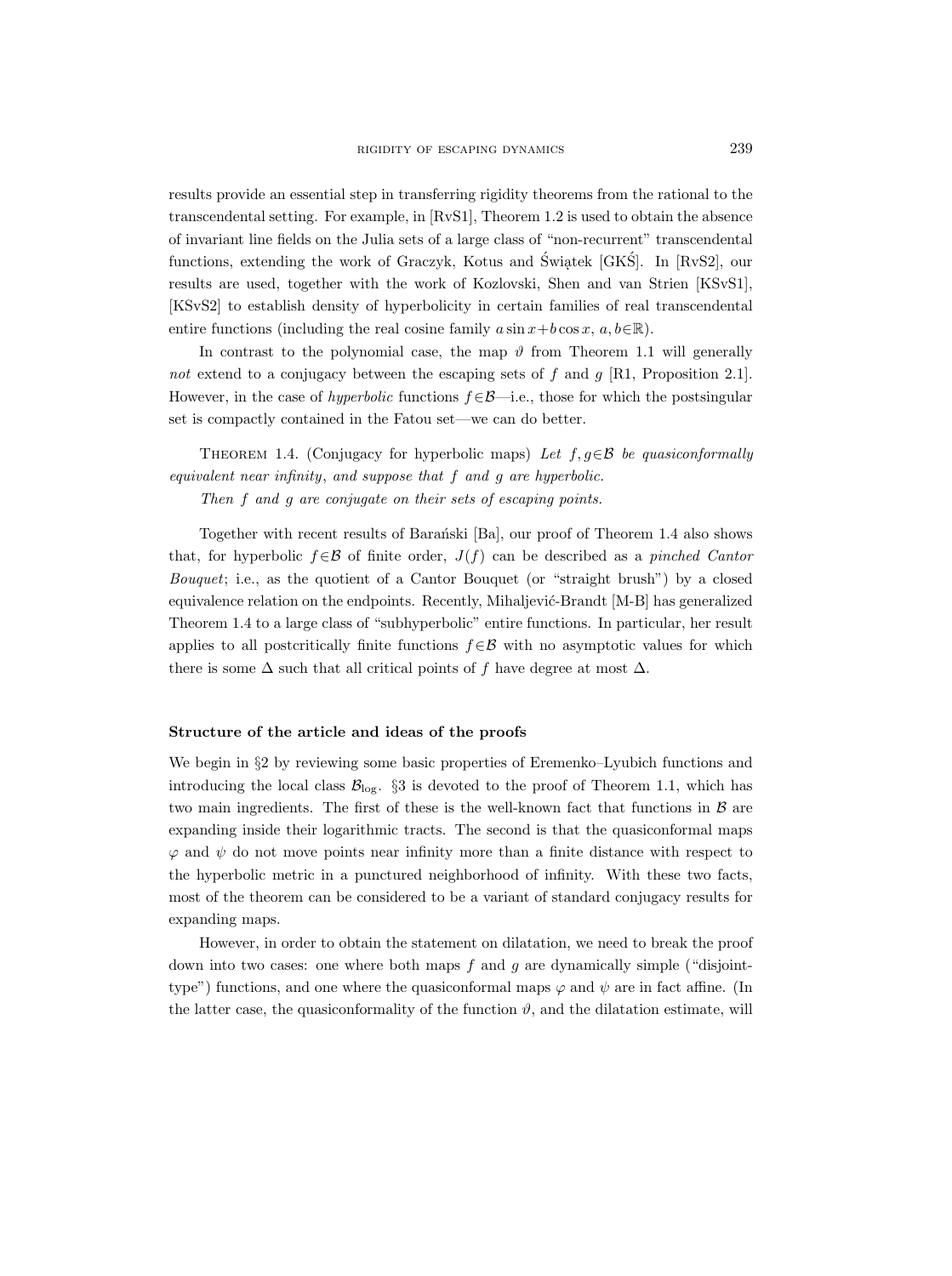be obtained via the "λ-lemma" of [MSS].) Together, these two cases combine to give the full theorem; compare also the discussion at the end of §3.

The proofs of Theorems 1.2 and 1.3 are given in  $\S 4$ . As already mentioned, they rely on the fact that the map  $\vartheta$  is unique in a certain sense (Corollary 4.2). The idea of the proof can be traced back to the argument of Douady and Goldberg [DG], who proved that two topologically conjugate real exponential maps with escaping singular orbits must be conformally conjugate.

To prove Theorem 1.4 in §5, we show that hyperbolic entire functions are expanding with respect to the hyperbolic metric; the construction of a semi-conjugacy then proceeds as usual for expanding maps.

In Appendix A, we discuss the relation of our results with some well-known questions regarding escaping sets posed by Fatou [F] and Eremenko [Er].

### Acknowledgements

I would like to especially thank Carsten Petersen, whose thought-provoking questions during a talk at the Institut Henri Poincaré initiated the research that led to these results. I would also like to thank Walter Bergweiler, Adam Epstein, Alex Eremenko, Jeremy Kahn, Misha Lyubich, Phil Rippon, Dierk Schleicher, Gwyneth Stallard, Sebastian van Strien and particularly Helena Mihaljević-Brandt for interesting discussions and comments, and the referee for helpful suggestions that led to marked improvement in exposition.

#### Background and notation

We refer the reader to [M], [Berg], [H] and [LV] for introductions to holomorphic dynamics, plane hyperbolic geometry and quasiconformal mappings.

We denote the complex plane by  $\mathbb C$  and the Riemann sphere by  $\widehat{\mathbb C}=\mathbb C\cup\{\infty\}.$  All closures and boundaries will be understood to be taken in  $\mathbb{C}$ , unless explicitly stated otherwise. We denote the right half-plane by  $\mathbb{H}:=\{z\in\mathbb{C}:\text{Re}\,z>0\}$  ( $\{\text{Re}\,z>0\}$ , in short) and the unit disk by  $\mathbb{D}:=\{|z|<1\}$ ; more generally, we write

$$
\mathbb{H}_Q := \{ \text{Re } z > Q \} \quad \text{and} \quad \mathbb{D}_R(z_0) := \{ |z - z_0| < R \}.
$$

If  $f: \mathbb{C} \to \mathbb{C}$  is an entire function, we denote its *Julia* and *Fatou* sets by  $J(f)$  and  $F(f)$ , respectively. Recall that the *escaping set*  $I(f)$  was defined in (1.2).

The set of *singular values*,  $S(f)$ , is the closure of the set sing $(f^{-1})$  of critical and asymptotic values of f. The Speiser class S and the Eremenko–Lyubich class  $\mathcal{B}\supset\mathcal{S}$  are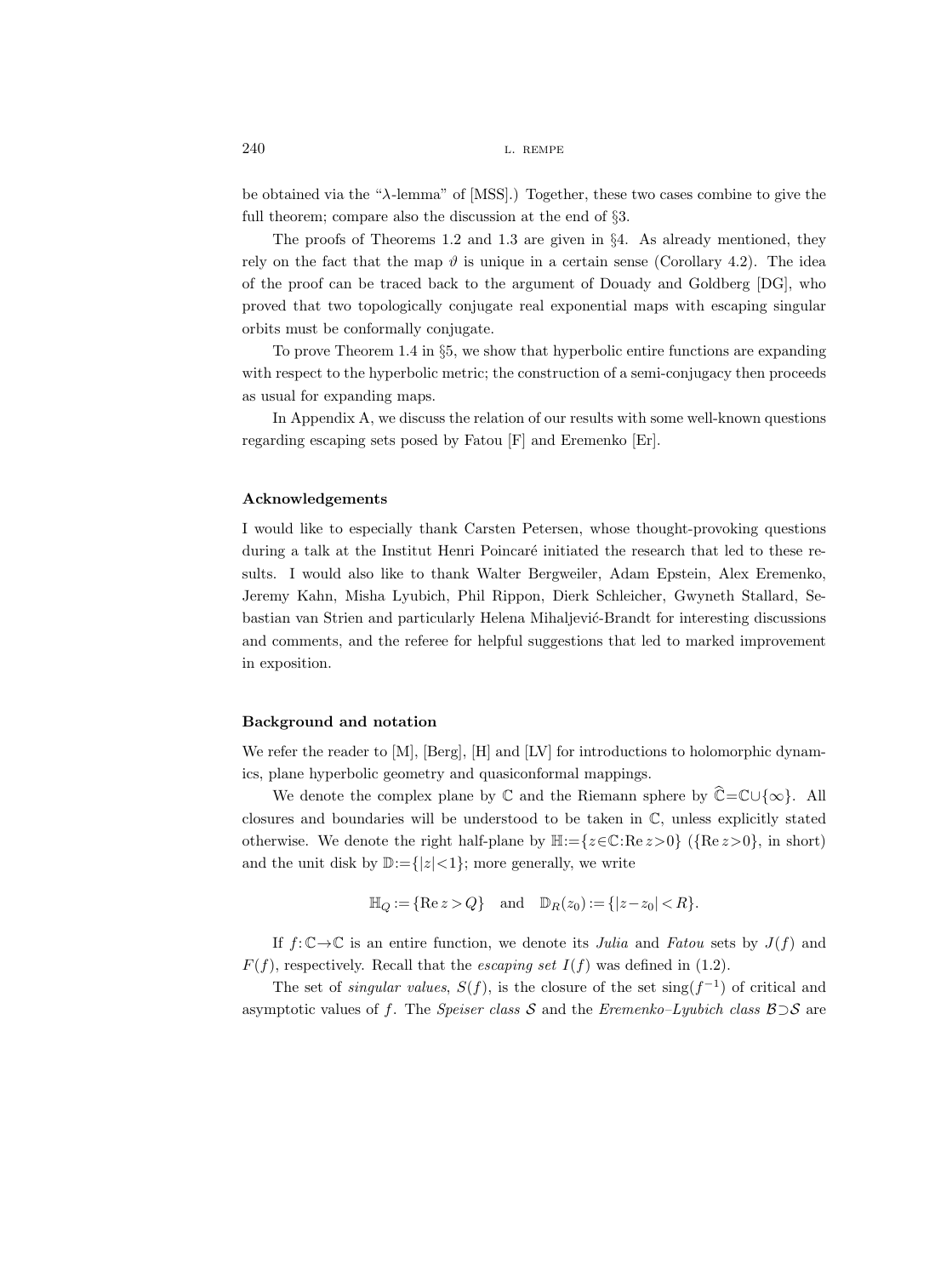defined as

$$
\mathcal{S} := \{ f : \mathbb{C} \to \mathbb{C} \text{ transcendental entire} : S(f) \text{ finite} \} \text{ and}
$$

$$
\mathcal{B} := \{ f : \mathbb{C} \to \mathbb{C} \text{ transcendental entire} : S(f) \text{ bounded} \}.
$$

#### 2. Preliminaries

## The hyperbolic metric

If  $U\subset\mathbb{C}$  is open and  $\mathbb{C}\setminus U$  contains at least two points, we denote the density of the hyperbolic metric in U by  $\varrho_U$ . We denote the hyperbolic distance and the length in U by dist<sub>U</sub> and  $\ell_U$ , respectively. The derivative of a holomorphic function f with respect to the hyperbolic metric of  $U$  (where defined) will be denoted by

$$
||Df(z)||_{U} := |f'(z)| \frac{\varrho_{U}(f(z))}{\varrho_{U}(z)}.
$$

Recall  $[M, Corollary A.8]$  that, if  $U$  is simply connected, then

$$
\frac{1}{2\operatorname{dist}(z,\partial U)} \leqslant \varrho_U(z) \leqslant \frac{2}{\operatorname{dist}(z,\partial U)}\tag{2.1}
$$

for all  $z \in U$ ; we refer to this as the *standard estimate* on the hyperbolic metric. We also remind the reader that holomorphic covering maps preserve the hyperbolic metric, and that Pick's theorem [M, Theorem 2.11] implies that  $\varrho_{U'}(z) > \varrho_U(z)$  for all  $z \in U'$  if  $U' \subsetneq U$ .

In §5, we will use the following estimate on the hyperbolic metric in certain multiplyconnected domains.

LEMMA 2.1. (Hyperbolic metric in countably punctured sphere) Let  $\{w_j\}_{j\in\mathbb{N}}$  be a sequence of points in  $\mathbb{C}$ , with  $w_j \rightarrow \infty$ , satisfying  $|w_{j+1}| \leq C |w_j|$  for some constant  $C>1$ and all sufficiently large  $j \in \mathbb{N}$ . Set  $V := \mathbb{C} \setminus \{w_j : j \in \mathbb{N}\}\$ . Then  $1/\varrho_V(z) = O(|z|)$  as  $z \to \infty$ .

Proof. By Pick's theorem, we may disregard finitely many entries in the sequence and hence suppose that  $|w_{j+1}| \leq C |w_j|$  holds for all  $j \in \mathbb{N}$ . We will estimate the value  $\varrho_V(z_0)$  at a given point  $z_0 \in \mathbb{C}$  from below by using the hyperbolic metric in a suitable doubly-punctured plane  $U_{a,b} := \mathbb{C} \setminus \{a, b\}$ . Note that the map

$$
\varphi_{a,b}(z) := \frac{z-a}{b-a}
$$

is a conformal isomorphism between  $U_{a,b}$  and  $U_{0,1}$ . In particular, for all  $z \in U_{a,b}$  we have

$$
\varrho_{U_{a,b}}(z) = \frac{\varrho_{U_{0,1}}(\varphi_{a,b}(z))}{|b-a|}.
$$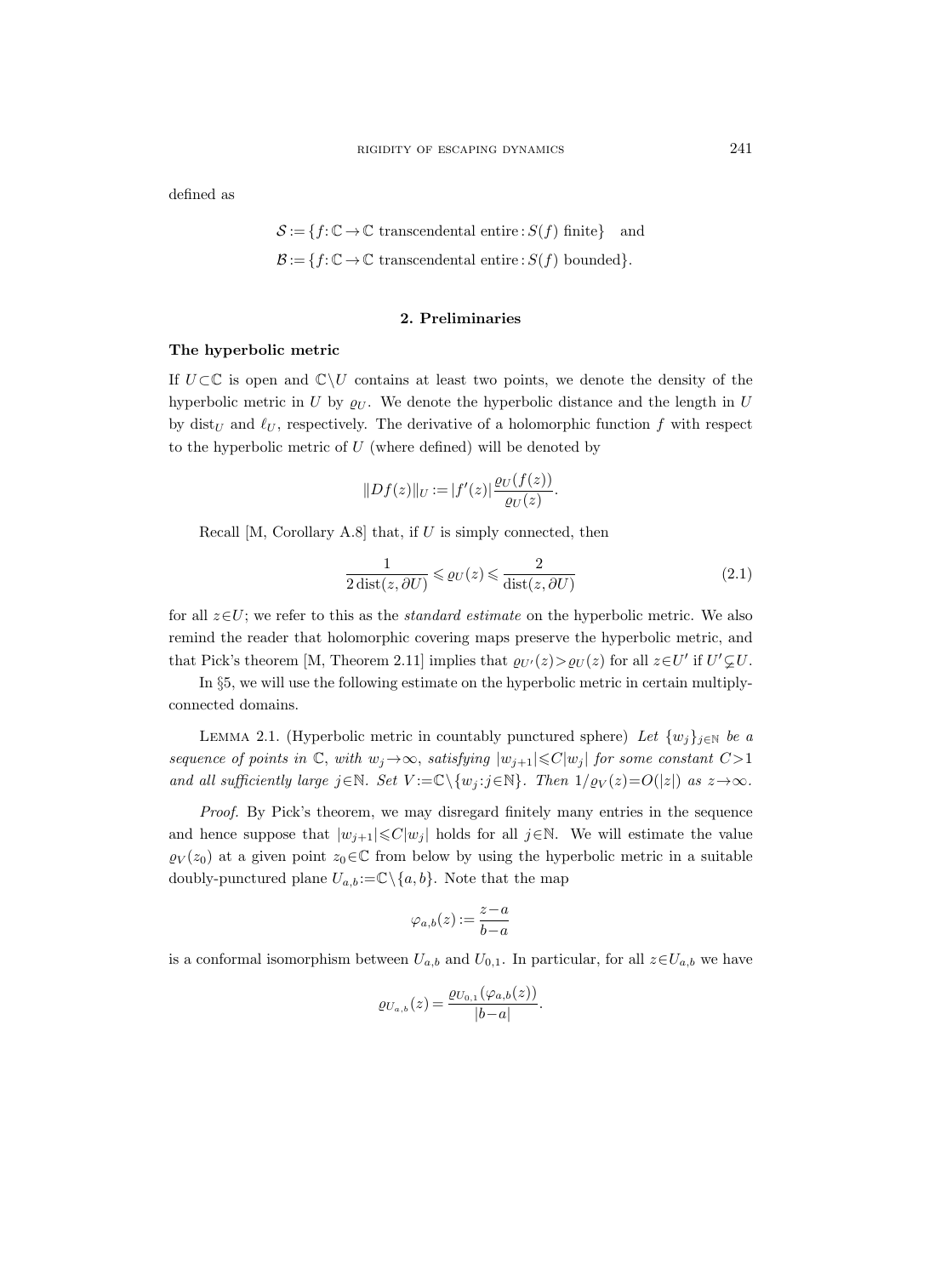Set  $a:=|w_0|$  and let  $z_0\in\mathbb{C}$  with  $|z_0|\geqslant|a|$ . Let j be minimal with  $|w_i|\geqslant 2|z_0|$  and set  $b:=w_j$ . Then  $2|z_0|\leq b|\leq 2C|z_0|$  by our assumption on the sequence  $w_j$ , and, in particular,

$$
|z_0|\leqslant |b-a|\leqslant 3C|z_0|.
$$

It follows that  $|\varphi_{a,b}(z_0)| \leq 2$ . Hence, setting

$$
K:=\inf_{|z|\leqslant 2}\varrho_{U_{0,1}}(z)>0,
$$

we see that

$$
\varrho_V(z_0) \ge \varrho_{U_{a,b}}(z_0) = \frac{\varrho_{U_{0,1}}(z_0)}{|b-a|} \ge \frac{K}{3C|z_0|}.
$$

Since  $z_0$  was arbitrary with  $|z_0|\geqslant |a|$ , and C and K are constants independent of  $z_0$ , this proves the claim.  $\Box$ 

# Tracts and logarithmic coordinates

A domain  $U \subset \mathbb{C}$  is called an unbounded Jordan domain if the boundary of U on the Riemann sphere is a Jordan curve passing through  $\infty$ .

Suppose that  $f \in \mathcal{B}$ , and let  $D \subset \mathbb{C}$  be a bounded Jordan domain chosen such that  $S(f) \cup \{0, f(0)\} \subset D$  (e.g.,  $D = \mathbb{D}_R(0)$ , where  $R \geq 1 + |f(0)| + \max_{s \in S(f)} |s|$ ). Set  $W := \mathbb{C} \setminus \overline{D}$ and  $\mathcal{U}:=f^{-1}(W)$ . Then each component T of U is an unbounded Jordan domain (called a tract of f), and  $f: T \to W$  is a universal covering.

We can perform a logarithmic change of coordinates (see [EL3, §2] or [Berg, §4.8]) to obtain a  $2\pi i$ -periodic function  $F: V \to H$ , where  $H = \exp^{-1}(W)$  and  $V = \exp^{-1}(U)$ , such that  $\exp \circ F = f \circ \exp$ . We will say that this function F is a *logarithmic transform* of f. By construction, the following properties hold:

(A)  $H$  is a  $2\pi i$ -periodic unbounded Jordan domain that contains a right half-plane.

- (B)  $\mathcal{V} \neq \emptyset$  is  $2\pi i$ -periodic and Re z is bounded from below in  $\mathcal{V}$ .
- (C) F is  $2\pi i$ -periodic.

(D) Each component T of  $V$  is an unbounded Jordan domain that is disjoint from all its  $2\pi i\mathbb{Z}$ -translates. For each such T, the restriction  $F: T \to H$  is a conformal isomorphism with  $F(\infty) = \infty$ . (*T* is called a *tract of F*; we denote the inverse of  $F|_T$  by  $F_T^{-1}$ .)

(E) The components of  $V$  have pairwise disjoint closures and accumulate only at  $\infty$ ; i.e., if  $z_n \in V$  is a sequence converging to some finite point  $z \in \mathbb{C}$ , then all but finitely many of the  $z_n$  belong to a single component of  $\mathcal V$ .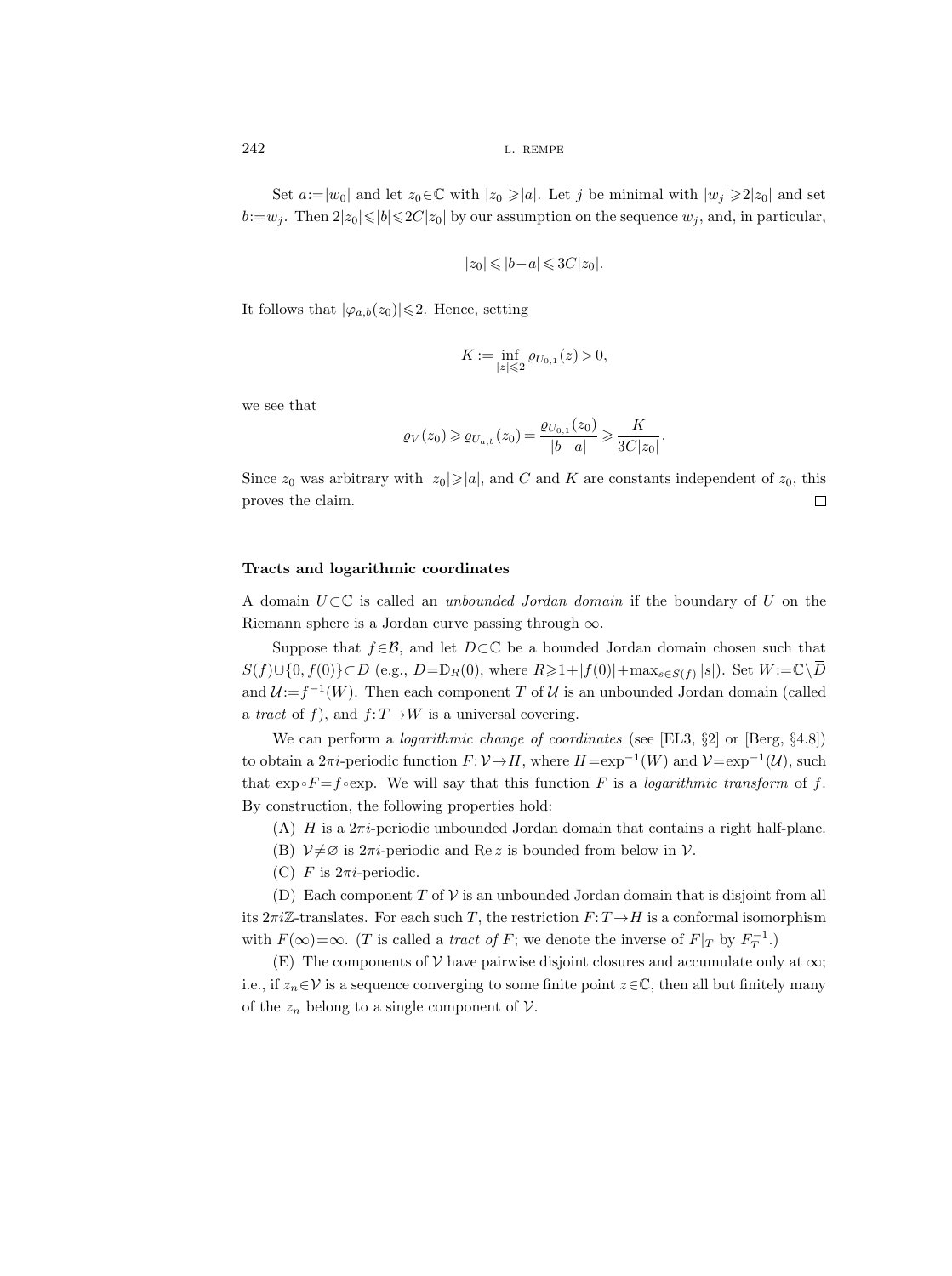We will denote by  $\mathcal{B}_{\text{log}}$  the class of all functions

$$
F\colon \mathcal{V}\longrightarrow H,
$$

where F, V and H have the properties  $(A)$ – $(E)$ , regardless of whether F arises as the logarithmic transform of a function  $f \in \mathcal{B}$  or not.

*Remark.* In [RRRS], the class  $\mathcal{B}_{\text{log}}$  is defined without requiring condition (C).

Note that any  $F \in \mathcal{B}_{\text{log}}$  extends continuously to  $\overline{V}$  by Carathéodory's theorem. The Julia set and escaping set of  $F \in \mathcal{B}_{\log}$  are defined to be

$$
J(F) := \{ z \in \overline{\mathcal{V}} : F^n(z) \in \overline{\mathcal{V}} \text{ for all } n \geqslant 0 \},
$$
  

$$
I(F) := \{ z \in J(F) : \text{Re } F^n(z) \to \infty \}.
$$

If F is the logarithmic transform of a function  $f \in \mathcal{B}$ , then  $exp(I(F)) \subset I(f)$  and the orbit of every  $z \in I(f)$  will eventually remain in  $exp(I(F))$ . For  $Q>0$ , we also define

$$
J_Q(F) := \{ z \in J(F) : \text{Re } F^n(z) \geqslant Q \text{ for all } n \geqslant 1 \},
$$
  

$$
I_Q(F) := I(F) \cap J_Q(F).
$$

If F is the logarithmic transform of f, then clearly  $\exp(J_Q(F))=J_{e^Q}(f)$  (the latter set was defined in Theorem 1.1).

## Expansion and normalization

Let us introduce two important sub-classes of  $\mathcal{B}_{\text{log}}$ .

Definition 2.2. (Disjoint-type and normalized functions) Let  $F: \mathcal{V} \rightarrow H$  belong to the class  $\mathcal{B}_{\log}$ .

- (a) We say that F is of disjoint type if  $\overline{V} \subset H$ .
- (b) We say that F is normalized if  $H=\mathbb{H}$  and, for all  $z\in\mathcal{V}$ ,

$$
|F'(z)| \geqslant 2. \tag{2.2}
$$

Remark. If an entire function  $f \in \mathcal{B}$  has a logarithmic transform F of disjoint type, then we will also say that  $f$  itself is of disjoint type. In this case, the Fatou set of  $f$ consists of a single immediate basin of attraction, and  $J(f)=\exp(J(F))$ . The examples from Figure 1 are of disjoint type, while those in Figure 2 are not.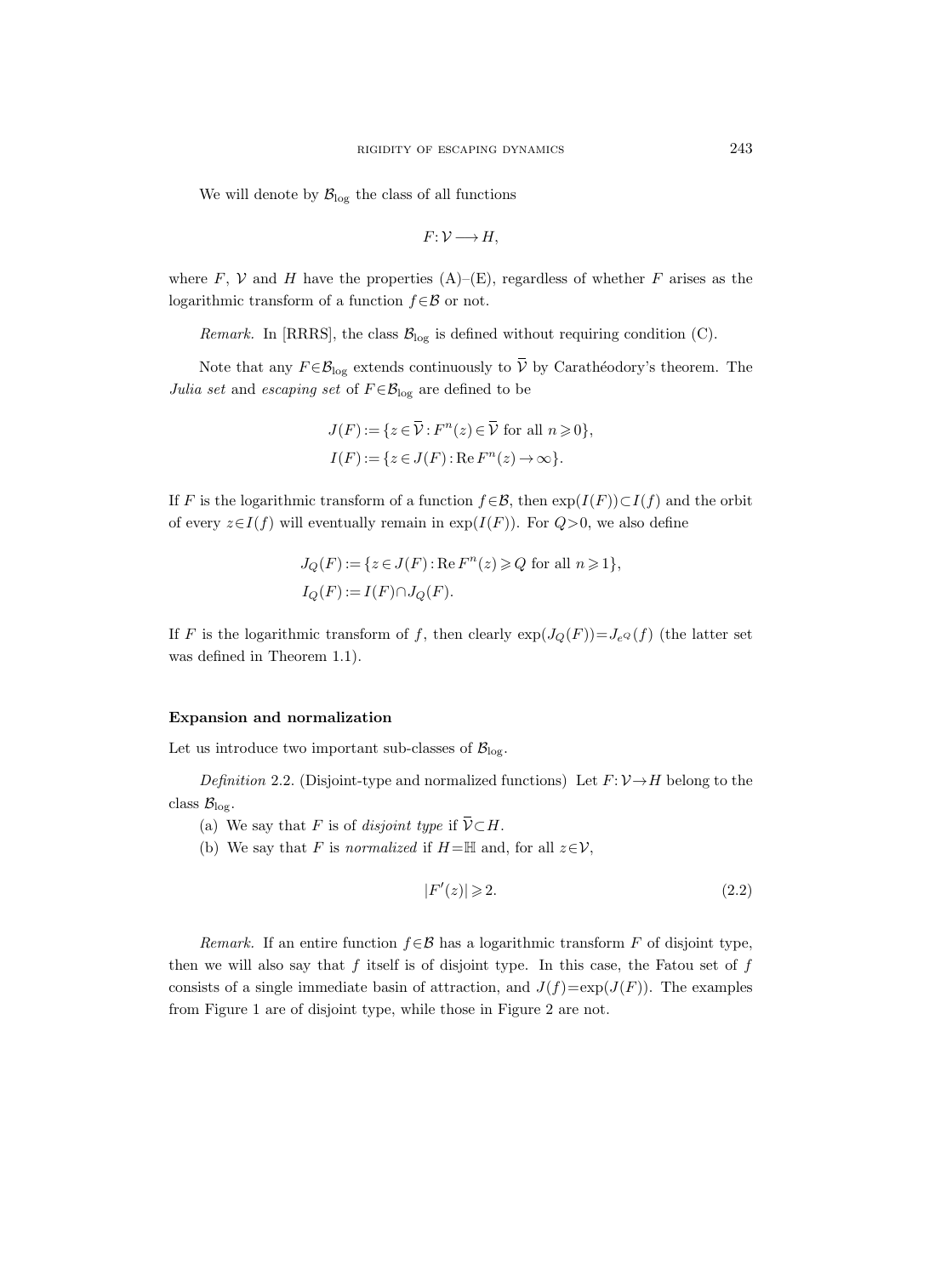Let  $F: V \to H$  be any element of  $\mathcal{B}_{\text{log}}$ . It follows easily from (D) and the standard estimate (2.1) on the hyperbolic metric that

$$
||DF(z)||_H \to \infty, \quad \text{as } \text{Re } z \to \infty.
$$
 (2.3)

In particular, by Pick's theorem, any disjoint-type function  $F \in \mathcal{B}$  is uniformly expanding with respect to the hyperbolic metric in  $H$ .

The same argument also shows, again for any function  $F \in \mathcal{B}_{log}$ , that  $|F'(z)| \to \infty$ as Re  $F(z) \rightarrow \infty$ ; see [EL3, Lemma 1]. In particular, there is  $R>0$  such that (2.2) holds for all  $z \in V$  with  $\text{Re } F(z) \ge R$ . By restricting F to the set  $\widetilde{\mathcal{V}} := \{z \in V : \text{Re } F(z) > R\}$  and conjugating by  $z \mapsto z-R$ , we obtain the function

$$
\widetilde{F}: \widetilde{\mathcal{V}} - R \longrightarrow \mathbb{H},
$$

$$
z \longmapsto F(z+R) - R.
$$

By construction, this function  $\widetilde{F}$  is a normalized element of  $\mathcal{B}_{\text{log}}$ . As we are mostly concerned with the behavior of F near  $\infty$ , we usually deal only with normalized functions. However, note that a normalization of a disjoint-type map  $F$  need not be of disjoint type.

LEMMA 2.3. ( $J(F)$  has empty interior) If  $F \in \mathcal{B}_{\log}$  is normalized or of disjoint type, then  $J(F)$  has empty interior.

Sketch of proof. This is the same argument as in [EL3, Theorem 1], using the uniform expansion of the function  $F$  in the Euclidean metric (in the normalized case), resp. the hyperbolic metric (for disjoint-type maps).  $\Box$ 

Remark. It follows that for any  $F \in \mathcal{B}_{\log}$ ,  $J_Q(F)$  has empty interior for sufficiently large Q; if F is the logarithmic transform of a function  $f \in \mathcal{B}$ , then similarly  $\exp(J_{Q}(F)) \subset$  $J(f)$  for sufficiently large Q.

It is easy to see that  $J_Q(F) \neq \emptyset$  for all Q; in fact, the following is true.

PROPOSITION 2.4. (Unbounded sets of escaping points [R3, Theorem 2.4]) Let  $F$ be any element of  $\mathcal{B}_{\log}$  and let T be a tract of F. Then there is an unbounded, closed, connected set  $A \subset T \cap I(F)$  such that  $\text{Re } F^j(z) \to +\infty$ , as  $j \to \infty$ , uniformly on A.

Remark. In [R3], the theorem is stated for entire functions in the Eremenko–Lyubich class, but the proof applies also to functions in  $\mathcal{B}_{\text{log}}$ . It follows from the results of [R2] that the set A can be chosen to be forward-invariant, but we do not require this. Compare [BRS] for the existence of unbounded connected sets of escaping points in more general situations.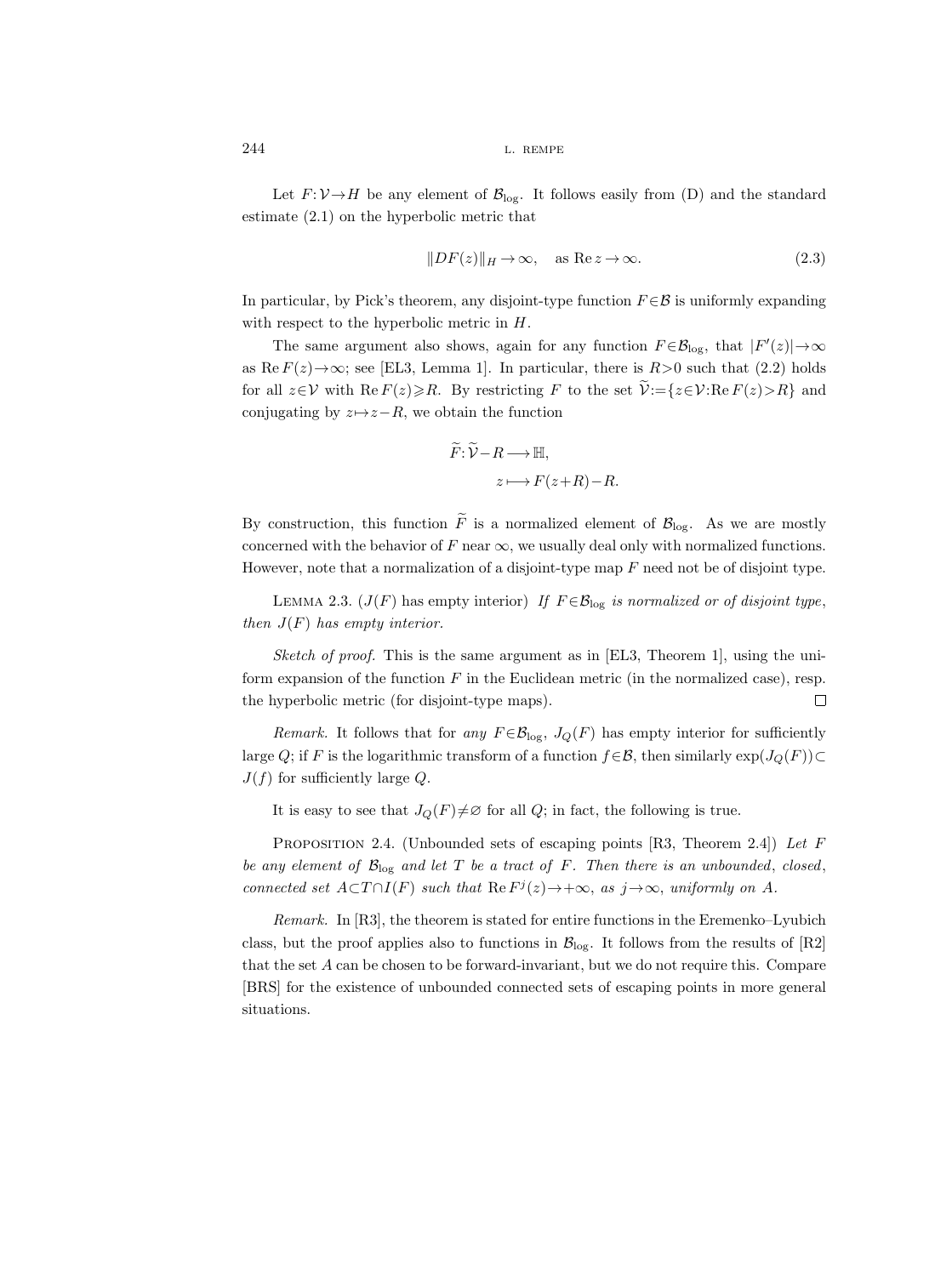COROLLARY 2.5. (Density of escaping sets) Let  $F \in \mathcal{B}_{\log}$  and  $Q \ge 0$ . Then  $I_Q(F)$  is non-empty, and Re z is unbounded from above in  $I_Q(F)$ .

Furthermore, if  $Q' \geq Q$  is sufficiently large, then

$$
J_{Q'}(F) \subset \overline{I_Q(F)}.
$$

Sketch of proof. We may assume that  $F$  is normalized. The previous proposition implies that there is  $Q' \geqslant Q + \frac{1}{2}\pi$  such that, for every  $M \geqslant Q'$ , there is a point  $z \in I_Q(F)$ with  $\text{Re } z = M$ .

Let  $z \in J_{Q'}(F)$ , and note that  $I_Q(F)$  is  $2\pi i$ -invariant. Therefore, for every  $n \geq 1$  we can find  $w^n \in I_Q(F)$  with  $\text{Re } w^n = \text{Re } F^n(z)$  and  $|\text{Im } w^n - \text{Im } F^n(z)| \leq \pi$ .

Pulling  $w<sup>n</sup>$  back along the orbit of z, and using the expansion property  $(2.2)$ , we obtain a sequence of points  $\omega^n \in I_Q(F)$  with  $|\omega^n - z| \leq \pi/2^n$ . Hence  $z \in \overline{I_Q(F)}$ , as required.  $\Box$ 

### Quasiconformal equivalence

Following [EL3, §3], two entire functions  $f, g \in \mathcal{B}$  are called *quasiconformally equivalent* if there exist quasiconformal maps  $\varphi, \psi \colon \mathbb{C} \to \mathbb{C}$  with

$$
g \circ \varphi = \psi \circ f. \tag{2.4}
$$

The set of all functions  $g$  that are quasiconformally equivalent to  $f$  can be considered the natural parameter space of f. (If  $S(f)$  is finite, then this set forms a finite-dimensional complex manifold [EL3, §3].)

Similarly, let us say that two functions  $F, G \in \mathcal{B}_{\text{log}}$  (with domains V and W) are quasiconformally equivalent if there are quasiconformal maps  $\Phi, \Psi \colon \mathbb{C} \to \mathbb{C}$  such that

- (a)  $\Phi$  and  $\Psi$  commute with  $z \mapsto z+2\pi i$ ;
- (b) Re  $\Phi(z) \rightarrow \pm \infty$  as Re  $z \rightarrow \pm \infty$  (and similarly for  $\Psi$ );
- (c) for sufficiently large  $R, \Phi(F^{-1}(\mathbb{H}_R)) \subset \mathcal{W}$  and  $\Phi^{-1}(G^{-1}(\mathbb{H}_R)) \subset \mathcal{V}$ ;
- (d)  $\Psi \circ F = G \circ \Phi$  wherever both compositions are defined.

Let  $\varphi: \mathbb{C} \to \mathbb{C}$  be a quasiconformal map. Since  $\varphi$  is an order-preserving homeomorphism fixing  $\infty$ , we can define a branch of arg  $\varphi(z)$  -arg z in a punctured neighborhood of ∞. It is well known [EL3, Lemma 4] that there is some  $C>1$  such that

$$
|z|^{1/C} \leqslant |\varphi(z)| \leqslant |z|^C,\tag{2.5}
$$

$$
|\arg \varphi(z) - \arg z| \leq C \log |z| \tag{2.6}
$$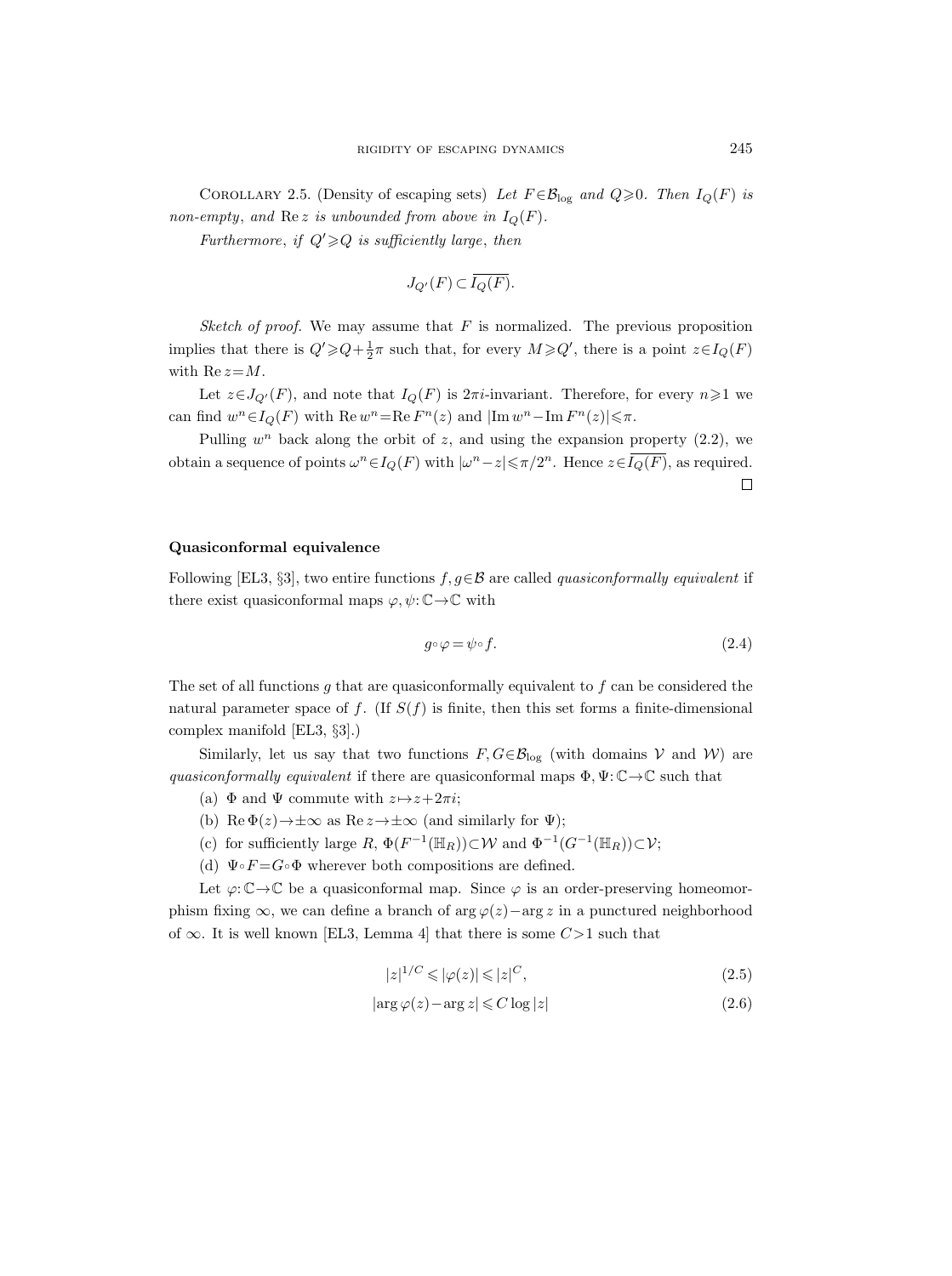when z is sufficiently large.<sup>(1</sup>) Translating this statement into logarithmic coordinates, we obtain the following fact.

LEMMA 2.6. (Hyperbolic distance of pullbacks) Suppose that  $F, G \in \mathcal{B}_{\log}$  are normalized and quasiconformally equivalent. Then there are constants  $C>0$  and  $M>0$  such that

$$
\mathrm{dist}_{\mathbb{H}}(F_T^{-1}(z), G_{\widetilde{T}}^{-1}(w)) \leq C + \frac{1}{2} \mathrm{dist}_{\mathbb{H}}(z, w)
$$

for all tracts T of F and  $z, w \in \mathbb{H}_M$ , where  $\widetilde{T}$  is the tract of G containing  $\Phi(F_T^{-1}(\mathbb{H}_M))$ .

Sketch of proof. Let  $\Phi$  and  $\Psi$  be the maps from the definition of quasiconformal equivalence. There are quasiconformal maps  $\varphi, \psi: \mathbb{C} \to \mathbb{C}$  such that  $\varphi \circ \exp = \exp \circ \Phi$  and  $\psi \circ \exp = \exp \circ \Psi$ . Applying (2.5) and (2.6) to  $\varphi$  and  $\psi^{-1}$ , we easily see that there is some  $M_0 > 0$  such that  $dist_{\mathbb{H}}(z, \Phi(z))$  and  $dist_{\mathbb{H}}(z, \Psi^{-1}(z))$  are bounded, say by  $\varrho$ , when  $z \in \mathbb{H}_{M_0}$ .

By (2.3), we may also choose  $M_1$  sufficiently large so that  $||DF(z)||_H \ge 2$  when  $\text{Re } F(z) > M_1$ . Finally, let  $M > \max\{M_0, M_1, R\}$ , where R is as in part (c) of the definition of quasiconformal equivalence, be sufficiently large so that  $\text{Re } z > M_0$  whenever  $\Psi(F(z))\in\mathbb{H}_M$ .

If 
$$
w \in \mathbb{H}_M
$$
, we have  $G_{\tilde{T}}^{-1}(w) = \Phi(F_T^{-1}(\Psi^{-1}(w))),$  and hence\n
$$
\text{dist}_{\mathbb{H}}(F_T^{-1}(z), G_{\tilde{T}}^{-1}(w)) \leq \varrho + \text{dist}_{\mathbb{H}}(F_T^{-1}(z), F_T^{-1}(\Psi^{-1}(w))) \leq \varrho + \frac{1}{2} \text{dist}_{\mathbb{H}}(z, \Psi^{-1}(w))
$$
\n
$$
\leq \varrho + \frac{1}{2}(\varrho + \text{dist}_{\mathbb{H}}(z, w)) = \frac{3}{2}\varrho + \frac{1}{2} \text{dist}_{\mathbb{H}}(z, w)
$$
\nThen  $z, w \in \mathbb{H}_M$ .

when  $z, w \in \mathbb{H}_M$ .

Observation 2.7. (Functions with quasidisk tracts) It is not always easy to check whether two given functions are quasiconformally equivalent. However, suppose that U and  $\tilde{U}$  are quasidisks whose boundaries contain  $\infty$ . Let  $f:U\rightarrow W$  and  $q:\tilde{U}\rightarrow W$  be universal covering maps (where again  $W = \mathbb{C} \setminus \overline{D}$  for a bounded Jordan domain D) that extend continuously to the boundary of U (resp.  $\tilde{U}$ ) in C.

Then we can pick a conformal isomorphism  $\varphi: U \to \widetilde{U}$  such that  $g \circ \varphi = f$ . Because U and U are quasidisks,  $\varphi$  extends to a quasiconformal map  $\varphi: \mathbb{C} \to \mathbb{C}$  (see [LV, Satz 8.3] or [H, §4.9]).

Hence, if  $f, g \in \mathcal{B}$  are such that  $f^{-1}(\{|z| > R\})$  and  $g^{-1}(\{|z| > R\})$  are quasidisks for large  $R$ , then  $f$  and  $g$  are quasiconformally equivalent near infinity. More generally, if  $F: \mathcal{V} \to \mathbb{H}$  is a function in  $\mathcal{B}_{\log}$  such that  $\exp(\mathcal{V})$  is a quasidisk, then F is quasiconformally equivalent to any function  $G \in \mathcal{B}_{\text{log}}$  with the same property. The tracts of the functions in Figures 1 and 2 are all quasidisks.

 $(1)$  While there surely is a classical reference for  $(2.6)$ , we were unable to locate one; Eremenko and Lyubich refer to [LV], but we did not find it there. A short proof can be found in [vS, Lemma 4.1].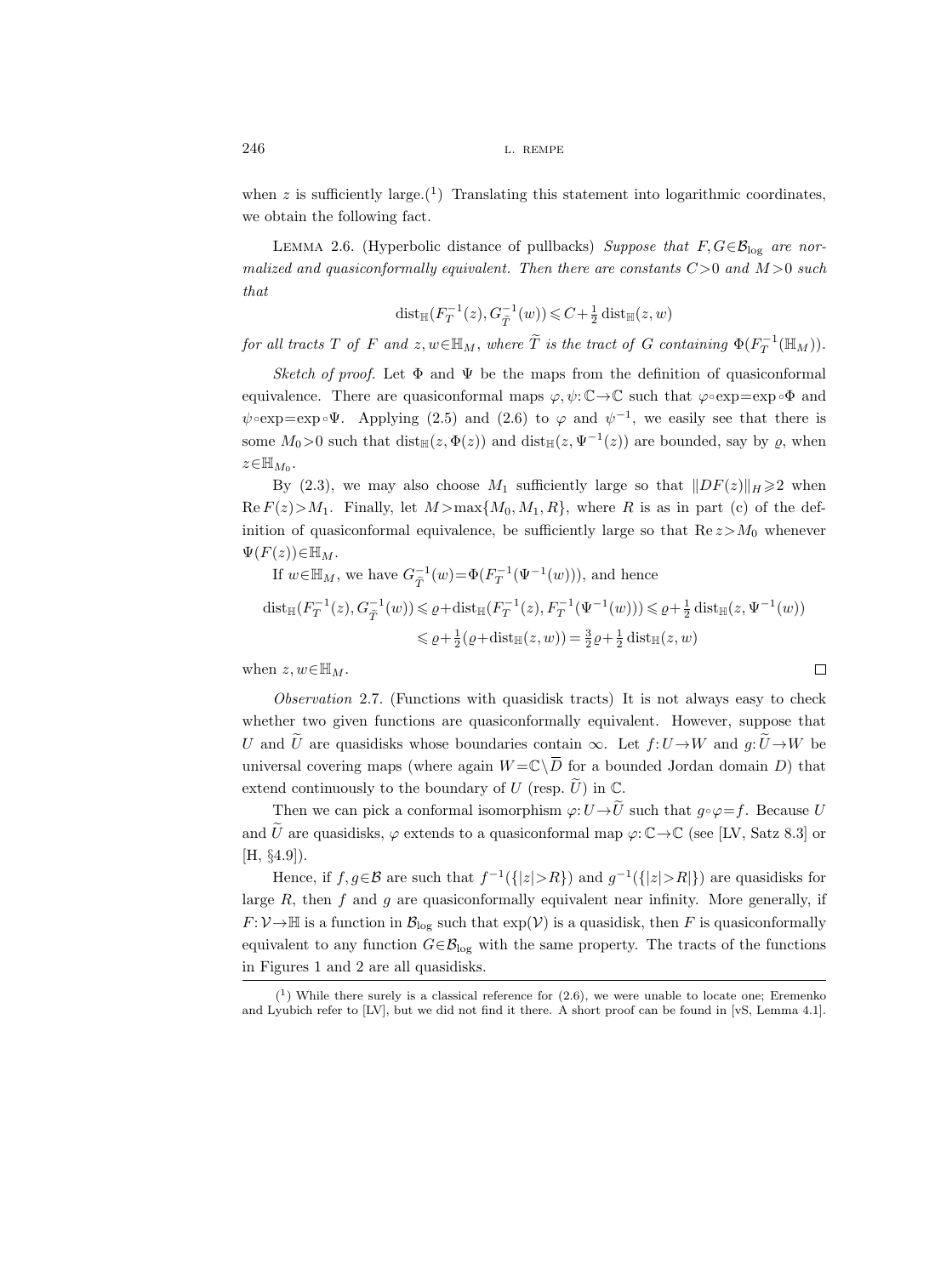#### External addresses

Let  $F \in \mathcal{B}_{\log}$ . We say that  $z, w \in J(F)$  have the same external address (under F) if, for every  $n \geq 0$ , the points  $F^n(z)$  and  $F^n(w)$  belong to the closure of the same tract  $T_n$  of F.

The sequence  $\underline{s}=T_0T_1T_2...$  is called the *external address* of z (and w) under F; compare [RRRS] for a more detailed discussion.

LEMMA 2.8. (Expansion along orbits) Suppose that  $F \in \mathcal{B}_{\log}$  is normalized. If z and w have the same external address under F, then

$$
|F^n(z) - F^n(w)| \geq 2^n |z - w|
$$

for all  $n\geqslant 0$ .

Proof. This is a direct consequence of the expansion property (2.2).

# Further properties of quasiconformal maps

Throughout the article, we require a number of well-known properties of quasiconformal maps. We collect a few of these here for the reader's convenience. By convention, the "dilatation" of a quasiconformal map  $\psi$  will always mean the *complex dilatation*; that is,

$$
\mathrm{dil}(\psi) = \frac{\bar{\partial}\psi}{\partial\psi}.
$$

PROPOSITION 2.9. (Compactness of quasiconformal mappings [LV,  $\S$ II.5 and  $\S$ IV.5]) Consider a sequence  $\Psi_n: \mathbb{C} \to \mathbb{C}$  of quasiconformal maps, and suppose that there is a dense set  $E\subset\mathbb{C}$  such that  $\{\Psi_n\}_{n\in\mathbb{N}}$  stabilizes on E; i.e., for all  $z\in E$  there is  $n_0$  such that  $\Psi_n(z) = \Psi_{n_0}(z)$  for all  $n \ge n_0$ .

If the maximal dilatation of the maps  $\Psi_n$  is bounded independently of n, then the sequence  $\Psi_n$  converges locally uniformly to a quasiconformal map  $\Theta: \mathbb{C} \to \mathbb{C}$ .

If furthermore the complex dilatations dil( $\Psi_n$ ) converge pointwise almost everywhere, then their limit agrees with  $\text{dil}(\Theta)$  almost everywhere.

Proposition 2.10. (Royden's glueing lemma [Bers, Lemma 2], [DH2, Lemma 2]) Suppose that  $U \subset \mathbb{C}$  is open and that  $\varphi: U \to \varphi(U) \subset \mathbb{C}$  is quasiconformal. Suppose furthermore that  $\psi: \mathbb{C} \to \mathbb{C}$  is a quasiconformal map such that the function

$$
\vartheta: \mathbb{C} \longrightarrow \mathbb{C},
$$
  
\n
$$
z \longmapsto \begin{cases} \varphi(z), & \text{if } z \in U, \\ \psi(z), & \text{otherwise.} \end{cases}
$$

is a homeomorphism. Then  $\vartheta$  is quasiconformal.

 $\Box$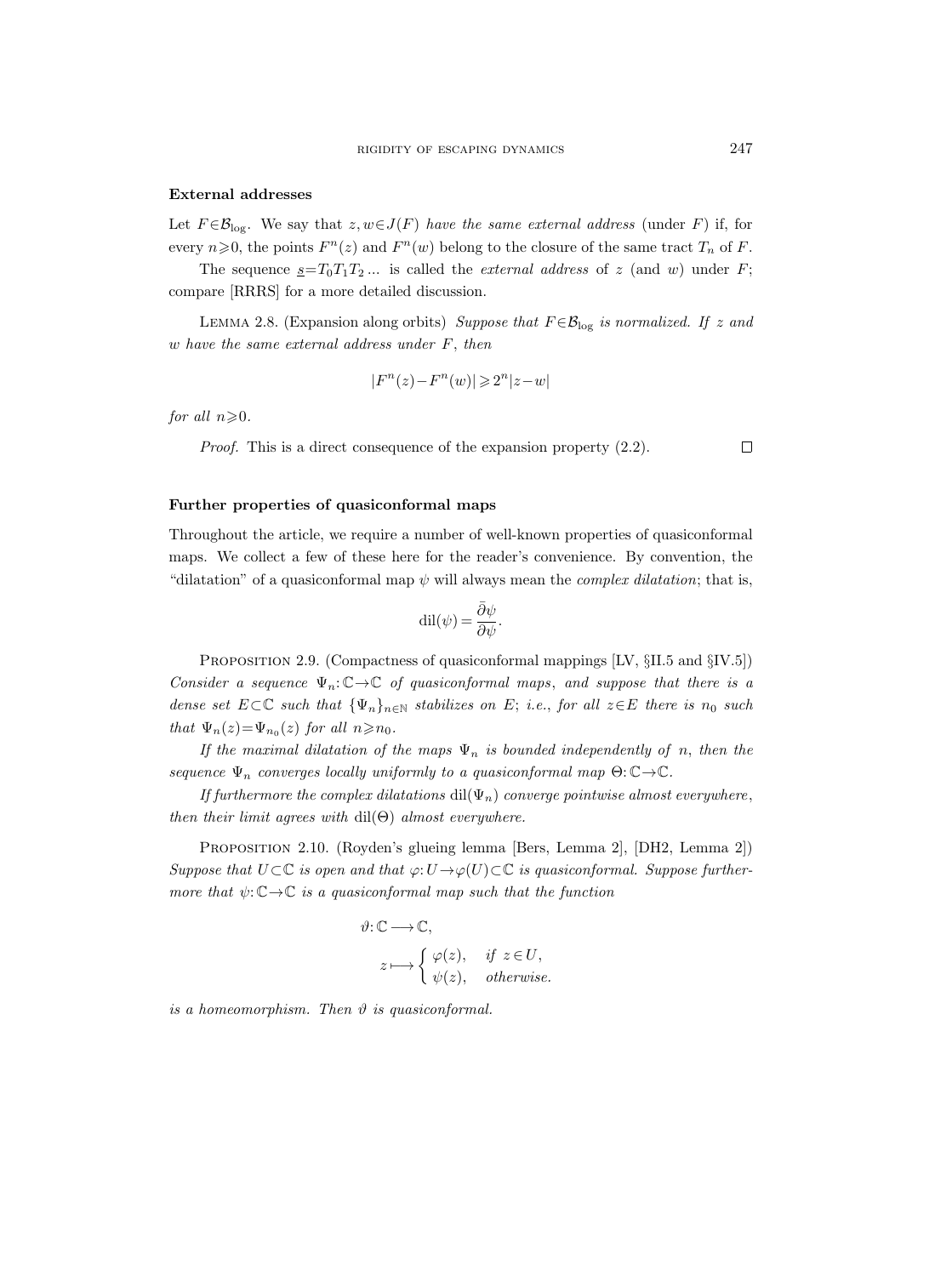PROPOSITION 2.11. (Quasiconformal maps of an annulus [L]) Let  $A, B \subset \mathbb{C}$  be two bounded annuli, each bounded by two Jordan curves. Suppose that  $\psi, \varphi : \mathbb{C} \to \mathbb{C}$  are quasiconformal maps such that  $\psi$  maps the inner boundary  $\alpha^-$  of A to the inner boundary  $\beta^-$  of B, and  $\varphi$  takes the outer boundary  $\alpha^+$  of A to the outer boundary  $\beta^+$  of B.

Let  $z \in \alpha^-$  and  $w \in \alpha^+$ , let  $\gamma$  be a curve in A connecting z and w, and let  $\widetilde{\gamma}$  be a curve connecting  $\psi(z)$  and  $\varphi(w)$  in B.

Then there is a quasiconformal map  $\widetilde{\varphi}:\mathbb{C}\to\mathbb{C}$  that agrees with  $\psi$  on the bounded component of  $\mathbb{C}\backslash A$  and with  $\varphi$  on the unbounded component of  $\mathbb{C}\backslash A$ , and such that  $\widetilde{\varphi}(\gamma)$  is homotopic to  $\widetilde{\gamma}$  relative to  $\partial B$ .

Remark. The statement about the homotopy class is not made in [L], but follows directly from the proof. (Alternatively,  $\tilde{\varphi}$  can be obtained from any quasiconformal map that interpolates  $\psi$  and  $\varphi$  by postcomposition with a suitable Dehn twist.)

Let us also formulate the translation of the preceding result to logarithmic coordinates, since we frequently use it in this setting.

COROLLARY 2.12. (Interpolation of quasiconformal maps) Suppose that H and H' are  $2\pi i$ -periodic, unbounded Jordan domains, both containing some right half-plane, with  $\overline{H}$ <sup>'</sup> $\subset$  $H$ .

Suppose that  $\Psi, \Phi: \mathbb{C} \to \mathbb{C}$  are quasiconformal maps, commuting with translation by  $2\pi i$ , such that  $\overline{\Phi(H')} \subset \Psi(H)$ . Then there is a quasiconformal map  $\tilde{\Phi}: \mathbb{C} \to \mathbb{C}$  that agrees with  $\Psi$  on  $\mathbb{C}\backslash H$ , agrees with  $\Phi$  on  $H'$  and commutes with translation by  $2\pi i$ .

Finally, we will use the " $\lambda$ -lemma" for holomorphic motions, as developed in [MSS] and improved in [BR]; compare [H, §5.2].

PROPOSITION 2.13. ( $\lambda$ -lemma [BR, Theorem 1]) Let  $E \subset \mathbb{C}$  and  $R > 0$ , and suppose that the functions

$$
h_{\lambda} : E \longrightarrow \mathbb{C}, \quad \lambda \in \mathbb{D}_R(0),
$$

are injective, with h<sub>0</sub>=id, and furthermore depend holomorphically on  $\lambda$  for fixed  $z \in E$ . (Under these assumptions, we say that the  $h_{\lambda}$  form a holomorphic motion of the set E.)

Then each  $h_{\lambda}$  extends to a quasiconformal self-map of the plane. The complex dilatation of this map is bounded by  $|\lambda|/R$ .

Remark 1. [H,  $\S5.2$ ] even establishes the stronger fact, due to Słodkowski, that the extensions of the  $h_{\lambda}$  can themselves be chosen to depend holomorphically on  $\lambda$ .

Remark 2. If each  $h_{\lambda}$  commutes with translation by  $2\pi i$ , then the extension can also be chosen with this property. (Apply the above theorem to the holomorphic motion  $g_{\lambda}$  of exp(E)∪{0} defined by  $g_{\lambda}(0)=0$  and  $g_{\lambda}(\exp(z)):=\exp(h_{\lambda}(z))$ .)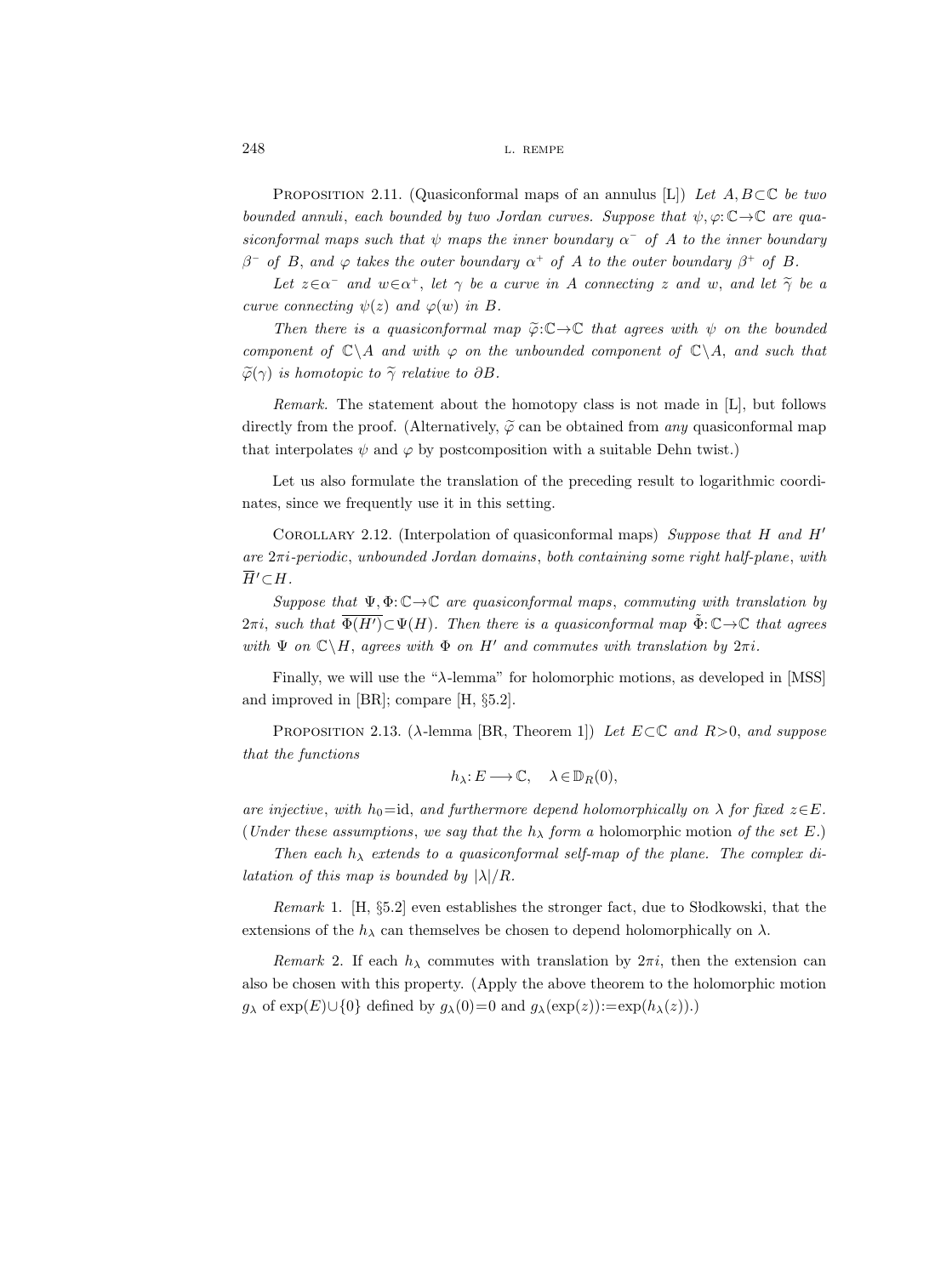#### 3. Conjugacy near infinity

In this section, we prove Theorem 1.1. We begin by treating the special case where both maps are of disjoint type.

Theorem 3.1. (Conjugacy between disjoint-type maps) Suppose that two functions in  $\mathcal{B}_{\log}$ ,

$$
F: \mathcal{V} \to H \quad and \quad G: \Phi(\mathcal{V}) \to \Psi(H)
$$

are quasiconformally equivalent,  $\Psi \circ F = G \circ \Phi$ . Suppose furthermore that F and G are of disjoint type; i.e.,  $\overline{\mathcal{V}} \subset H$  and  $\overline{\Phi(\mathcal{V})} \subset \Psi(H)$ .

Then there is a quasiconformal map  $\Theta: \mathbb{C} \to \mathbb{C}$  with the following properties:

- (a)  $\Theta|_{\mathcal{V}}$  is isotopic to  $\Phi|_{\mathcal{V}}$  relative to  $\partial \mathcal{V}$ ;
- (b)  $\Theta$  is a conjugacy between F and G; i.e.  $\Theta \circ F = G \circ \Theta$  on V;
- (c) dil( $\Theta$ )=0 almost everywhere on  $J(F)$ ;
- (d)  $\Theta(z+2\pi i) = \Theta(z)+2\pi i$ .

*Proof.* By Corollary 2.12 (picking a  $2\pi i$ -invariant unbounded Jordan domain H' with  $V \subset H'$  and  $\overline{\Phi(H')} \subset \Psi(H)$ , we can find a quasiconformal map  $\tilde{\Phi}: \mathbb{C} \to \mathbb{C}$  such that  $\tilde{\Phi}$ agrees with  $\Phi$  on  $\mathcal V$  and with  $\Psi$  on  $\mathbb C\setminus H$  (and such that  $\tilde\Phi$  still commutes with addition by  $2\pi i$ ). Since  $\Phi$  and  $\tilde{\Phi}$  agree on the domain of definition of F, we clearly have  $\Psi \circ F = G \circ \tilde{\Phi}$ .

In analogous manner, we can modify  $\Psi$  to a quasiconformal map  $\Psi_0: \mathbb{C} \to \mathbb{C}$  that is conformal on a neighborhood of  $\overline{\mathcal{V}}$ , agrees with  $\Psi$  on  $\mathbb{C}\backslash H$ , and commutes with addition by  $2\pi i$ . (Compare also the main result of [L].) Note that we are not claiming that this modified map  $\Psi_0$  will satisfy the same functional equation as  $\Psi$ .

By the Alexander trick, the isotopy class of a homeomorphism between two Jordan domains is determined by its boundary values (compare also [H, Proposition 6.4.9]). Hence the maps  $\Psi|_H$ ,  $\tilde{\Phi}|_H$  and  $\Psi_0|_H$  all belong to a single isotopy class relative to  $\partial H$ .

We now define a sequence of maps  $\Psi_n: \mathbb{C} \to \mathbb{C}$  inductively, starting with  $\Psi_0$ , by setting

$$
\Psi_{n+1}|_T\mathbin{:=} G_{\Phi(T)}^{-1}\circ \Psi_n\circ F|_T
$$

for every tract  $T$  of  $F$ , and

$$
\Psi_{n+1}|_{\mathbb{C}\setminus \mathcal{V}}:=\tilde{\Phi}|_{\mathbb{C}\setminus \mathcal{V}}.
$$

Clearly each  $\Psi_n$  is a homeomorphism (recall that the components of V accumulate only at infinity by definition). By the glueing lemma (Proposition 2.10), it follows that each  $\Psi_n$  is quasiconformal. Since F and G are holomorphic, the maximal dilatation of  $\Psi_n$  depends only on that of  $\Psi_0$  and  $\tilde{\Phi}$ , and is hence bounded independent of n.

Furthermore,  $\Psi_n|_H$  is isotopic to  $\Psi|_H$  relative to  $\partial H$  for all n. This implies that the maps  $\Psi_{n+1}|_{\mathcal{V}}$  and  $\Phi|_{\mathcal{V}}$  are isotopic relative to  $\partial \mathcal{V}$ .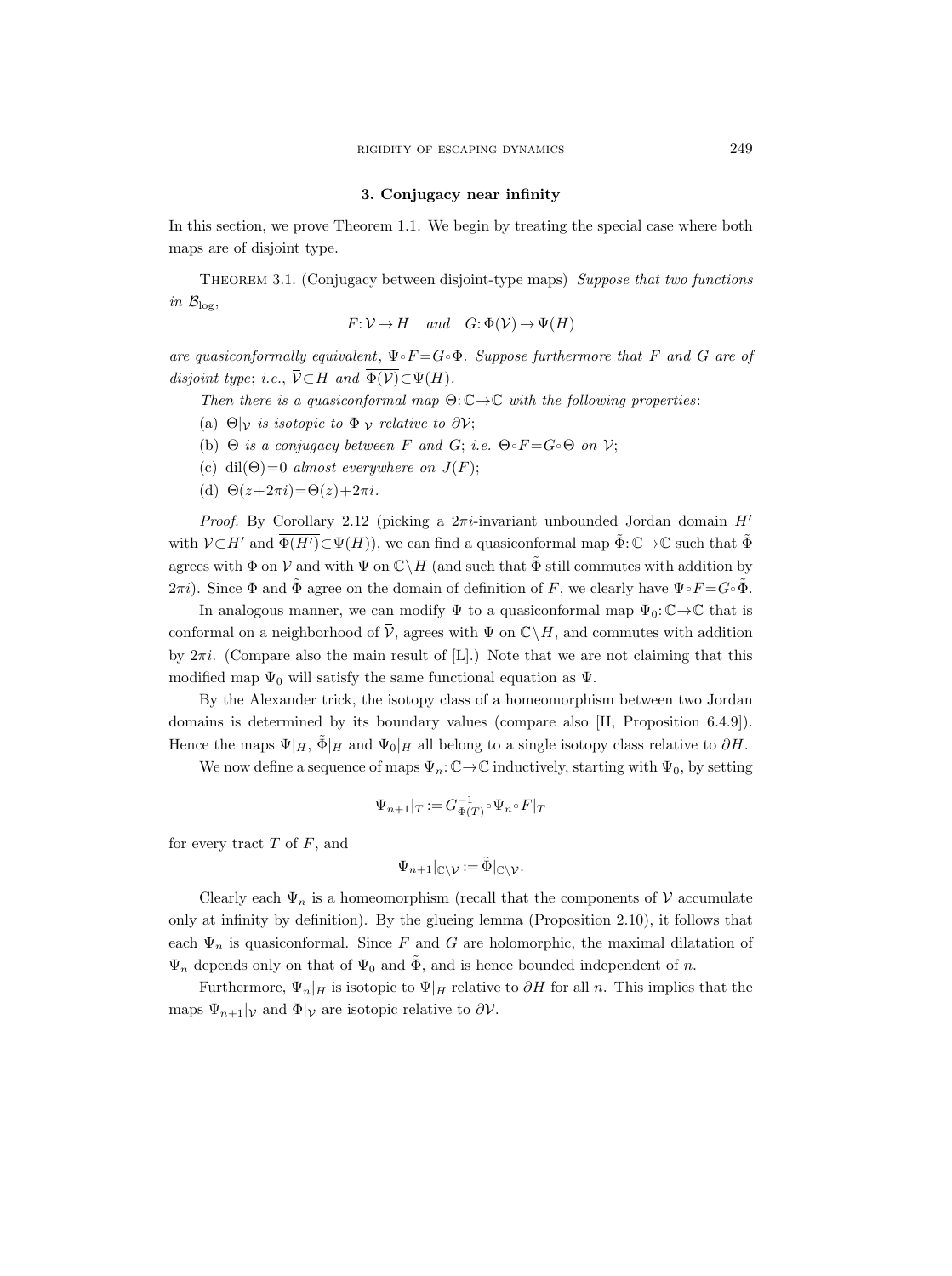By construction,  $\Psi_n \circ F = G \circ \Psi_{n+1}$ , and  $\Psi_n$  and  $\Psi_{n+1}$  agree outside the set  $F^{-n}(H)$ , so the sequence  $\Psi_n$  stabilizes on the set

$$
\mathbb{C}\setminus \bigcap_{n=0}^{\infty} F^{-n}(H) = \mathbb{C}\setminus J(F).
$$

By Lemma 2.3,  $\mathbb{C}\setminus J(f)$  is a dense subset of  $\mathbb{C}$ , and it follows from Proposition 2.9 that the  $\Psi_n$  converge to some quasiconformal map  $\Theta: \mathbb{C} \to \mathbb{C}$  with  $\Theta \circ F = G \circ \Theta$ .

The dilatations of the maps  $\Psi_n$  stabilize on the set  $\mathbb{C}\setminus J(F)$ , but on the other hand each  $\Psi_n$  is conformal on a neighborhood of  $J(F)$ , so that its complex dilatation is zero there. In particular, the dilatations converge pointwise, and it follows from the second part of Proposition 2.9 that dil $(\Theta)$ =0 almost everywhere on  $J(F)$ .

Furthermore,  $\Theta|_{\mathcal{V}}$  belongs to the isotopy class of  $\Phi|_{\mathcal{V}}$  relative to  $\partial \mathcal{V}$ . Since each  $\Psi_n$ has  $\Psi_n(z+2\pi i) = \Psi_n(z)+2\pi i$ , the same is true of  $\Theta$ .  $\Box$ 

Now let

$$
F_0\colon \mathcal{V}\longrightarrow \mathbb{H}
$$

be an arbitrary normalized function in  $\mathcal{B}_{\text{log}}$ . We consider the one-dimensional family

$$
F_{\varkappa}: (\mathcal{V} - \varkappa) \longrightarrow \mathbb{H},
$$
  

$$
z \longmapsto F_0(z + \varkappa),
$$

where  $\varkappa \in \mathbb{C}$ . Note that all maps  $F_{\varkappa}$  are normalized. We will now prove Theorem 1.1 for this family, which implies the general statement when combined with Theorem 3.1; see Corollary 3.5 below.

For given  $\varkappa \in \mathbb{C}$ , we define maps  $\Theta_n = \Theta_n^{\varkappa}$  by  $\Theta_0(z) := z$  and

$$
\Theta_{n+1}(z) := (F_0)_T^{-1}(\Theta_n(F_0(z))) - \varkappa
$$

(whenever defined), where T is the tract of  $F_0$  containing z. In other words,  $\Theta_n$  is obtained by iterating forward  $n$  times under  $F_0$ , and then taking the corresponding pullbacks under  $F_{\varkappa}$ .

THEOREM 3.2. (Convergence to a conjugacy) Let  $\varkappa \in \mathbb{C}$  and let  $Q>2|\varkappa|+1$ . Then the functions  $\Theta_n$  are defined and continuous on  $J_Q(F_0)$ , where they converge uniformly to a map

$$
\Theta = \Theta^{\varkappa} : J_Q(F_0) \longrightarrow J(F_{\varkappa})
$$

that satisfies  $\Theta \circ F_0 = F_{\varkappa} \circ \Theta$ ,

$$
|\Theta(z) - z| \leq 2|\varkappa| \tag{3.1}
$$

and is a homeomorphism onto its image.

For fixed  $Q>1$  and  $z\in J_Q(F_0)$  the function  $\varkappa \mapsto \Theta^{\varkappa}(z)$  is holomorphic on  $\mathbb{D}_{(Q-1)/2}$ .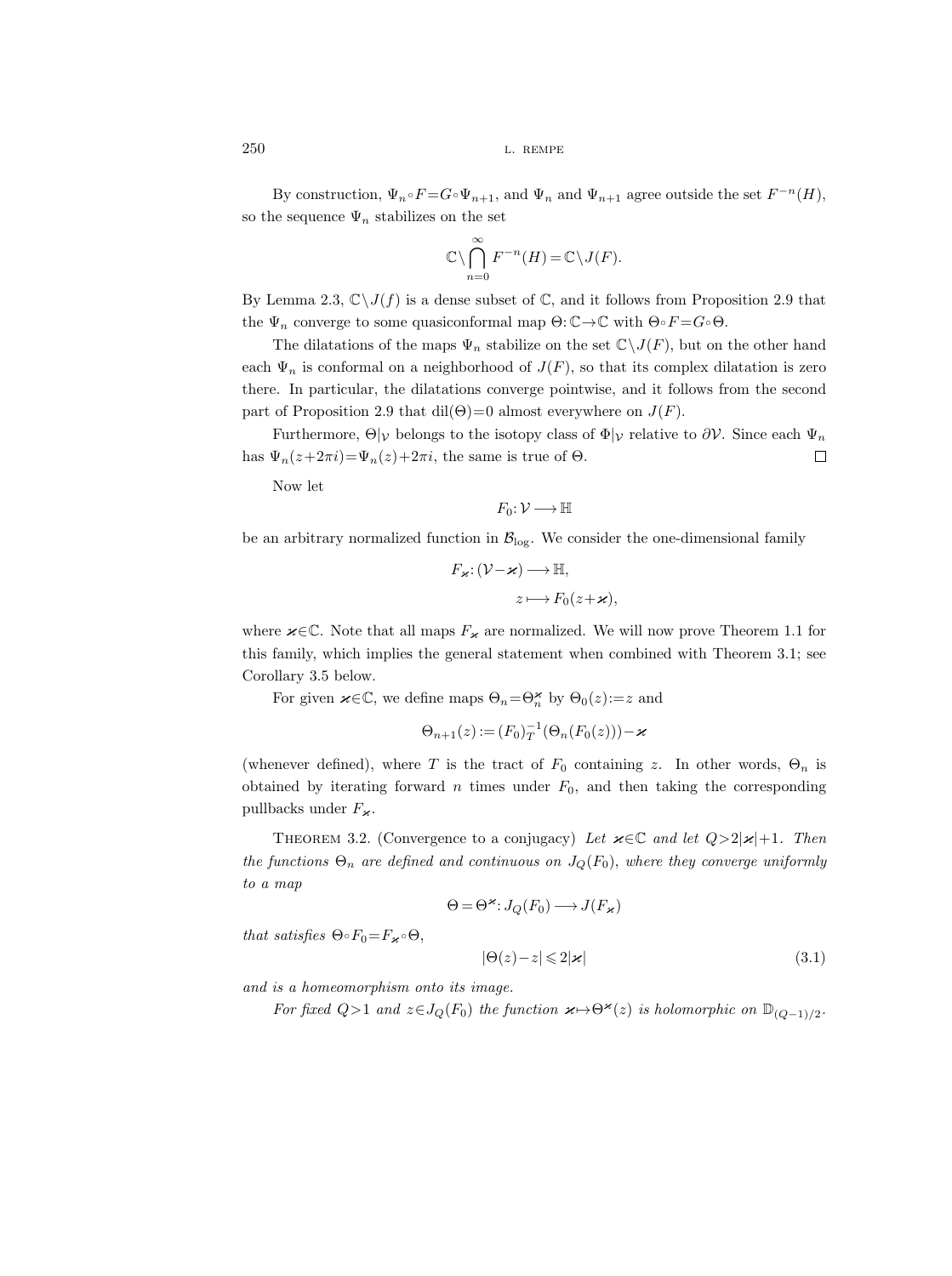*Proof.* The functions  $\Theta_n$  are clearly continuous where defined. Let us show inductively that  $\Theta_n(z)$  is defined and

$$
|\Theta_n(z) - z| \leq 2|\varkappa| \tag{3.2}
$$

whenever  $z \in J_Q(F_0)$ . Indeed, for such z we have  $\text{Re } F_0(z) \geqslant Q>2|\varkappa|+1$ , so the induction hypothesis implies that  $\Theta_n(F_0(z))\in\mathbb{H}$ , and thus  $\Theta_{n+1}(z)$  is defined. Furthermore, by the expansion property (2.2) of  $F_0$  and the induction hypothesis, we see that

$$
|\Theta_{n+1}(z)-z| = |(F_0)_T^{-1}(\Theta_n(F_0(z))) - \varkappa - (F_0)_T^{-1}(F_0(z))|
$$
  

$$
\leq \frac{1}{2} |\Theta_n(F_0(z)) - F_0(z)| + |\varkappa| \leq |\varkappa| + |\varkappa| = 2|\varkappa|,
$$

as required.

Using (3.2), we see that

$$
|\Theta_{n+k}(z) - \Theta_n(z)| = |(F_0)_T^{-1}(\Theta_{n-1+k}(F_0(z))) - (F_0)_T^{-1}(\Theta_{n-1}(F_0(z)))|
$$
  

$$
\leq \frac{1}{2} |\Theta_{n-1+k}(F_0(z)) - \Theta_{n-1}(F_0(z))| \leq \dots \leq \frac{1}{2^n} |\Theta_k(F_0^n(z)) - \Theta_0(F_0^n(z))| \leq \frac{2|\varkappa|}{2^n}.
$$

Hence the functions  $\Theta_n$  form a Cauchy sequence, and thus converge to some function

$$
\Theta = \Theta^{\varkappa} : J_Q(F_0) \longrightarrow J_1(F_{\varkappa})
$$

satisfying (3.1) and  $\Theta \circ F_0 = F_{\kappa} \circ \Theta$ . Since the convergence is locally uniform in  $\varkappa$  and each  $\Theta_n$  is holomorphic in  $\varkappa$ , the map  $\Theta$  likewise depends holomorphically on  $\varkappa$ .

It remains to verify that  $\Theta$  has the stated properties. Note that, by definition of  $\Theta$ , the external address  $\tilde{s}$  of  $\Theta(z)$  under  $F_{\varkappa}$  is determined uniquely by the external address <u>s</u> of z under  $F_0$ . Indeed, if  $\underline{s}=T_1T_2 \dots$ , then  $\underline{\tilde{s}}=\widetilde{T}_1\widetilde{T}_2 \dots$ , where  $\widetilde{T}_j=T_j-\varkappa$ .

To see that  $\Theta$  is injective, suppose that  $\Theta(z) = \Theta(w)$ . Then z and w have the same external address under  $F_0$ , and by  $(3.1)$  their orbits are never separated by more than  $4|\varkappa|$ . By Lemma 2.8, this is impossible unless  $z=w$ ; so  $\Theta$  is indeed injective.

Furthermore,  $\lim_{z\to\infty} \Theta(z)=\infty$ , again by (3.1), so  $\Theta$  extends to a continuous injective map on the compact space  $J_Q(F_0) \cup \{\infty\}$ , and thus is a homeomorphism onto its image.  $\Box$ 

LEMMA 3.3. (Image of  $\Theta$ ) Let  $\varkappa \in \mathbb{C}$ , and let Q and  $\Theta$  be as in the preceding theorem. Then  $\Theta(J_Q(F_0)) \supset J_{2Q}(F_{\varkappa}).$ 

*Proof.* Set  $G_0 := F_{\varkappa}$  and consider the family  $G_{\lambda}(z) := G_0(z+\lambda)$ . Then  $F_0 = G_{-\varkappa}$ . Applying Theorem 3.2 to this family, we obtain a map  $\Theta' : J_Q(F_{\varkappa}) \to J(F_0)$  satisfying  $\Theta' \circ F_{\varkappa} = F_0 \circ \Theta'$  and (3.1). Now, if  $w \in J_{2Q}(F_{\varkappa})$ , then  $z := \Theta'(w)$  satisfies

$$
\operatorname{Re} F^k(z) \geqslant \operatorname{Re} F^k(w) - 2|\varkappa| \geqslant 2Q - 2|\varkappa| > Q.
$$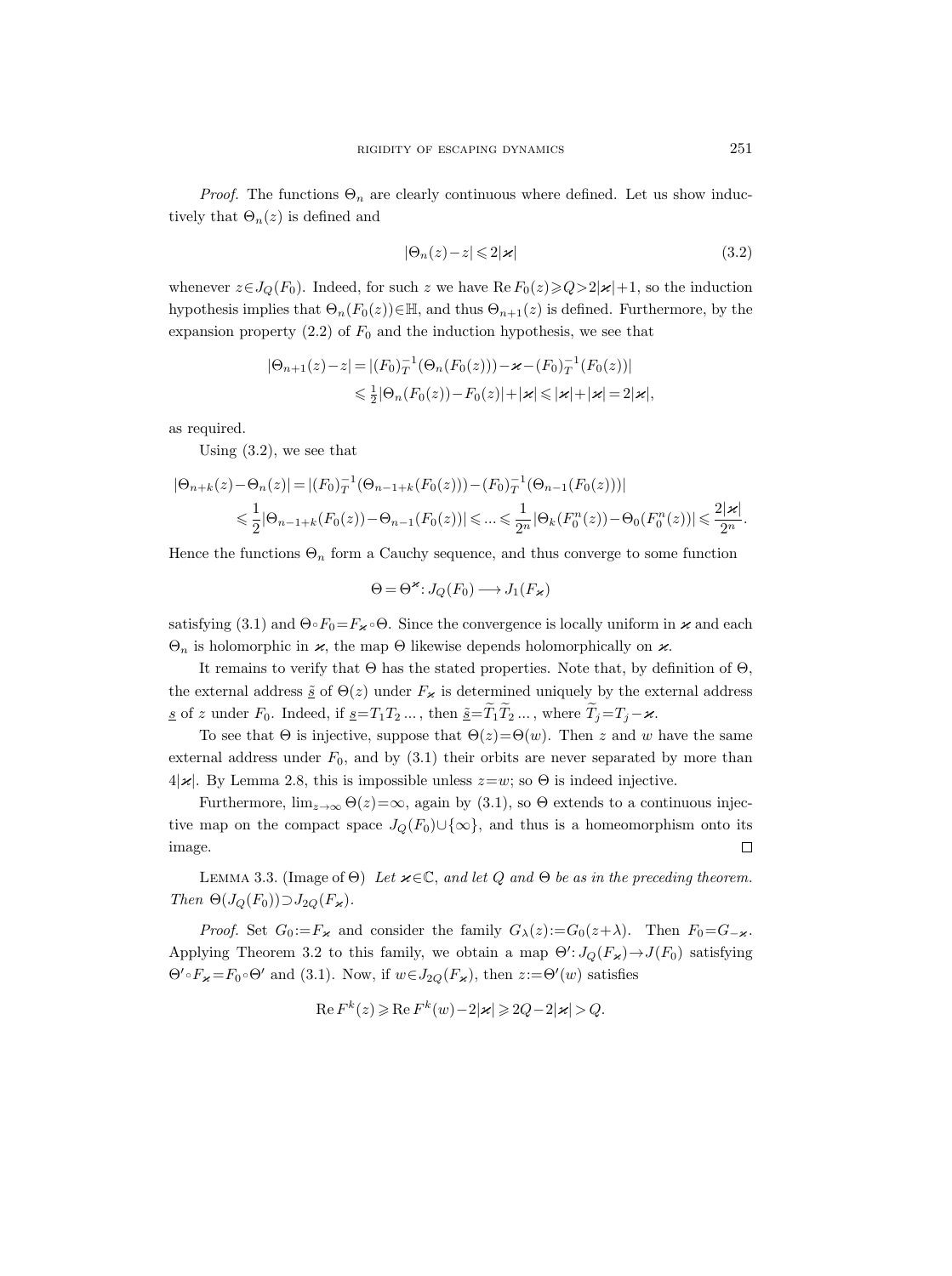So  $z \in J_Q(F_0)$ . The points w and  $w' := \Theta(z)$  have the same external address under  $F_{\varkappa}$ . Furthermore,  $F^k_\n\t\varkappa(w') = \Theta(F^k_0(z))$  and  $F^k_0(z) = \Theta'(F^k_\n\t\varkappa(w))$  for all k, and hence

$$
|F_{\varkappa}^k(w)-F_{\varkappa}^k(w')|\leqslant |F_{\varkappa}^k(w)-\Theta'(F_{\varkappa}^k(w))|+|F_0^k(z)-\Theta(F_0^k(z))|\leqslant 4K.
$$

 $\Box$ 

So, by Lemma 2.8, we have  $w=w' = \Theta(z) \in \Theta(J_Q(F_0))$ , as required.

THEOREM 3.4. (Quasiconformal extension and dilatation of  $\Theta$ ) Let  $\varkappa \in \mathbb{C}$ , and let Q and  $\Theta$  be as in Theorem 3.2. Then  $\Theta$  extends to a quasiconformal map  $\Theta: \mathbb{C} \rightarrow \mathbb{C}$ . This extension can be chosen such that  $\Theta(z+2\pi i)=\Theta(z)+2\pi i$ , and such that  $\Theta|_{\mathcal{V}}$  is isotopic to  $\Phi(z) := z - \varkappa$  relative to  $\partial \mathcal{V}$ .

Furthermore, the maximal dilatation of  $\Theta$  on  $J_{Q'}(F_0)$  tends to zero as  $Q' \rightarrow \infty$ . In particular, the dilatation of  $\Theta$  is zero almost everywhere on  $I(F_0) \cap J_Q(F_0)$ .

*Proof.* For abbreviation, let us set  $J_Q^{\varkappa} := J_Q(F_{\varkappa})$ , and also write  $J_Q := J_Q^0$ . Then the functions  $\Theta = \Theta^*$  define a holomorphic motion of the set  $J_Q$ . By the  $\lambda$ -lemma (Proposition 2.13), each of these functions extends to a quasiconformal self-map  $\Theta^*$  of the plane.

As pointed out in Remark 2 after Proposition 2.13, Θ can be chosen to commute with translation by  $2\pi i$ . Also, by  $(3.1)$ ,

$$
\Theta(F_0(J_Q))\subset\overline{\mathbb{H}}_1,
$$

so we can use Corollary 2.12 to obtain a quasiconformal map  $\Theta' : \mathbb{C} \to \mathbb{C}$  that agrees with  $\Theta$  on  $F_0(J_Q)$ , but is the identity on  $\mathbb{C}\backslash\mathbb{H}$  (and is hence isotopic to the identity relative to  $\partial \mathbb{H}$ ). Consider the map  $\Theta''$ , defined by

$$
\Theta''(z) := (F_0)_T^{-1}(\Theta'(F_0(z))) - \varkappa
$$

when z belongs to a tract T of F, and  $\Theta''(z)=\Phi(z)$  otherwise. This map is quasiconformal, isotopic to  $\Phi$  relative to  $\partial \mathcal{V}$ , and agrees with  $\Theta'$ , and hence with  $\Theta$ , on  $J_Q(F_0)$ .

To discuss dilatation, recall from Theorem 3.2 that the maps  $\Theta^{\varkappa}|_{J_{Q'}}$ , for  $Q' > Q$ , define a holomorphic motion over the disk  $\mathbb{D}_{(Q'-1)/2}(0)$  in  $\varkappa$ -space. It follows from the dilatation statement in the  $\lambda$ -lemma that  $\Theta|_{J_{Q'}}$  extends to a quasiconformal map with dilatation bounded by  $2|\varkappa|/(Q'-1)$ . In particular,

$$
\mathrm{dil}(\Theta)\leqslant \frac{2|\varkappa|}{Q'-1}\quad \text{a.e. on }J_{Q'}(F_0);
$$

clearly this bound tends to 0 as  $Q' \rightarrow \infty$ , as claimed.

Finally, recall that we have

$$
\Theta \circ F_0^n = F_\varkappa^n \circ \Theta
$$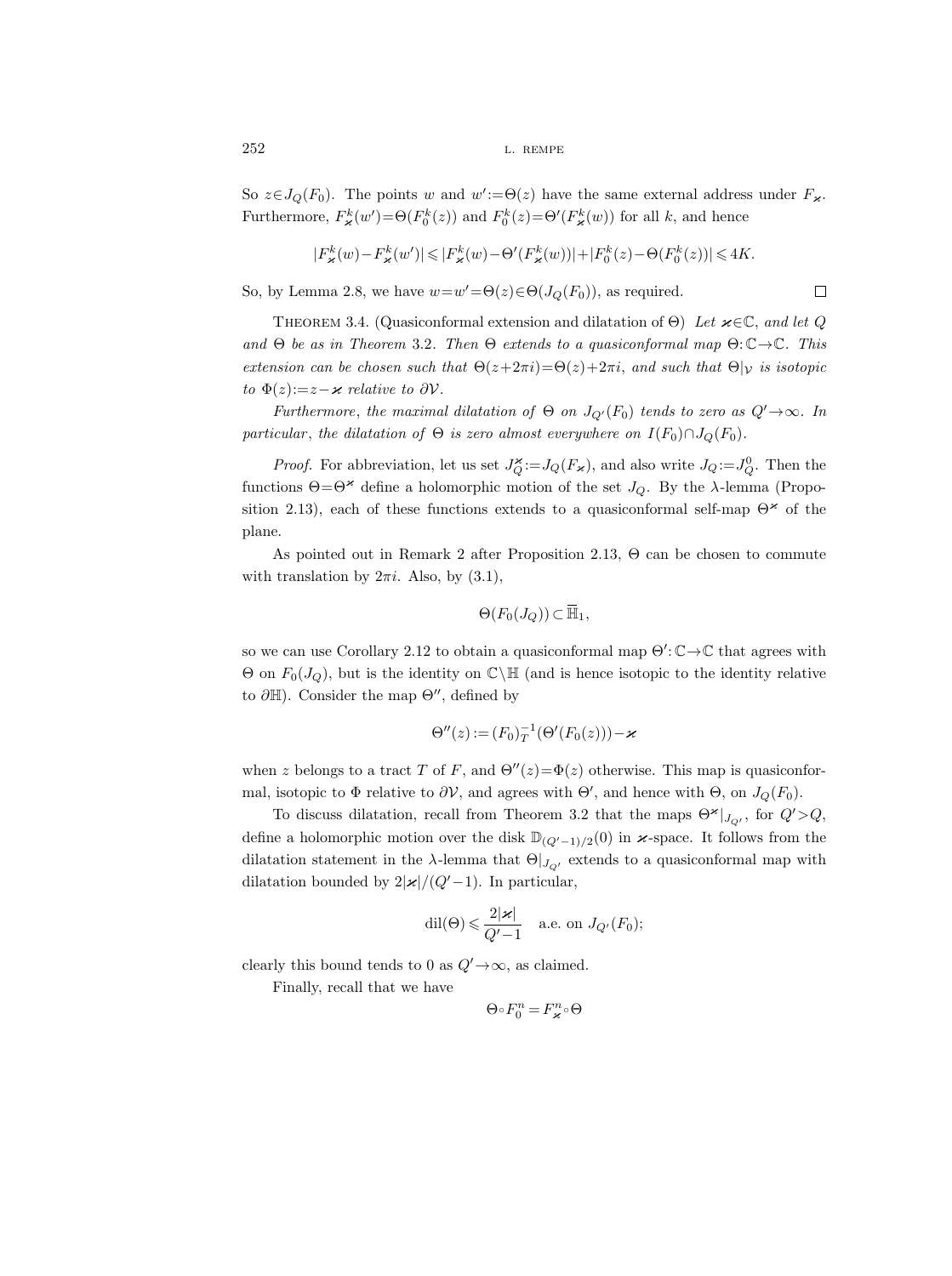on  $J_Q$ . Since  $F_0$  and  $F_{\varkappa}$  are holomorphic, we see that (for  $Q' \geq Q$ ) the maximal dilatation of Θ on

$$
X_{Q'}^{n} := \{ z \in J_Q : F_0^{n}(z) \in J_{Q'} \}
$$

is the same as the maximal dilatation of  $\Theta$  on  $J_{Q'}$ , which tends to 0 as  $Q' \to \infty$ . Since the bound is independent of  $n$ , the same is true for

$$
X_{Q'} := \bigcup_{n=0}^{\infty} X_{Q'}^n.
$$

But  $I_Q(F_0) = \bigcap_{Q' \geq Q} X_{Q'}$ , so the dilatation of  $\Theta$  on  $I_Q(F_0)$  is zero, as required.

We are now ready to prove Theorem 1.1, which we restate (with some additional details) in logarithmic coordinates.

Corollary 3.5. (Conjugacy between quasiconformal equivalent maps) Suppose that  $F, G \in \mathcal{B}_{\log}$  are quasiconformally equivalent,  $\Psi \circ F = G \circ \Phi$ . For sufficiently large  $Q > 0$ , there exists a quasiconformal map  $\Theta$  such that

- (a)  $\Theta|_{\mathcal{V}}$  is isotopic to  $\Phi|_{\mathcal{V}}$  relative to  $\partial \mathcal{V}$  (where  $\mathcal{V}$  is the domain of F);
- (b)  $\Theta \circ F = G \circ \Theta$  on  $J_Q(F)$ ;
- (c)  $\Theta(J_Q(F)) \supset J_{Q'}(G)$  for some  $Q' > Q$ ;
- (d) the dilatation of  $\Theta$  is zero on  $J_Q(F) \cap I(F)$ ;
- (e)  $\Theta(z+2\pi i) = \Theta(z)+2\pi i$ .

*Proof.* Let  $W$  be the domain of  $G$ . By restriction and conjugation, as discussed in  $\S2$ , we may suppose without loss of generality that F and G are normalized, and that  $\Phi(\mathcal{V})\subset \mathcal{W}$ .

Choose  $K, L>0$  sufficiently large so that

$$
F_0: \overbrace{\mathcal{V} + K}^{=: \mathcal{V}_0} \longrightarrow \mathbb{H}, \quad \text{and} \quad G_0: \overbrace{\mathcal{W} + L}^{:=:\mathcal{W}_0} \longrightarrow \mathbb{H},
$$
  

$$
z \longmapsto F(z - K) \quad z \longmapsto G(z - L)
$$

are of disjoint type, and that furthermore  $\overline{\Phi(V)}+L \subset \Psi(\mathbb{H}).$ 

Now we can apply Theorem 3.1 to obtain a quasiconformal conjugacy  $\Theta_2$  between  $F_0$  and  $G_0$ .

Furthermore, we can apply Theorems 3.2 and 3.4 to  $F$  and  $F_0$ , as well as to  $G$  and  $G_0$ , obtaining quasiconformal maps  $\Theta_1$  and  $\Theta_3$ . It is easy to check that the function

$$
\Theta\!:=\Theta_3^{-1}\!\circ\!\Theta_2\!\circ\!\Theta_1
$$

has the required properties.

 $\Box$ 

 $\Box$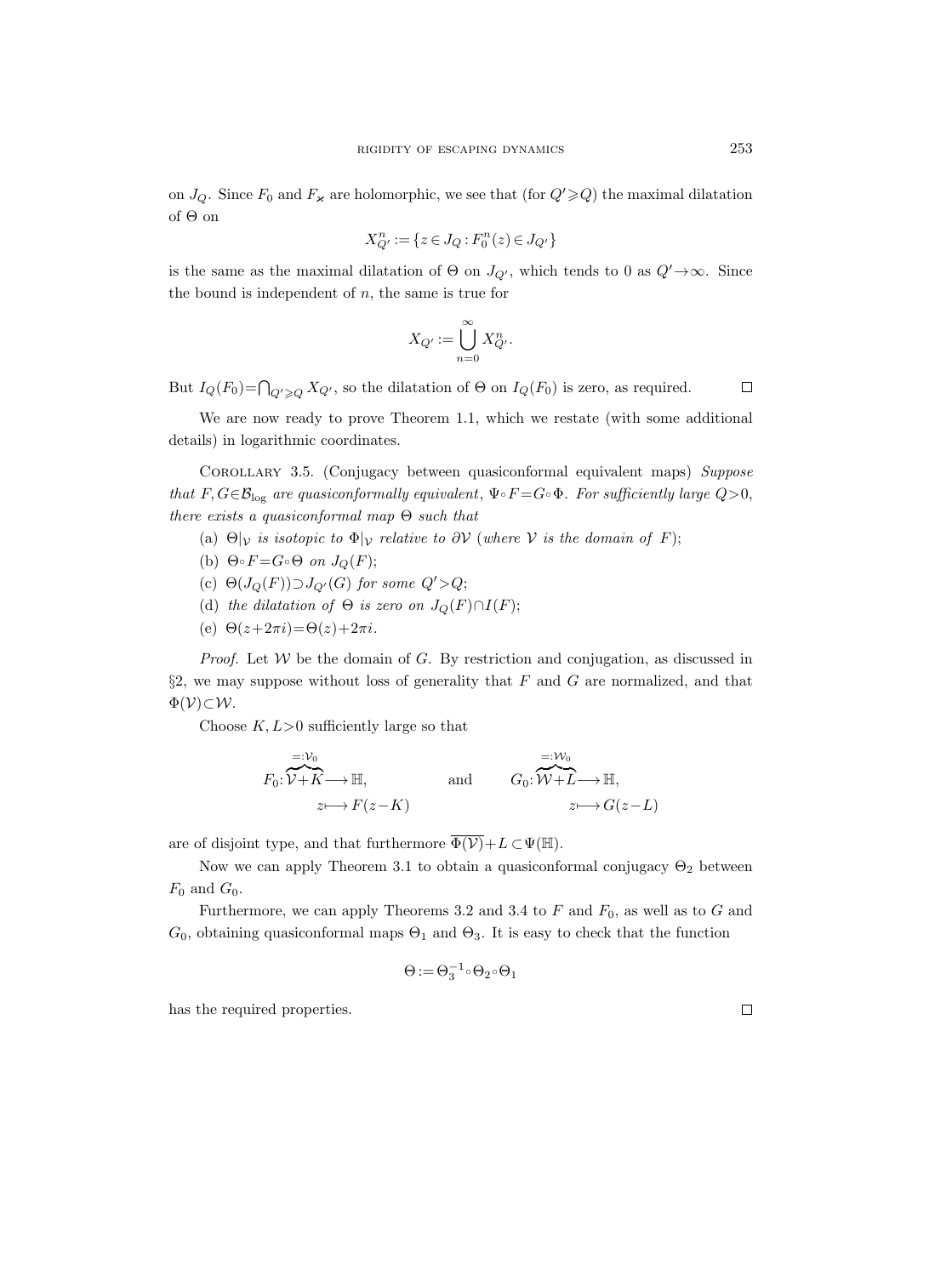*Proof of Theorem* 1.1. Suppose that  $f, g \in \mathcal{B}$  are quasiconformally equivalent near infinity, i.e.

$$
\psi(f(z)) = g(\varphi(z))\tag{3.3}
$$

whenever  $|f(z)|$  or  $|g(\varphi(z))|$  is large enough, with  $\varphi, \psi: \mathbb{C} \to \mathbb{C}$  quasiconformal. Without loss of generality, we may assume that  $\varphi(0)=0$  and  $\psi(0)=0$  (otherwise we modify these maps inside some bounded disk, using Proposition 2.11).

Pick a logarithmic transform  $F: V \to H$ , where the disk  $D=\mathbb{C}\setminus \overline{\exp(H)}$  is chosen sufficiently large to ensure that (3.3) holds for  $z \in \exp(V)$ . Let  $\Phi: \mathbb{C} \to \mathbb{C}$  and  $\Psi: \mathbb{C} \to \mathbb{C}$  be lifts of  $\varphi$  and  $\psi$ , respectively, under the exponential map. Then

$$
G:=\Psi\mathop{\raisebox{+.3ex}{\hbox{$\scriptstyle\circ$}}} F\mathop{\raisebox{+.3ex}{\hbox{$\scriptstyle\circ$}}} \Phi^{-1}
$$

is a logarithmic transform of  $g$ , and  $F$  and  $G$  are quasiconformally equivalent by definition. (Note that we are not claiming that *all* logarithmic transforms of  $f$  and  $g$  are quasiconformally equivalent.) We define  $\vartheta$  by  $\vartheta(\exp(z)):=\exp(\Theta(z))$ , where  $\Theta$  is the map from the previous theorem, and are done.  $\Box$ 

We subdivided the proof of Theorem 1.1 into two steps, using Theorem 3.1 to reduce the problem to the simpler family  $F_{\varkappa}$ . We remark that this would not be necessary if we were willing to forgo the statement that the dilatation of  $\vartheta$  on the escaping set is zero.

Indeed, we can adapt the proof of Theorem 3.2 to construct a suitable map  $\Theta$  for any two quasiconformally equivalent functions  $F, G \in \mathcal{B}_{\log}$ , as follows.

Letting  $\Psi$  and  $\Phi$  denote the maps from the definition of quasiconformal equivalence, we set  $\Theta_0(z) := z$  and define  $\Theta_n$  inductively as follows. If T is a tract of F and T is the tract of G that contains  $\Phi(F_T^{-1}(\mathbb{H}_M))$  for sufficiently large M, we define, for  $z \in T$ ,

$$
\Theta_{n+1}(z) := G_{\widetilde{T}}^{-1}(\Theta_n(F(z)))
$$

(where defined).

By virtue of Lemma 2.6, the proof of Theorem 3.2 goes through as before if we replace uniform convergence in the Euclidean metric by uniform convergence in the hyperbolic metric. That is, for sufficiently large Q, the maps  $\Theta_n$  are all defined on  $J_Q(F)$  and converge uniformly to a map  $\Theta: J_Q(F) \to J(G)$  that is a homeomorphism onto its image.

It is important to observe that, for fixed  $F$ , the convergence is uniform not only in z but also in G if  $\Phi$  and  $\Psi$  range over a compact set of quasiconformal mappings. Hence it follows that the conjugacy  $\Theta$  still depends holomorphically on G (which was not immediately clear from our original proof of Corollary 3.5). We state this result formally for future reference.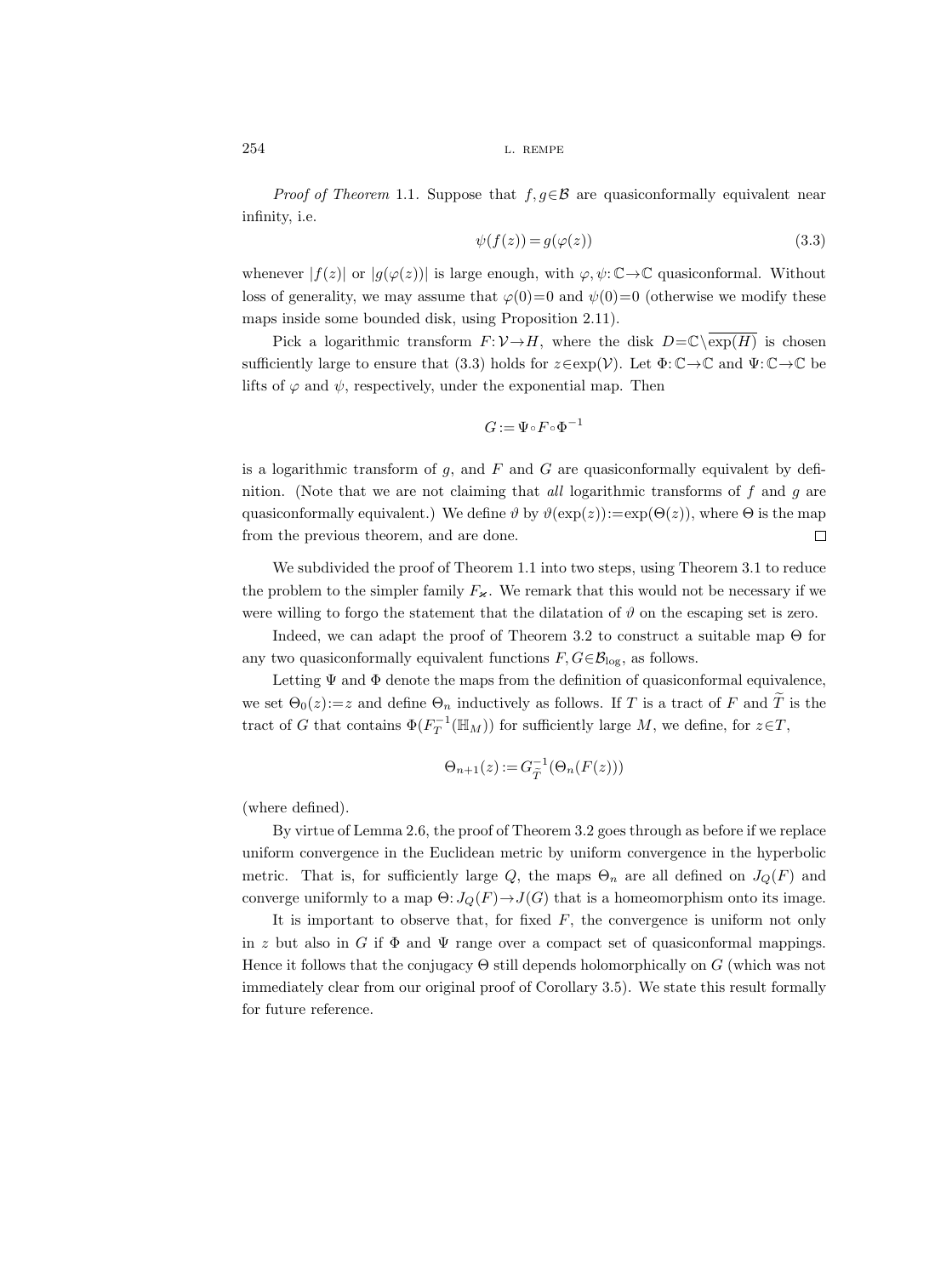PROPOSITION 3.6. (Analytic dependence on parameters) Let  $f \in \mathcal{B}$  and let M be a finite-dimensional complex manifold, with a base point  $\lambda_0 \in M$ . Suppose that  $\{f_\lambda\}_{\lambda \in M}$  is a family of entire functions quasiconformally equivalent to f, with the equivalences given by  $\psi_{\lambda} \circ f = f_{\lambda} \circ \varphi_{\lambda}$ , where  $\psi_{\lambda_0} = \varphi_{\lambda_0} = id$ , and  $\varphi_{\lambda}$  and  $\psi_{\lambda}$  depend analytically on  $\lambda$ .

Let  $N \ni \lambda_0$  be a compact subset of M. Then there exists a constant  $R>0$  such that, for every  $\lambda \in N$ , there is an injective function  $\vartheta = \vartheta^{\lambda} : J_R(f) \to J(f_{\lambda})$  with the following properties:

- (a)  $\vartheta^{\lambda_0} = id;$
- (b)  $\vartheta^{\lambda} \circ f = f_{\lambda} \circ \vartheta^{\lambda};$
- (c) for fixed  $z \in J_R(f)$ , the function  $\lambda \mapsto \vartheta^{\lambda}(z)$  is analytic in  $\lambda$  (on the interior of N).

In particular, we can again use the  $\lambda$ -lemma to show that  $\vartheta^{\lambda}$  has a quasiconformal extension, as in Theorem 3.4. If one was able to furnish a direct proof of the statement that the dilatation on the escaping set is zero—our argument used the fact that the parameter space of the family  $F_{\kappa}$  is a parabolic surface, and hence does not generalize then Theorem 3.1 would no longer be required for the proof of Theorem 1.1.

It is not difficult to show directly that the map  $\Theta$  constructed above agrees with the map from Corollary 3.5. (In particular, it does have zero dilatation on the escaping set.) This also follows from the results proved in the next section (see Corollary 4.2).

# 4. Rigidity

Let us now show that a (not necessarily quasiconformal) conjugacy between two quasiconformally equivalent maps  $F, G \in \mathcal{B}_{\log}$  only moves escaping orbits by a bounded hyperbolic distance, provided that it "preserves combinatorics" (condition (d) below). This, together with the existence results from the previous section, will allow us to deduce a number of rigidity statements (Corollaries 4.2 and 4.3 and Theorems 1.2 and 1.3).

THEOREM 4.1. (Restriction on conjugacies) Let  $F, G \in \mathcal{B}_{\log}$  be normalized and quasiconformally equivalent, say  $\Psi \circ F = G \circ \Phi$ . Suppose that  $Q > 0$  and that  $\Pi: J_Q(F) \to J(G)$ is continuous such that

- (a)  $\Pi \circ F = G \circ \Pi;$
- (b)  $\Pi(z) \rightarrow \infty$  as  $z \rightarrow \infty$ ;
- (c)  $\Pi(z+2\pi i) = \Pi(z)+2\pi i;$
- (d) for every  $z \in J_Q(F)$ ,  $\Pi(z)$  and  $\Phi(z)$  belong to the same tract of G.

If Q' is sufficiently large, then the hyperbolic distance  $dist_{\mathbb{H}}(z,\Pi(z))$  is uniformly bounded on  $J_{Q'}(F)$ .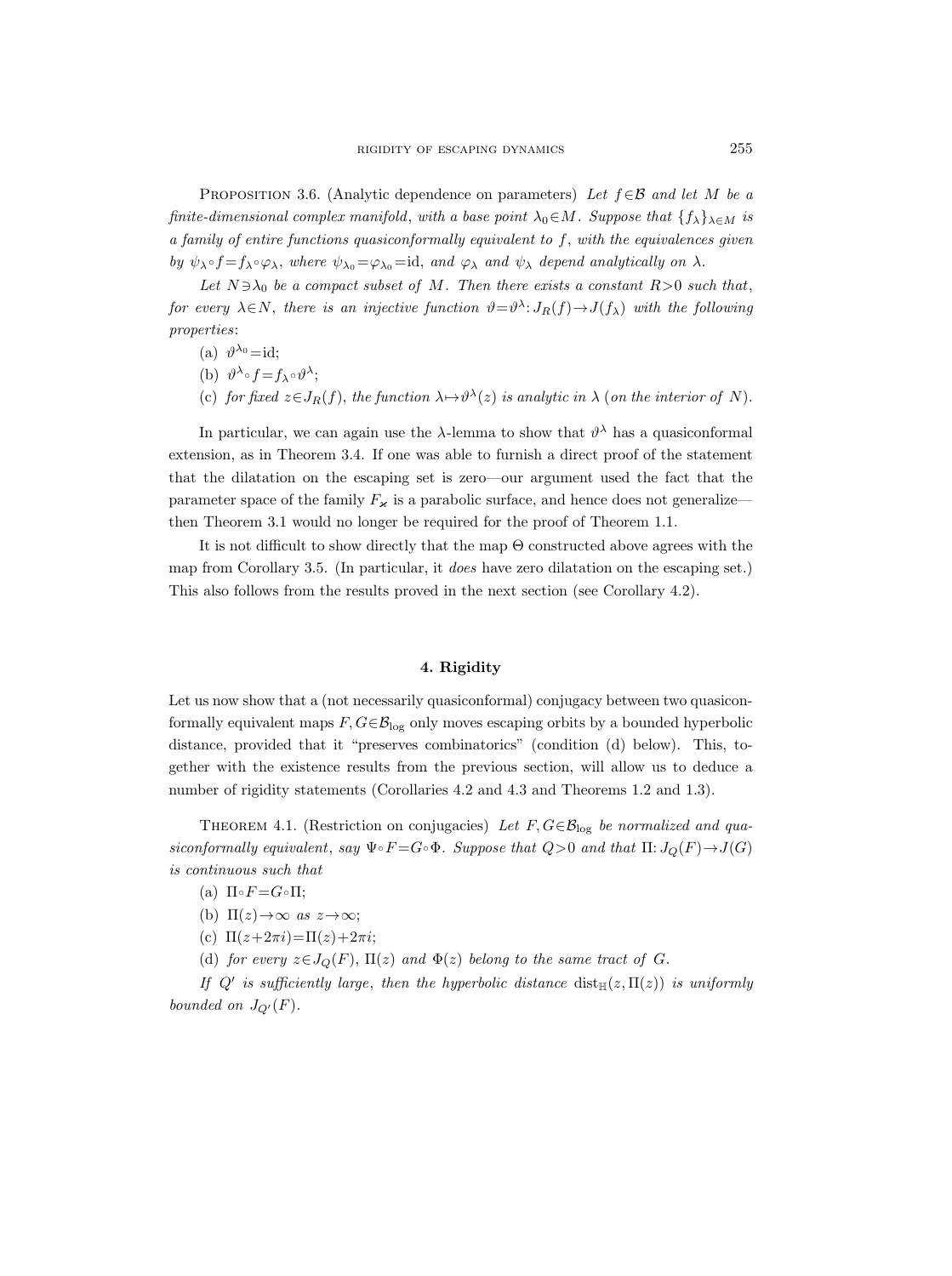Remark. The hypothesis that  $\Pi$  is defined on  $J_Q(F)$  can be considerably weakened (with the same proof). For example, it would be sufficient to assume that  $\Pi$  is defined and continuous on a forward invariant set  $A\subset J_Q(F)$  with the property that A contains the grand orbit (in  $J_Q(F)$ ) of at least one sufficiently large point  $z_0$ .

*Proof.* Let  $C, M > 0$  be the constants from Lemma 2.6; by enlarging M if necessary, we may assume that  $M \geq Q$ . By Corollary 2.5, we can choose some point  $z_0 \in J_Q(F)$  such that  $\text{Re } z_0 \geqslant M$  and  $\text{Re } \Pi(z_0) \geqslant M$ ; we set

$$
\varrho:=\max\{2C,\mathrm{dist}_{\mathbb{H}}(z_0,\Pi(z_0))\}.
$$

Set  $Q' := e^{\varrho} \operatorname{Re}(z_0) + 2\pi > Q + 2\pi$ . We will show that

$$
\text{dist}_{\mathbb{H}}(z, \Pi(z)) \leq \varrho \quad \text{for all } z \in J_{Q'}(F).
$$

*Claim.* For every  $z \in J_{Q'}(F)$ , there is a point  $\zeta \in J_Q(F)$ , belonging to the same tract of F as z, with  $|z-\zeta|<2\pi$  and  $F(\zeta) \in \{z_0+2\pi i k: k\in \mathbb{Z}\}.$ 

*Proof of the claim.* F maps the boundary of the tract T containing z to the imaginary axis, and the distance of z to  $\partial T$  is at most  $\pi$ . Since Re  $F(z) \geqslant Q' \geqslant \mathbb{R}e z_0$ , we can hence find a point  $\zeta_1 \in T$  with  $|z-\zeta_1| < \pi$  and Re  $F(\zeta_1)=\text{Re } z_0$ . There is a point  $\zeta_2 \in \{z_0+2\pi i k : k \in \mathbb{Z}\}\$  with  $|F(\zeta_1)-\zeta_2| \leq \pi$ . We set  $\zeta := F_T^{-1}(\zeta_2)$ . By the expansion property (2.2) of F, we have  $|\zeta - \zeta_1| \leq \frac{1}{2}\pi$ , and are done.  $\Box$ 

Now let  $z \in J_{Q'}(F)$ . For each  $n \geq 0$ , we can apply the claim to  $F^{n}(z)$  to obtain a point  $\zeta^n \in J_Q(F)$  with  $|F^n(z) - \zeta^n| < 2\pi$  and  $F(\zeta^n) \in \{z_0 + 2\pi i k : k \in \mathbb{Z}\}\.$  We now pull back  $\zeta^n$  along the orbit of z to obtain a point  $z^n$ ; i.e.,

$$
z^n=F_{T_0}^{-1}(F_{T_1}^{-1}(\ldots F_{T_{n-1}}^{-1}(\zeta^n)\ldots )),
$$

where  $T_0T_1...$  is the external address of z. By induction and by the expansion property  $(2.2)$ , we have

$$
|F^{j}(z) - F^{j}(z^{n})| < \frac{2\pi}{2^{n-j}}\tag{4.1}
$$

for  $j=0, ..., n$ . In particular,  $z^n \in J_Q(F)$  and  $z^n \to z$ .

We set  $z_j^n := F^j(z^n)$  and  $w_j^n := \Pi(z_j^n) = G^j(\Pi(z^n))$ . Let us prove inductively that

$$
dist_{\mathbb{H}}(z_j^n, w_j^n) \leqslant \varrho \tag{4.2}
$$

for  $j=n+1, n, ..., 0$ . Indeed, we have  $z_{n+1}^n=z_0+2\pi ik$  for some  $k\in\mathbb{Z}$ , and hence

$$
\mathrm{dist}_{\mathbb{H}}(z_{n+1}^n, w_{n+1}^n) = \mathrm{dist}_{\mathbb{H}}(z_0, \Pi(z_0)) \leqslant \varrho,
$$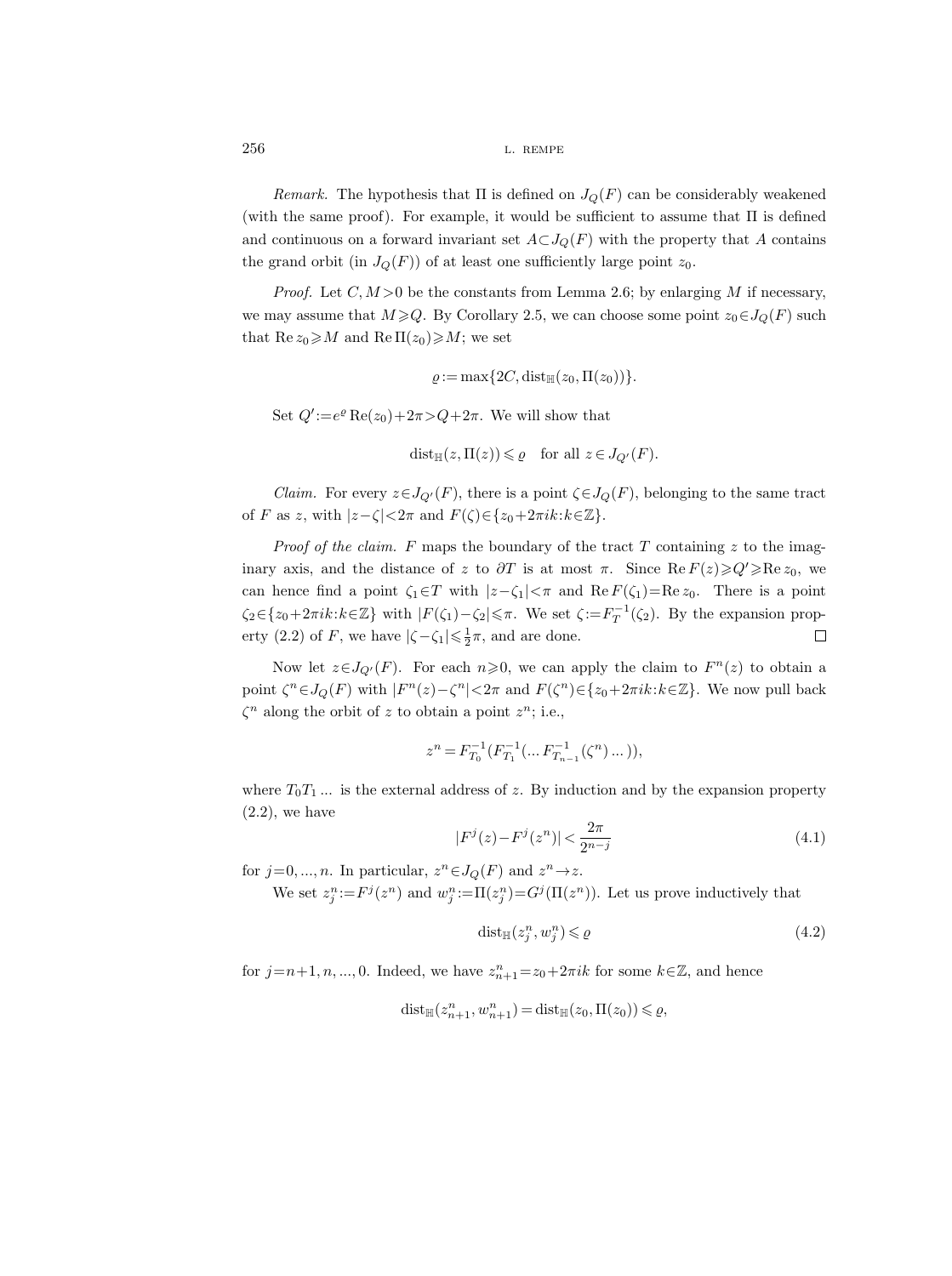by property (c) and the definition of  $\rho$ .

Furthermore, for  $j \leq n$ , we have

$$
w_j^n = (G|_{\widetilde{T}})^{-1}(w_{j+1}^n),
$$

where T is the tract of G containing  $w_j^n$ . By the assumption (d), T is also the tract of G containing  $\Phi(z_j^n)$ .

We observe that  $z_{j+1}^n, w_{j+1}^n \in \mathbb{H}_M$ . Indeed, if  $j=n$ , this is true by the choice of  $z_0$ . If  $j < n$ , recall that  $\text{Re } z_{j+1}^n \geq Q' - 2\pi$  by (4.1), and  $\text{dist}_{\mathbb{H}}(z_{j+1}^n, w_{j+1}^n) \leq \varrho$  by the induction hypothesis. Our choice of  $Q'$  implies that  $\text{Re } w_{j+1} \geq \text{Re } z_0 \geq M$ .

By Lemma 2.6 and the induction hypothesis, it follows that

$$
\mathrm{dist}_{\mathbb{H}}(z_j^n, w_j^n) \leqslant C + \tfrac{1}{2} \, \mathrm{dist}_{\mathbb{H}}(z_{j+1}^n, w_{j+1}^n) \leqslant C + \tfrac{1}{2} \varrho \leqslant \varrho,
$$

as claimed.

We have  $z_0^n = z^n \to z$ , and hence, by continuity of  $\Pi$ , also  $w_0^n = \Pi(z_0^n) \to \Pi(z)$ . Therefore (4.2) implies that  $dist_{\mathbb{H}}(z,\Pi(z)) \leq \varrho$ , as desired.  $\Box$ 

COROLLARY 4.2. (Uniqueness of conjugacies) Let  $F$  and  $G$  be quasiconformally equivalent. Then for every  $Q>0$ , there is  $Q'\geq Q$  with the following property. If

$$
\Pi_1, \Pi_2 \colon J_Q(F) \longrightarrow J(G)
$$

are continuous functions satisfying the hypotheses  $(a)$ – $(d)$  of the previous theorem, then  $\Pi_1(z) = \Pi_2(z)$  for all  $z \in J_{Q'}(F)$ .

*Proof.* We may assume without loss of generality that  $F$  and  $G$  are both normalized. Let  $Q' \geqslant Q$  be chosen such that  $J_{Q'}(F) \subset \overline{I_Q(F)}$  (recall Corollary 2.5).

It follows from Theorem 4.1 that there is  $Q'' \geq Q$  such that, for all  $z \in J_{Q''}(F)$ , the points  $\Pi_1(z)$  and  $\Pi_2(z)$  have the same external address, and stay within bounded hyperbolic distance of each other. By the expansion property  $(2.3)$  of G, this implies that  $\Pi_1(z) = \Pi_2(z)$  (provided Q'' was chosen large enough).

So we have proved that  $\Pi_1=\Pi_2$  on  $J_{Q''}(F)$ . Using (d), we see that  $\Pi_1=\Pi_2$  on  $I_Q(F)$ . But  $I_Q(F)$  is dense in  $J_{Q'}(F)$ , so we are done.  $\Box$ 

COROLLARY 4.3. (No invariant line fields) Let  $F \in \mathcal{B}_{\log}$ . Then F has no invariant line fields on its escaping set  $I(F)$ .

Proof. Recall that the existence of an invariant line field is equivalent to the existence of a non-zero F-invariant Beltrami form whose support is contained in  $I(F)$  [McM2, §3.5].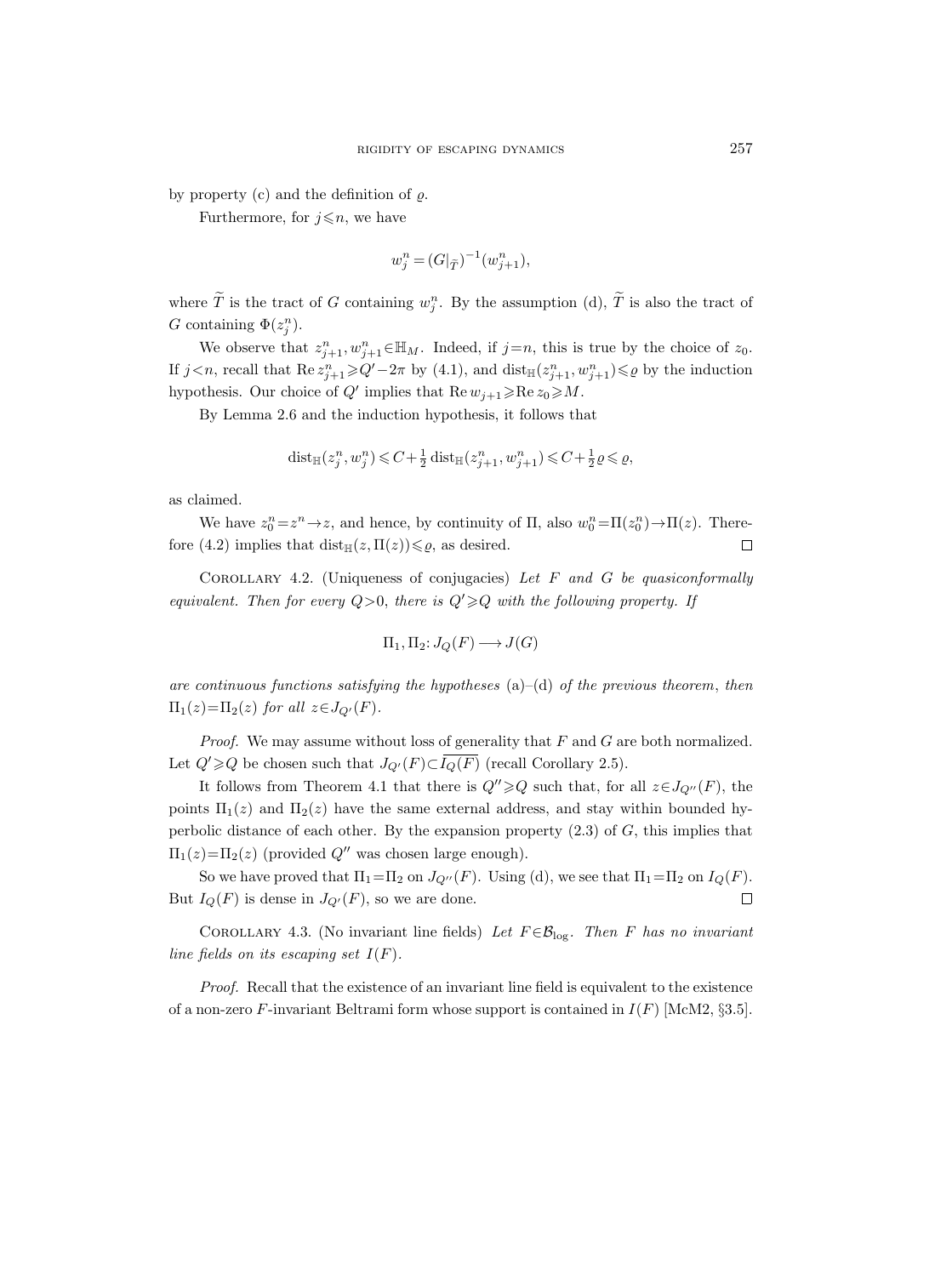So suppose that  $\mu$  was such a Beltrami form. Recall that

$$
I(F) = \bigcap_{Q>0} \bigcup_{n\geqslant 0} F^{-n}(J_Q(F)).
$$

Since F is holomorphic, this implies that there is no  $Q>0$  such that  $\mu|_{J_Q(F)}$  is zero almost everywhere. Also observe that  $2\pi i$ -periodicity of F implies that  $\mu$  is  $2\pi i$ -periodic.

By the measurable Riemann mapping theorem [H, Theorem 4.6.1],  $\mu$  gives rise to a quasiconformal homeomorphism  $\Phi: \mathbb{C} \to \mathbb{C}$ , which we may choose to commute with translation by  $2\pi i$ . The map

$$
G\!:=\!\Phi\!\circ\!F\!\circ\!\Phi^{-1}
$$

is holomorphic, and clearly quasiconformally equivalent to F.

By Corollary 3.5, there is a quasiconformal map  $\Theta$ , isotopic to  $\Phi$  relative to the boundary of the domain of definition  $V$  of F, which conjugates F and G on  $J_Q(F)$ , where  $Q>0$  is sufficiently large.

By Corollary 4.2, we then have

$$
\Theta|_{J_{Q'}(F)} = \Phi|_{J_{Q'}(F)}
$$

for sufficiently large  $Q'$ . Hence the dilatation of  $\Theta$  and  $\Phi$  agree almost everywhere on  $I_{Q'}(F)$ . This is a contradiction: the dilatation of  $\Theta$  on  $I_{Q'}(F)$  is zero almost everywhere, but this is false for the dilatation  $\mu$  of the map  $\Phi$ .  $\Box$ 

*Proof of Theorem* 1.2. Let  $f \in \mathcal{B}$ , and let F be a logarithmic transform of f. If f supported an invariant line field on its escaping set, then the same would be true for  $F$ . (As in the proof of Corollary 4.3, the support of the line field has non-trivial intersection with every set of the form  $\{z \in I(f): |f^n(z)| \ge R\}$ ,  $R > 0$ .) Hence the theorem follows from Corollary 4.3.  $\Box$ 

*Proof of Theorem* 1.3. Suppose that  $f$  and  $g$  are entire functions with finitely many singular values, let  $\pi: \mathbb{C} \to \mathbb{C}$  be a topological conjugacy between f and g, and let  $\mathcal O$  be the orbit of some escaping point  $z_0 \in I(f)$ .

For simplicity, let us assume that  $f(0)=0$ , and that  $\pi(0)=0$ . This is no loss of generality, since any  $f \in \mathcal{B}$  has infinitely many fixed points (see [Ep, Lemma 69] or [EL1]; compare also [LZ] for a more general result). However, we would like to point out that this assumption is not essential for the proof, and is made purely for convenience.

Let  $S:=S(f)\cup\{0\}$ . We can pick a quasiconformal homeomorphism (in fact, a diffeomorphism)  $\psi: \mathbb{C} \to \mathbb{C}$  that is isotopic to  $\pi$  relative to S. Using the functional relation  $\pi \circ f = g \circ \pi$ , the isotopy between  $\pi$  and  $\psi$  lifts to an isotopy between  $\pi$  and a quasiconformal map  $\varphi: \mathbb{C} \to \mathbb{C}$  with

$$
\psi\!\circ\!f\!=\!g\!\circ\!\varphi.
$$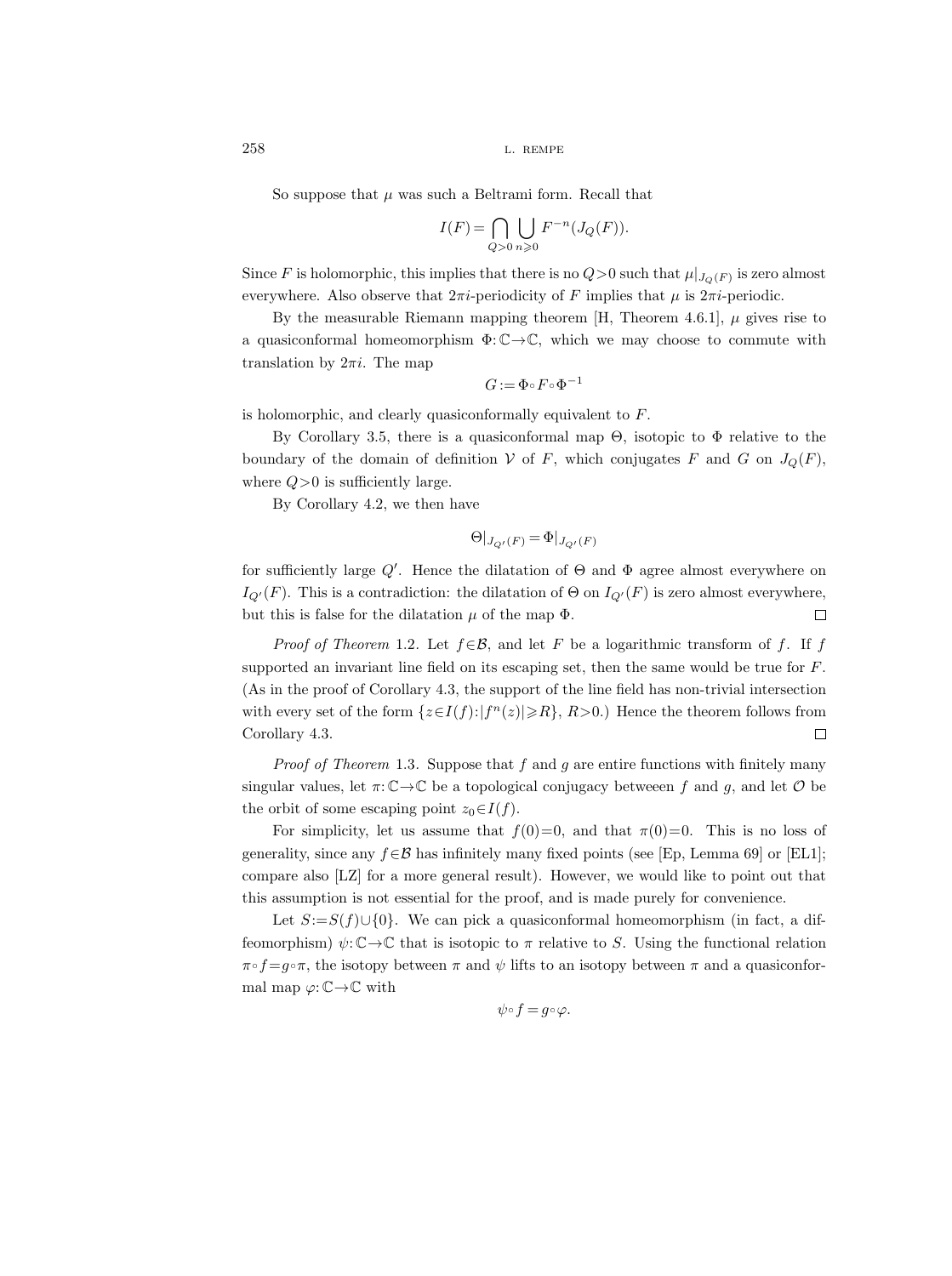(Compare also [EL3, §3].) In particular, f and g are quasiconformally equivalent.

Now, as usual, we change to logarithmic coordinates: we let  $F: \mathcal{V} \rightarrow H$  be a logarithmic transform of F, and  $\Pi$  be a lift of  $\pi$ ; i.e.,  $\pi \circ \exp = \exp \circ \Pi$ . Then  $G := \Pi \circ F \circ \Pi^{-1}$  is a logarithmic transform of g.

The isotopies between  $\pi$  and  $\psi$ , resp.  $\varphi$ , lift to isotopies between  $\Pi$  and maps  $\Psi$ , resp. Φ, satisfying  $\Psi \circ F = G \circ \Phi$ , so F and G are quasiconformally equivalent as elements of  $\mathcal{B}_{\log}$ .

Furthermore, if  $M > 0$  is sufficiently large, then no point  $z \in \mathbb{H}_M$  leaves the domain H under the isotopy between  $\Pi$  and  $\Psi$ . It follows that, if T is a tract of F and  $z \in T$  with  $F(z) \in \mathbb{H}_M$ , then  $\Phi(z) \in \Pi(T)$ .

Let  $\Theta$  be the map from Corollary 3.5. Then, by Corollary 4.2, we have

$$
\Theta|_{J_{Q'}(F)}=\Pi|_{J_{Q'}(F)}
$$

for some  $Q' \geq 0$ . If  $\vartheta$  is the quasiconformal map defined by  $\vartheta \circ \exp = \exp \circ \Theta$ , then  $\vartheta$  and  $\pi$ agree on the set

$$
J_{e^{Q'}}(f) = \{ z \in \mathbb{C} : |f^n(z)| \geqslant e^{Q'} \text{ for all } n \geqslant 1 \}.
$$

Pick  $k_0 \in \mathbb{N}$  such that  $f^{k_0}(z_0) \in J_{e^{Q'}}(f)$ . Then  $\pi$  agrees with the quasiconformal map  $\vartheta$  on the tail  $\mathcal{O}_{k_0}:=\{f^k(z_0):k\geqslant k_0\}$  of the orbit  $\mathcal{O}$ .

We can modify the map  $\vartheta$  (e.g. using Proposition 2.11) on a compact subset of  $\mathbb{C}\setminus\mathcal{O}_{k_0}$  to a quasiconformal function that maps  $f^k(z_0)$  to  $\pi(f^k(z_0))$  for  $0 \le k < k_0$ . This is the desired quasiconformal extension of  $\pi|_{\mathcal{O}}$ .  $\Box$ 

Remark. Note that the assumption that  $S(f)$  is finite was used only to find a quasiconformal map  $\psi$  isotopic to  $\pi$ . Hence we can weaken the assumptions of Theorem 1.3 to require only that  $f, g \in \mathcal{B}$  and that the conjugacy  $\pi$  is isotopic, relative to  $S(f)$ , to a quasiconformal self-map of the plane.

## 5. Hyperbolic maps

Recall that  $f \in \mathcal{B}$  is hyperbolic if  $S(f)$  is contained in the union of attracting basins of f. Since  $S(f)$  is compact by definition, there are then only finitely many such basins, which together make up the Fatou set. In particular,  $f$  is hyperbolic if and only if the postsingular set

$$
\mathcal{P}(f) = \overline{\bigcup_{j \geq 0} f^j(S(f))}
$$

is a compact subset of the Fatou set.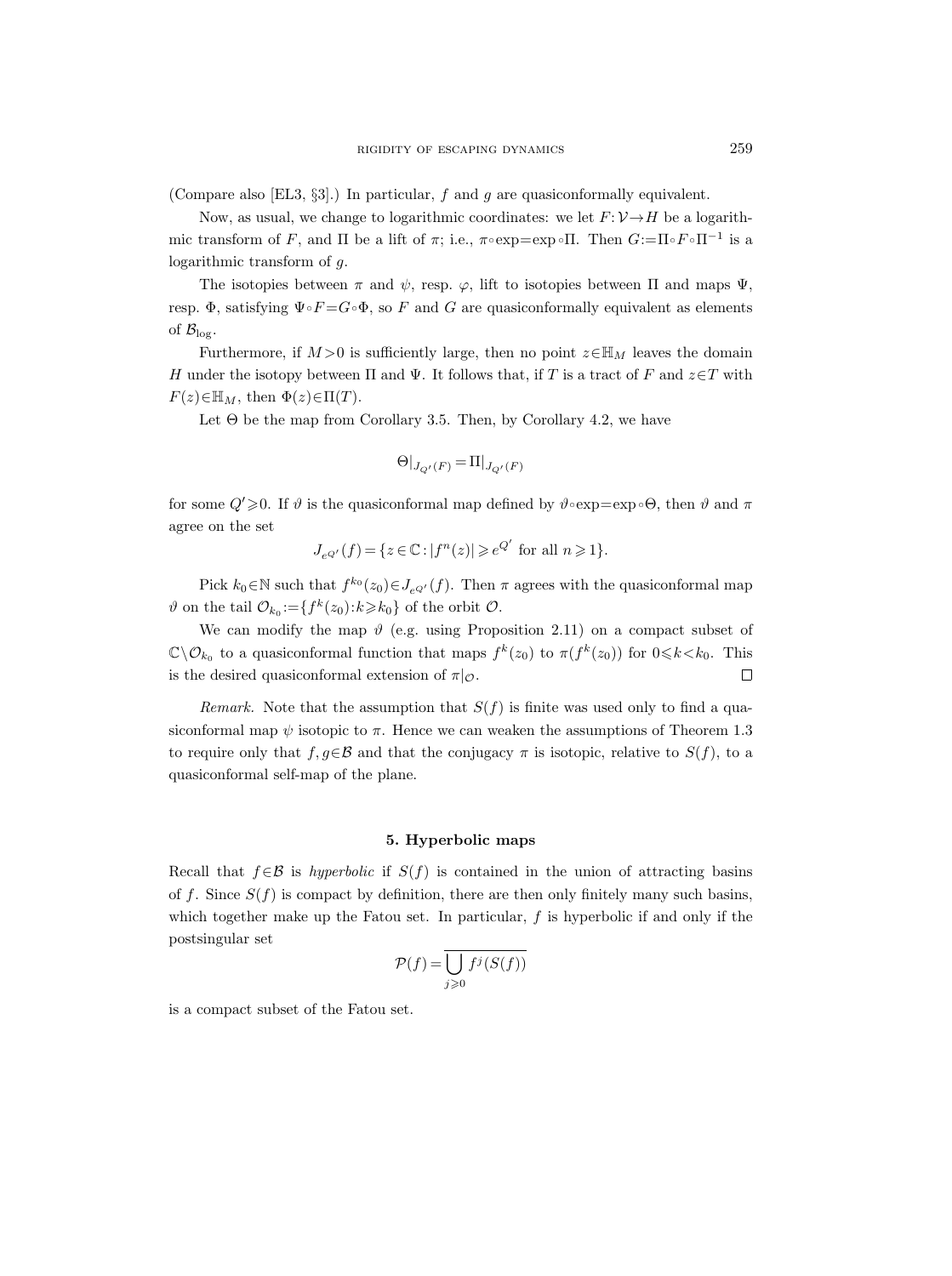In the following, we assume without loss of generality that 0 is one of the attracting periodic points of  $f$ .

We will show that such an  $f$  is semi-conjugate on its Julia set to a disjoint-type map quasiconformally equivalent to  $f$ , and this semi-conjugacy is a conjugacy when restricted to the escaping set. In view of Theorem 3.1, this implies that any two hyperbolic maps that are quasiconformally equivalent near infinity are in fact topologically conjugate on their sets of escaping points, and hence proves Theorem 1.4.

It is easy to see that there is a bounded open neighborhood  $U$  of the postsingular set  $\mathcal{P}(f)$  such that  $\overline{f(U)} \subset U$ . We set  $W := \mathbb{C} \setminus U$  and  $V := f^{-1}(W) \subset W$ . Then

$$
f\colon V\longrightarrow W
$$

is a covering map, and hence expands the hyperbolic metric of  $W$ . We claim that this map is in fact uniformly expanding. (Compare also [RS, Theorem C].)

LEMMA 5.1. (Uniform expansion) There is  $C>1$  such that  $||Df(z)||_W \geq C$  for all  $z \in V$ .

*Proof.* Since f is a covering map, we just need to show that the inclusion  $\iota: V \to W$ is uniformly contracting. Since the density of the hyperbolic metric of V tends to  $\infty$  near  $\partial V$ , and V and W have no common finite boundary points, it is sufficient to prove that  $\rho_W(z)/\rho_V(z) \rightarrow 0$  as  $z \rightarrow \infty$ .

The hyperbolic density of W satisfies  $\varrho_W(z) = O(1/|z| \log |z|)$  as  $z \to \infty$ . We now estimate the hyperbolic metric of V, using Lemma 2.1. Fix some point  $w \in \mathbb{C} \backslash W = \overline{U}$ such that w belongs to the unbounded component of  $\mathbb{C}\backslash S(f)$ .

*Claim.* There is a constant C and a sequence  $\{w_j\}_{j\in\mathbb{N}}$  of (pairwise distinct) preimages of w under f such that  $|w_{j+1}| \leq C |w_j|$  for all j.

*Proof of the claim.* Pick a Jordan curve  $\gamma$  surrounding  $S(f)$ , but not surrounding w, and let G be the unbounded component of  $\mathbb{C}\setminus\gamma$ . If  $\widetilde{G}$  is a component of  $f^{-1}(G)$ , then  $f: \widetilde{G} \to G$  is a universal covering. Hence we can find a sequence  $\{w_i\}_{i\in\mathbb{N}}$  of preimages of w in G such that the hyperbolic distance (in  $\tilde{G}$ ) between  $w_i$  and  $w_{i+1}$  is constant. By the standard estimate (2.1) on the hyperbolic distance in the simply connected domain G, this implies that  $|w_{i+1}| \leq C |w_i|$  for some C and sufficiently large j, as desired.  $\Box$ 

By Lemma 2.1, the hyperbolic metric of the domain  $V' := \mathbb{C} \setminus \{w_n : n \in \mathbb{N}\}\$  satisfies  $1/\varrho_{V'}(z)=O(|z|)$ . Since  $\varrho_V \geq \varrho_{V'}$  by Pick's theorem, this means that  $\varrho_W(z)/\varrho_V(z) \to 0$  as  $z \rightarrow \infty$ , as claimed.  $\Box$ 

Let  $K \geq 1$ ; if K is chosen sufficiently large, then  $\overline{U} \subset \mathbb{D}_{K/2}(0)$ . Furthermore, choose  $R\geq K$  such that

$$
f^{-1}(\{|z| > R\}) \subset \{|z| > K + 1\}.
$$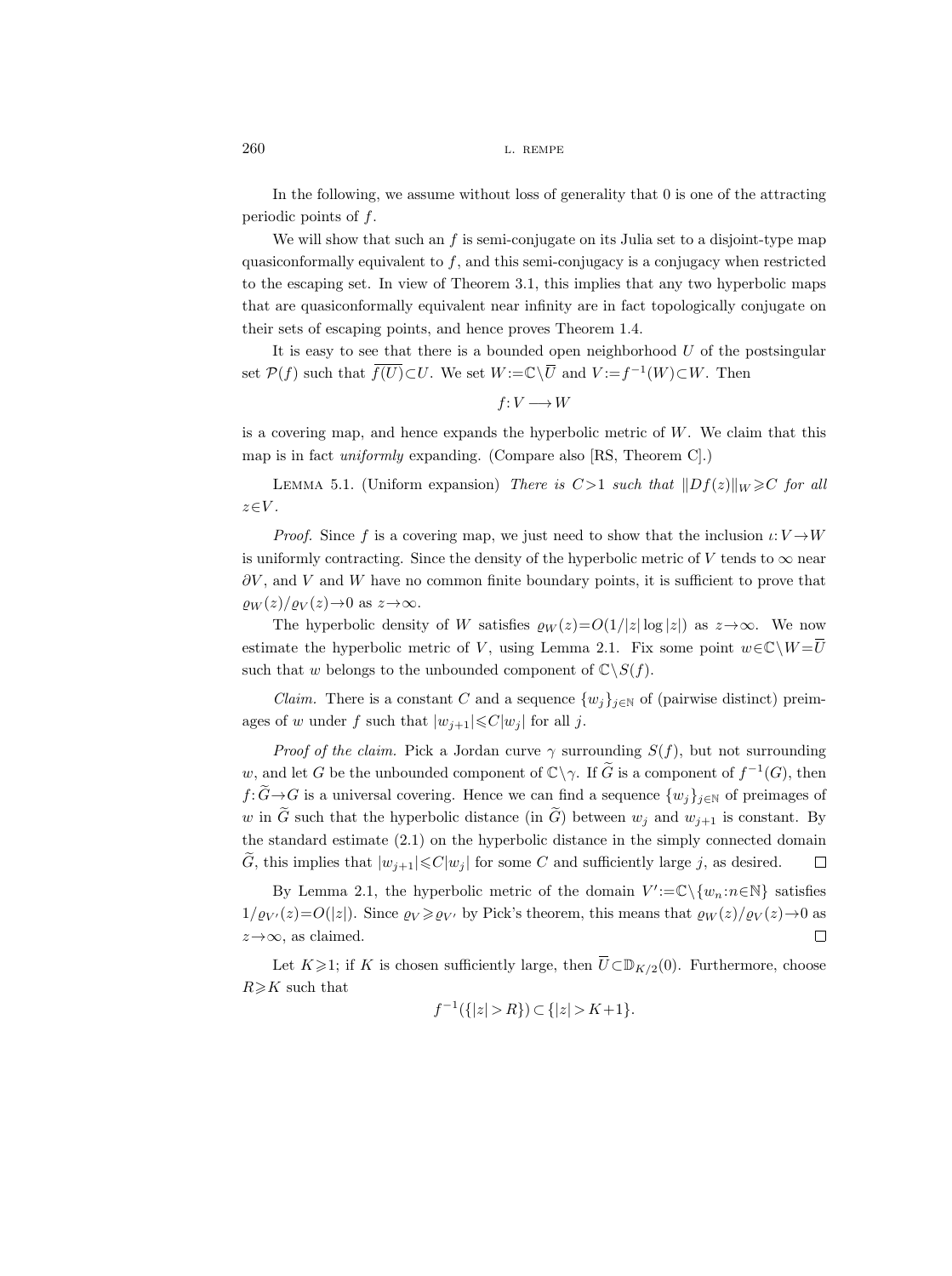We define  $M := R/K$  and  $q(z) := f(z/M)$ . Then g is of disjoint type. Indeed, we have  $\mathcal{U} := g^{-1}(\{|z| > R\}) \subset \{|z| > R + M\}$ . We define

$$
\mathcal{V} := f^{-1}(\{|z| > R\}) \text{ and } \tilde{\mathcal{V}} := f^{-1}(\{|z| > K\}),
$$

and, for all  $j$ ,

$$
\mathcal{U}_j := g^{-j}(\{|z| > R\}), \quad \mathcal{V}_j := f^{-j}(\{|z| > R\}) \quad \text{and} \quad \widetilde{\mathcal{V}}_j := f^{-j}(\{|z| > K\}).
$$

Note that  $\mathcal{V}_j \subset \widetilde{\mathcal{V}}_j \subset W$  for all j.

We now define a sequence  $\vartheta_k$ , where  $\vartheta_0 = id$  and

$$
\vartheta_k\colon \mathcal{U}_{k-1}\longrightarrow \widetilde{\mathcal{V}}_{k-1}
$$

is a conformal isomorphism for  $k\geqslant 1$ , such that

$$
f(\vartheta_{k+1}(z)) = \vartheta_k(g(z)).
$$

Begin by setting  $\vartheta_1(z) := z/M$ . Furthermore, for  $z \in \mathcal{U}_0$ , let  $\gamma_1(z) \subset \widetilde{\mathcal{V}}_0$  be the straight line segment connecting  $z=\vartheta_0(z)$  and  $z/M = \vartheta_1(z)$ .

To define  $\vartheta_2$  let  $z \in \mathcal{U}_1$ . Since

$$
f(\vartheta_1(z)) = \vartheta_0(g(z)),
$$

the curve  $\gamma_1(g(z))$  has a preimage component  $\gamma_2(z)\subset \widetilde{\mathcal{V}}_1$  under f with one endpoint at  $\vartheta_1(z)$ ; we define  $\vartheta_2(z)$  to be the other endpoint. Then  $f(\vartheta_2(z))=\vartheta_1(g(z))$ .

We continue inductively: the curve  $\gamma_{j+1}(z) \subset \widetilde{\mathcal{V}}_j$  is the pullback of  $\gamma_j(g(z))$  with one endpoint at  $\vartheta_j(z)$ , and  $\vartheta_{j+1}(z)$  is defined as the other endpoint of this curve.

It follows from the definition that each  $\vartheta_{k+1}$  is continuous. Hence, for every component G of  $\mathcal{U}_k$ ,  $\vartheta_{k+1}|_G$  is a branch of  $f^{-1} \circ \vartheta_k \circ g$ , and hence a conformal isomorphism onto some component of  $\tilde{\mathcal{V}}_k$ . It is likewise easy to check that  $\vartheta_{k+1}$  is surjective, so these maps are indeed conformal isomorphisms between  $\mathcal{U}_k$  and  $\widetilde{\mathcal{V}}_k$ .

We furthermore note that  $\vartheta_k(\mathcal{U}_k)=\mathcal{V}_k$  for  $k\geqslant 0$  by the inductive construction.

THEOREM 5.2. (Convergence to a semiconjugacy) In the hyperbolic metric of  $W$ , the maps  $\vartheta_k|_{J(q)}$  converge uniformly to a continuous surjection

$$
\vartheta\colon J(g)\longrightarrow J(f)
$$

with  $f \circ \vartheta = \vartheta \circ g$  and  $\vartheta(I(g)) = \vartheta(I(f))$ . Furthermore,  $\vartheta: I(g) \to I(f)$  is a homeomorphism.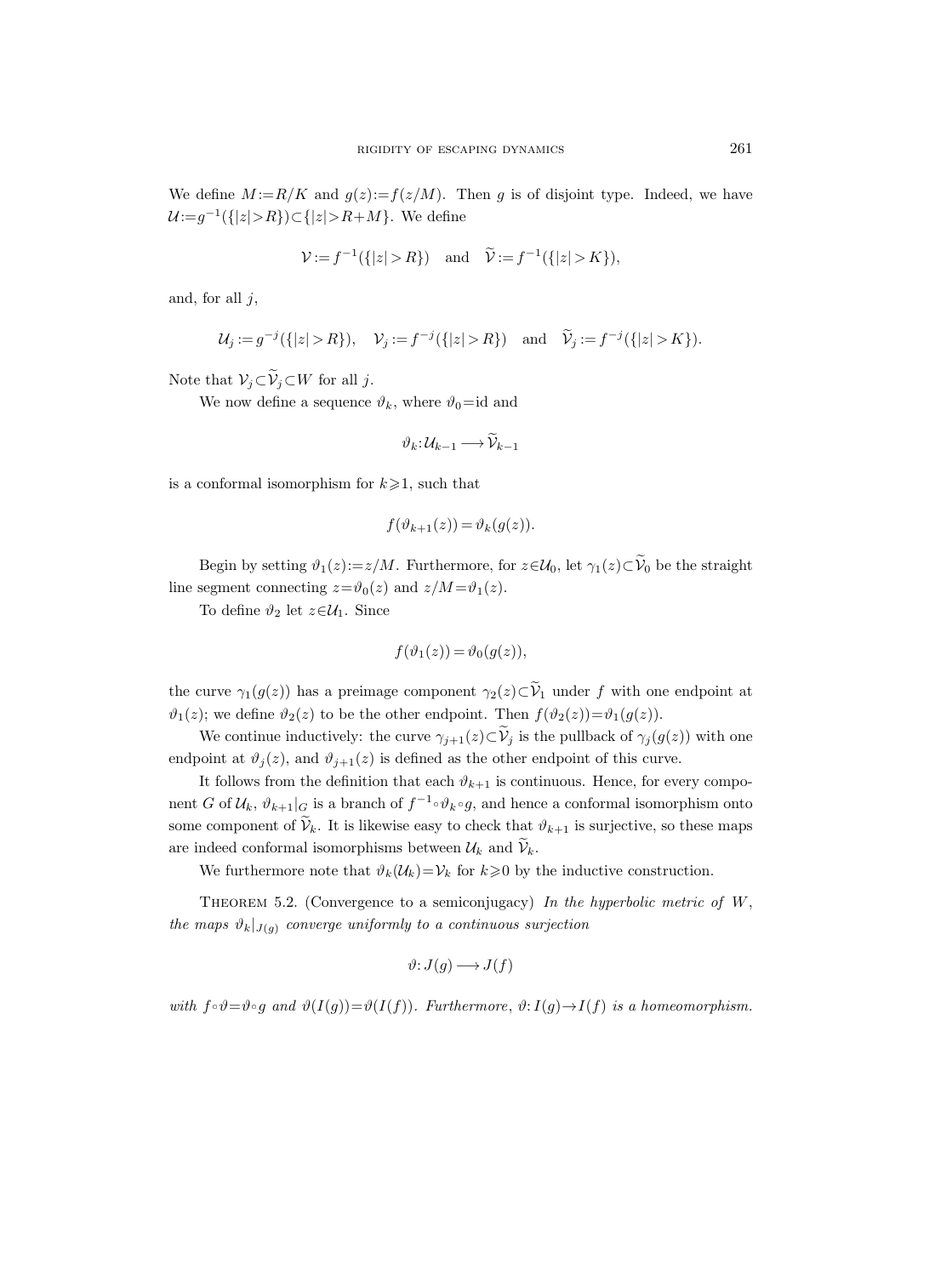*Proof.* Let  $z \in \mathcal{U}_k$ . By definition,

$$
dist_W(\vartheta_{k+1}(z), \vartheta_k(z)) \leq \ell_W(\gamma_{k+1}(z)).
$$

We have

$$
\ell_W(\gamma_1(z))\leqslant \ell_{\{|w|>K/2\}}(\gamma_1(z))=\log\bigg(1+\frac{\log M}{\log (2|z|/MK)}\bigg)\leqslant \log\bigg(1+\frac{\log M}{\log 2}\bigg)=:\mu
$$

for all  $z \in \mathcal{U}_0$ . Since  $\gamma_{k+1}(z)$  is obtained from  $\gamma_1(g^k(z))$  by a branch of  $f^{-k}$ , and f is uniformly expanding on  $W$  by Lemma 5.1, we see that

$$
dist_W(\vartheta_{k+1}(z), \vartheta_k(z)) \leq \frac{\mu}{C^k}
$$
\n(5.1)

for all  $z \in \mathcal{U}_k$ , where C is the constant from Lemma 5.1.

In particular, the maps  $\vartheta_k|_{J(g)}$  form a Cauchy sequence and, by the completeness of the hyperbolic metric, have a (continuous) limit

$$
\vartheta\colon J(g)\longrightarrow W.
$$

By  $(5.1)$ ,  $\vartheta$  satisfies

$$
dist_W(\vartheta(z), z) \le \mu \frac{C}{C - 1}.\tag{5.2}
$$

By definition, if  $z \in J(g)$ , then  $f^k(\vartheta(z)) = \vartheta(g^k(z)) \in W$  for all  $k \in \mathbb{N}$ . Thus  $\vartheta(z) \in J(f)$ . Also note that, by (5.2),  $\vartheta(z_n) \to \infty$  if and only if  $z_n \to \infty$ , so  $\vartheta$  maps escaping points to escaping points.

The map  $\vartheta: I(g) \to I(f)$  is clearly surjective. Indeed, if  $w \in I(f)$ , then  $w \in V_k$  for all sufficiently large k. Any limit point z of the sequence  $z_k = \theta_k^{-1}(w)$  will have  $\vartheta(z) = w$ . (Note that  $\{z_k\}_{k\in\mathbb{N}}$  cannot diverge to infinity by (5.1)).

To prove injectivity on  $I(g)$ , suppose by contradiction that  $\vartheta(z_1)=\vartheta(z_2)$ , where  $z_1, z_2 \in I(g), z_1 \neq z_2$ . It follows from the construction of  $\vartheta$  that also  $g^j(z_1) \neq g^j(z_2)$  for all  $j\geqslant 0$ . However,  $\vartheta$  is injective on a set of the form

$$
J_{R'}(g) \cap I(g) = \{ z \in I(g) : |g^{j}(z)| \ge R' \text{ for all } j \ge 1 \}.
$$

(This follows from Corollary 4.2, or alternatively from an argument analogous to the proof of injectivity in Theorem 3.2.) Since  $g^{j}(z_1)$  and  $g^{j}(z_2)$  belong to  $J_{R'}(g) \cap I(g)$  for sufficienly large  $j$ , we obtain the desired contradiction. The details are left to the reader.

Finally,  $\vartheta(J(g))\cup\{\infty\}$  is the continuous image of a compact set, and thus itself compact. Since  $I(f) \subset \vartheta(J(g)) \subset J(f)$  and  $J(f) \subset \overline{I(f)}$  by [Er], we see that  $\vartheta$  is surjective. The compactness of  $J(g) \cup {\infty}$  and the fact that  $\vartheta^{-1}(I(f)) = I(g)$  imply that the image of any relatively closed subset of  $I(g)$  under  $\vartheta$  is relatively closed in  $I(f)$ . Hence  $(\vartheta|_{I(g)})^{-1}$  $\Box$ is continuous.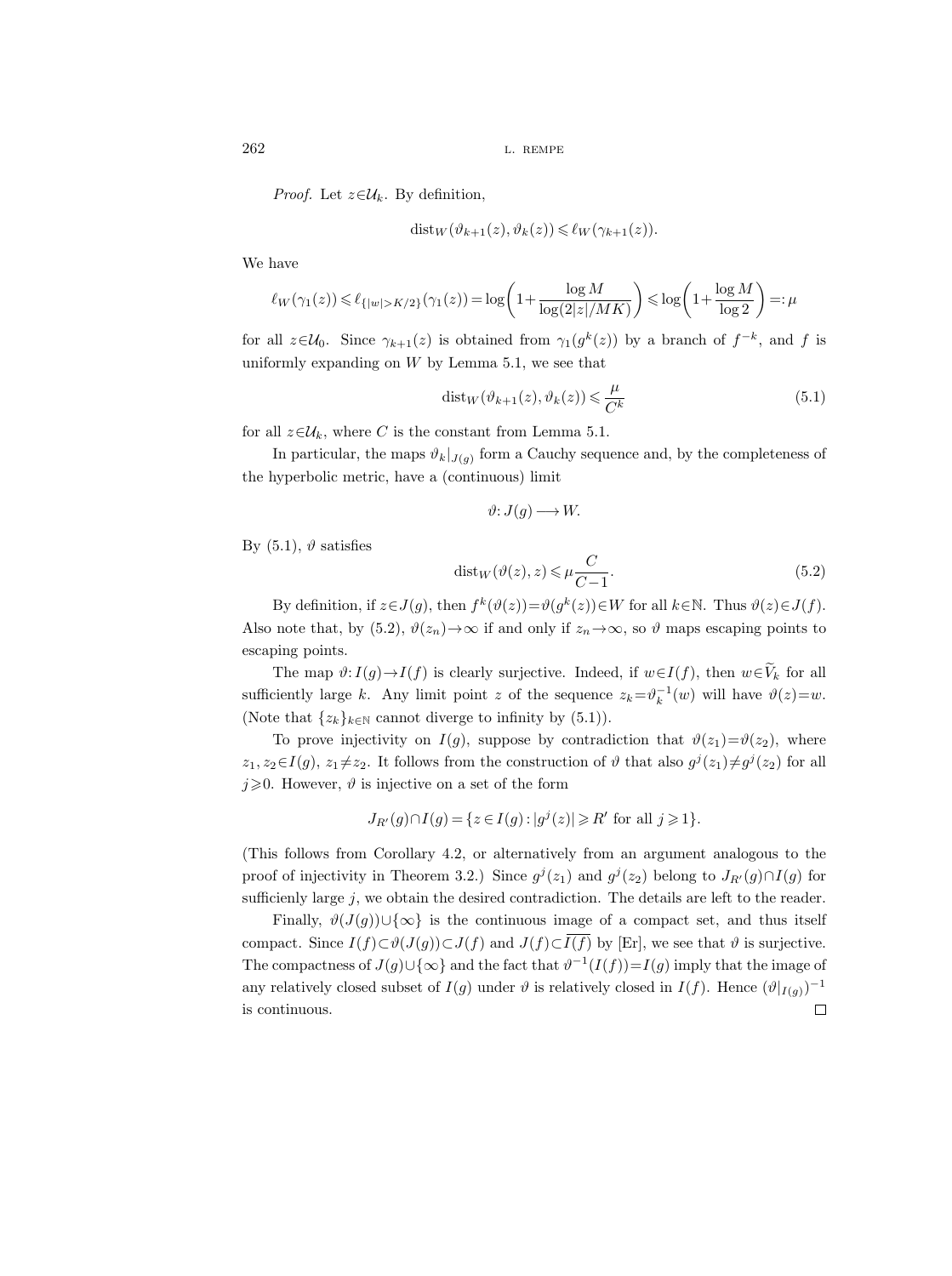Recall that, by a "pinched Cantor bouquet" we mean a metric space that is the quotient of a *straight brush* in the sense of [AO] by a closed equivalence relation on its endpoints. As a corollary of Theorem 1.4, we obtain the following.

COROLLARY 5.3. (Pinched Cantor bouquets) Let  $f \in \mathcal{B}$  be hyperbolic and of finite order. Then every dynamic ray of f lands, and the Julia set is a pinched Cantor bouquet.

*Proof.* Baranski [Ba] proved that, in the disjoint-type case, the Julia set is a straight brush, where all points except (some of) the endpoints of the brush belong to  $I(f)$ . The corollary then follows immediately from our Theorem 5.2.  $\Box$ 

Remark 1. More generally, the Julia set of a disjoint-type function  $f$  that can be written as the composition of finitely many finite-order functions in  $\beta$  is homeomorphic to a straight brush. This follows from [RRRS, Theorem 5.10] (which is independent of [Ba]). Hence Corollary 5.3 also holds for all hyperbolic functions that can be written as such a composition.

Remark 2. We should note that the fact that the Julia set is homeomorphic to a straight brush is not explicitly proved either in [Ba] or in [RRRS]. However, it is not difficult to deduce this from the results proved there using the topological characterization given in [AO].

## Appendix A. Structure of escaping sets

In this section, we discuss the bearing that our results have on some intriguing questions about escaping sets of entire functions that go back to Fatou's original article of 1926 [F], and Eremenko's study of the escaping set [Er]. Fatou observed that the Julia sets of certain explicit entire functions contain curves on which the iterates tend to  $\infty$ , and asked whether this property holds for much more general functions. Eremenko showed that (for an arbitrary entire function f), every component of the closure  $\overline{I(f)}$  is unbounded. He then asked whether, in fact, every component of  $I(f)$  is unbounded, and also whether every point of  $I(f)$  can be connected to  $\infty$  by a curve in  $I(f)$ . (For a more detailed discussion of these questions and their history, compare [RRRS].)

This suggests the study of the following properties for an entire function f.

- (F) Fatou property: There is a curve to  $\infty$  in  $I(f)$ .
- (E) Eremenko property: Every connected component of  $I(f)$  is unbounded.

(S) Strong Eremenko property: Every point  $z \in I(f)$  can be connected to  $\infty$  by a curve in  $I(f)$ .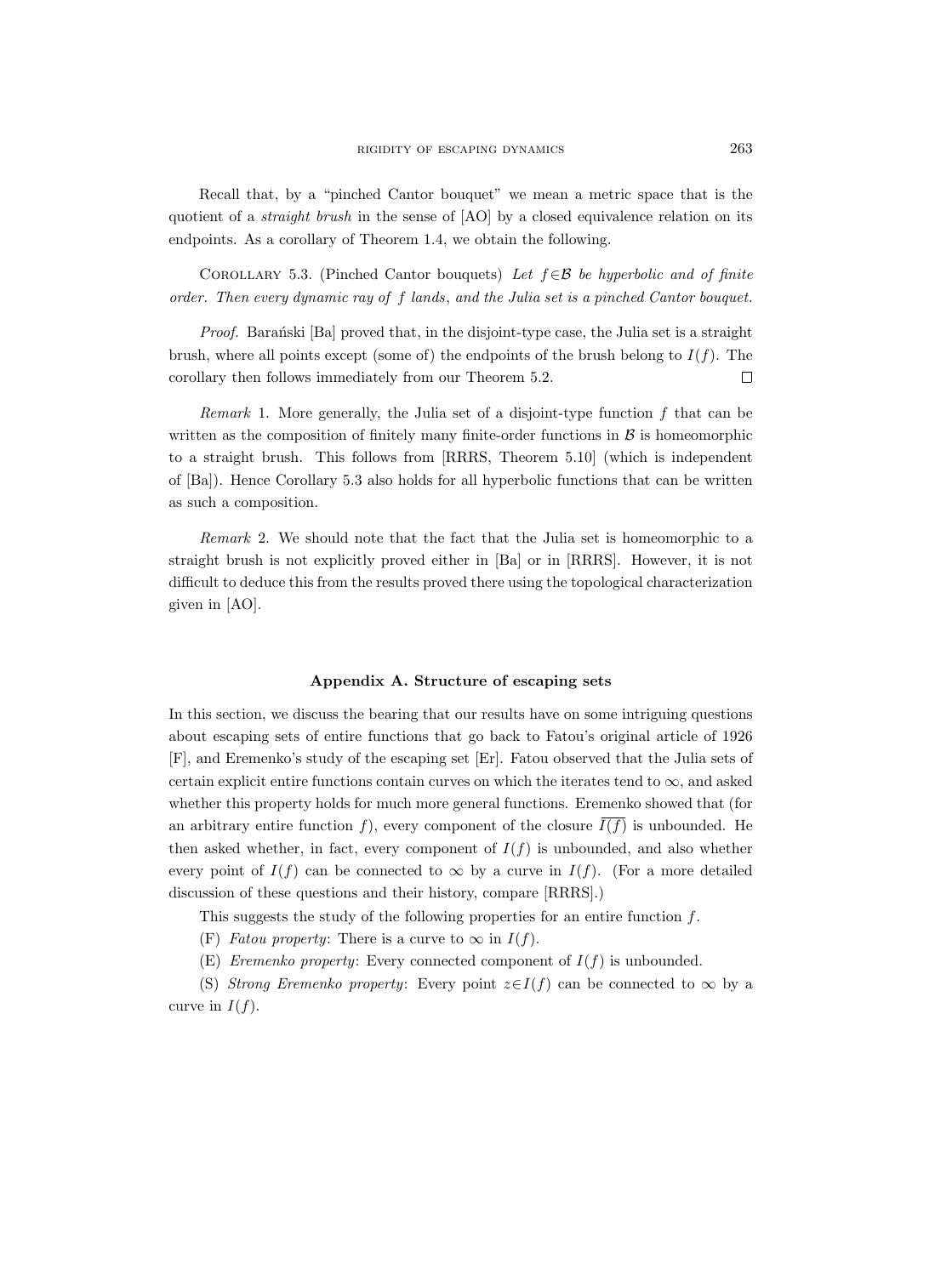It is shown in [RRRS] that there exist hyperbolic functions  $f \in \mathcal{B}$  for which the Julia set does not contain any curves to  $\infty$ . Thus, property (F) (and, in particular, (S)) can fail for functions in class  $\beta$ . In fact, there are even hyperbolic functions whose Julia set does not contain any non-trivial curves at all. Together with Theorem 1.1, this implies the following result.

Corollary A.1. (No curves in the escaping set) There exists an entire function  $f \in \mathcal{B}$  with the following property: if  $g \in \mathcal{B}$  is quasiconformally equivalent to f near infinity, then the escaping set  $I(g)$  does not contain any non-trivial curves.

*Proof.* Let f be the example constructed in [RRRS, Theorem 8.4], whose Julia set does not contain any non-trivial curves. If  $g$  is quasiconformally equivalent to  $f$  near infinity, then, by Theorem 1.1, for sufficiently large R the set  $J_R(f)$  of points whose forward orbits are contained in  $\mathbb{C}\backslash\mathbb{D}_R(0)$  is homeomorphic to a subset of the Julia set of f. Therefore  $J_R(f)$  does not contain any non-trivial curves either. Since the image of a non-trivial curve under  $f$  is again a non-trivial curve, the same holds for all sets  $f^{-n}(J_R(f)), n \geqslant 0.$ 

Suppose, by contradiction, that  $I(g)$  does contain a non-trivial curve  $\gamma: [0, 1] \rightarrow I(g);$ we may assume that  $\gamma$  is not constant on any interval. For every  $n, \gamma^{-1}(f^{-n}(J_R(f)))$  is a closed subset of [0, 1] that does not contain any intervals, and hence is nowhere dense. However, we have

$$
[0,1] = \gamma^{-1}(I(f)) \subset \bigcup_{n \geq 0} \gamma^{-1}(f^{-n}(J_R(f))),
$$

which contradicts the Baire category theorem.

In [R2], we establish Eremenko's property for every hyperbolic function  $f \in \mathcal{B}$ , and more generally any function  $f \in \mathcal{B}$  with bounded postsingular set. This shows that a situation as in Corollary A.1 cannot occur for property (E). Whether there is any entire function for which property (E) fails remains an open problem. We remark that even in the exponential family, the study of connected components of  $I(f)$  is far from trivial: while in the hyperbolic case, each such component consists of a single dynamic ray [BDDJM], for many non-hyperbolic exponential maps, including  $z \mapsto \exp(z)$  and  $z \mapsto 2\pi i \exp(z)$ , the escaping set is a connected subset of the complex plane [R4], [J], [R5].

Note that our Theorem 1.4 also shows that

for any quasiconformal equivalence class in class B, each of the properties (F), (E) and (S) either holds for all hyperbolic maps or fails for all hyperbolic maps.

 $\Box$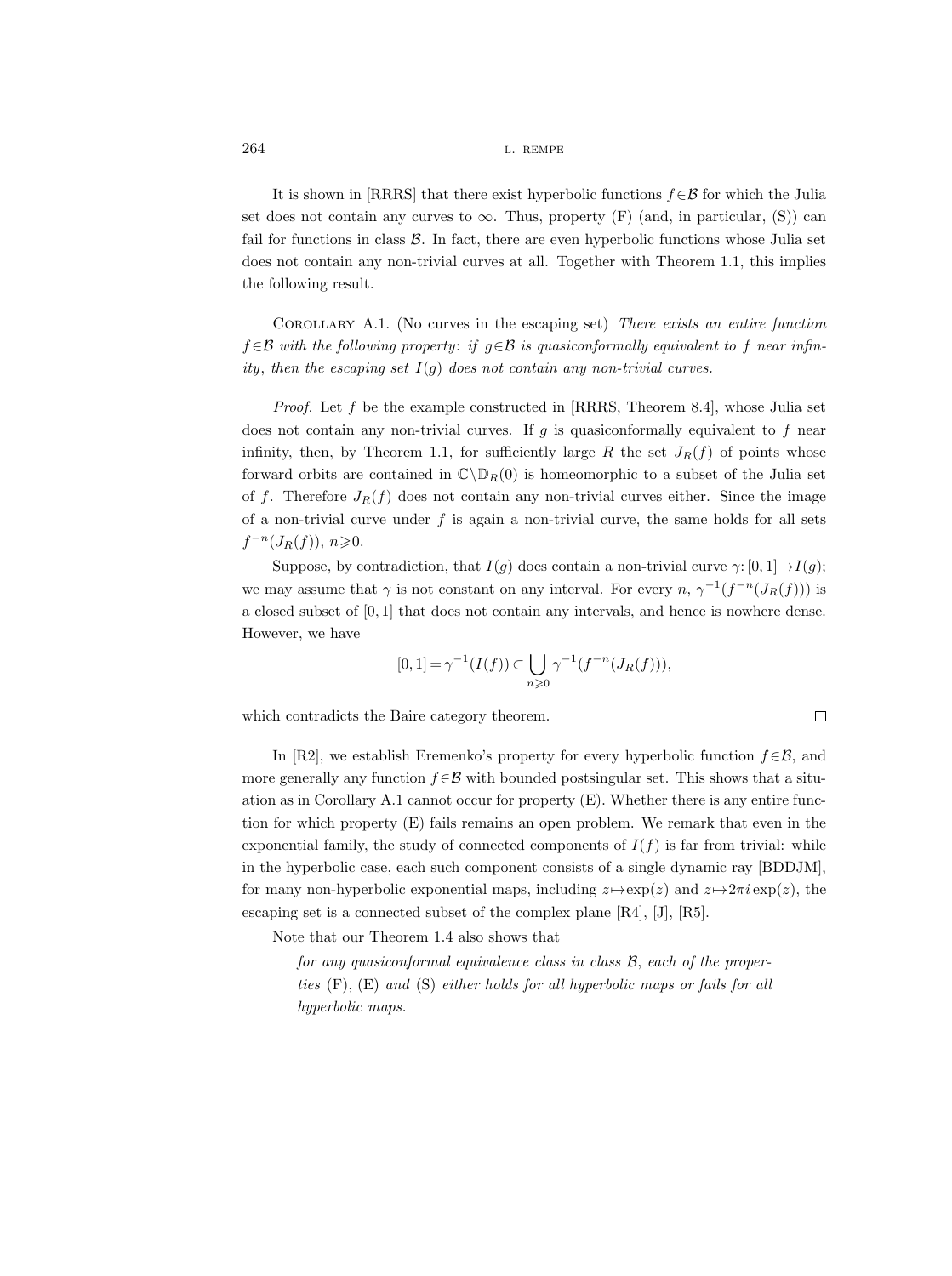Now consider the following uniform variants of the above properties.

(UE) For every  $z \in I(f)$ , there exists some unbounded connected set  $A \ni z$  such that  $f^n|_A \rightarrow \infty$  uniformly.

(US) Every  $z \in I(f)$  can be connected to  $\infty$  by a curve  $\gamma$  such that  $f^n|_{\gamma} \to \infty$  uniformly.

In many proofs of the Eremenko property, or the strong Eremenko property, they are in fact established in this uniform sense. It is possible, following the construction in [RRRS], to construct an entire function for which property (UE) fails.

Theorem 1.1 shows that

for any quasiconformal equivalence class of Eremenko–Lyubich functions, each of the properties (UE) and (US) either holds for all maps or fails for all maps.

In  $[RRRS]$ , property (US) is established for a large subset of  $\mathcal{B}$ , in particular for those of finite order (as well as finite compositions of such functions). The above-mentioned recent results of Baran<sup>ski</sup> [Ba] also imply this property for *disjoint-type* functions  $f \in \mathcal{B}$ of finite order (i.e., hyperbolic maps with a single fixed attractor). Hence Theorem 1.1, together with [Ba], provides an alternative proof of property (US)—and thus a positive answer to Fatou's and Eremenko's questions—for functions  $f \in \mathcal{B}$  of finite order.

#### References

- [AO] AARTS, J. M. & OVERSTEEGEN, L. G., The geometry of Julia sets. Trans. Amer. Math. Soc., 338 (1993), 897–918.
- [AL] Avila, A. & Lyubich, M., Hausdorff dimension and conformal measures of Feigenbaum Julia sets. J. Amer. Math. Soc., 21 (2008), 305–363.
- [Ba] BARAŃSKI, K., Trees and hairs for some hyperbolic entire maps of finite order. Math. Z., 257 (2007), 33–59.
- [Berg] Bergweiler, W., Iteration of meromorphic functions. Bull. Amer. Math. Soc., 29 (1993), 151–188.
- [BRS] Bergweiler, W., Rippon, P. J. & Stallard, G. M., Dynamics of meromorphic functions with direct or logarithmic singularities. Proc. Lond. Math. Soc., 97 (2008), 368–400.
- [Bers] Bers, L., The moduli of Kleinian groups. Uspeki Mat. Nauk, 29 (1974), 86–102 (Russian); English translation in Russian Math. Surveys, 29 (1974), 88–102.
- [BR] BERS, L. & ROYDEN, H. L., Holomorphic families of injections. Acta Math., 157 (1986), 259–286.
- [BDDJM] BHATTACHARJEE, R., DEVANEY, R. L., DEVILLE, R. E. L., JOSIĆ, K. & MORENO-ROCHA, M., Accessible points in the Julia sets of stable exponentials. Discrete Contin. Dyn. Syst. Ser. B, 1 (2001), 299–318.
- [DG] DOUADY, A. & GOLDBERG, L. R., The nonconjugacy of certain exponential functions, in Holomorphic Functions and Moduli, Vol. I (Berkeley, CA, 1986), Math. Sci. Res. Inst. Publ., 10, pp. 1–7. Springer, New York, 1988.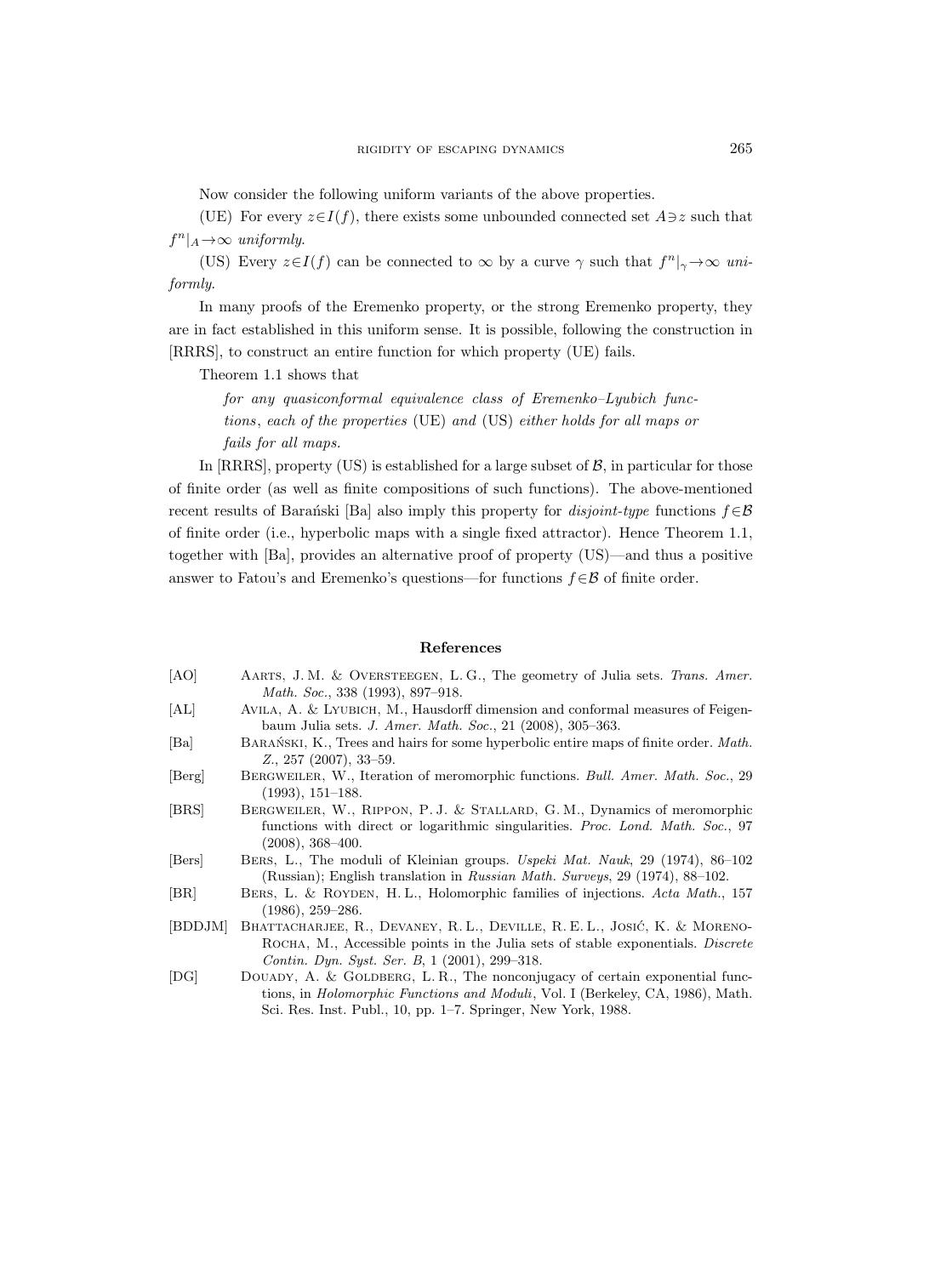| 266 | L. REMPE |
|-----|----------|
|     |          |

| [DH1]              | DOUADY, A. & HUBBARD, J. H., Étude dynamique des polynômes complexes. I, II.<br>Publications Mathématiques d'Orsay, 84, 85. Université de Paris-Sud,                                                                                       |
|--------------------|--------------------------------------------------------------------------------------------------------------------------------------------------------------------------------------------------------------------------------------------|
|                    | Département de Mathématiques, Orsay, 1984, 1985.                                                                                                                                                                                           |
| [ <sub>DH2</sub> ] | On the dynamics of polynomial-like mappings. Ann. Sci. École Norm. Sup., 18<br>$\overbrace{\qquad \qquad }^{ }$<br>$(1985), 287-343.$                                                                                                      |
| [Ep]               | EPSTEIN, A.L., Towers of Finite Type Complex Analytic Maps. Ph.D. Thesis, City<br>University of New York, 1995.<br>http://pcwww.liv.ac.uk/~lrempe/adam/thesis.pdf.                                                                         |
| Er                 | EREMENKO, A. E., On the iteration of entire functions, in <i>Dynamical Systems and</i><br>Ergodic Theory (Warsaw, 1986), Banach Center Publ., 23, pp. 339-345. PWN,<br>Warsaw, 1989.                                                       |
| [EL1]              | EREMENKO, A.E. & LYUBICH, M.Y. Structural stability in some families of en-<br>tire functions. Preprint, Ukrainian Physico-Technical Institute, Kharkov, 1984<br>(Russian).                                                                |
| [EL2]              | Examples of entire functions with pathological dynamics. J. London Math. Soc.,<br>$\overline{\phantom{m}}$<br>$36(1987), 458-468.$                                                                                                         |
| [EL3]              | - Dynamical properties of some classes of entire functions. Ann. Inst. Fourier<br>$(Grenoble)$ , 42 (1992), 989–1020.                                                                                                                      |
| [F]                | FATOU, P., Sur l'itération des fonctions transcendantes entières. Acta Math., 47<br>$(1926), 337-370.$                                                                                                                                     |
| $[GK\acute{S}]$    | GRACZYK, J., KOTUS, J. & ŚWIĄTEK, G., Non-recurrent meromorphic functions.<br>Fund. Math., 182 (2004), 269-281.                                                                                                                            |
| [H]                | HUBBARD, J.H., Teichmüller Theory and Applications to Geometry, Topology, and<br><i>Dynamics.</i> Vol. 1. Matrix Editions, Ithaca, NY, 2006.                                                                                               |
| $[J]$              | JARQUE, X., On the connectivity of the escaping set for complex exponential<br>Misiurewicz parameters. Preprint, 2009.                                                                                                                     |
| [KSvS1]            | KOZLOVSKI, O., SHEN, W. & VAN STRIEN, S., Rigidity for real polynomials. Ann.<br>of Math., $165$ (2007), 749–841.                                                                                                                          |
| [KSvS2]            | — Density of hyperbolicity in dimension one. Ann. of Math., 166 (2007), 145–182.                                                                                                                                                           |
| $ {\rm LZ} $       | LANGLEY, J. K. & ZHENG, J. H., On the fixpoints, multipliers and value distribution<br>of certain classes of meromorphic functions. Ann. Acad. Sci. Fenn. Math., 23<br>$(1998), 133 - 150.$                                                |
| $[{\rm L}]$        | LEHTO, O., An extension theorem for quasiconformal mappings. Proc. London Math.<br><i>Soc.</i> , 14a (1965), 187–190.                                                                                                                      |
| $[{\rm LV}]$       | LEHTO, O. & VIRTANEN, K.I., Quasikonforme Abbildungen. Die Grundlehren der<br>mathematischen Wissenschaften, 126. Springer, Berlin, 1965 (German); English<br>translation: Quasiconformal Mappings in the Plane, Springer, New York, 1973. |
| [MSS]              | MAÑÉ, R., SAD, P. & SULLIVAN, D., On the dynamics of rational maps. Ann. Sci.<br><i>École Norm. Sup.</i> , 16 (1983), 193-217.                                                                                                             |
| [McM1]             | MCMULLEN, C., Area and Hausdorff dimension of Julia sets of entire functions.<br>Trans. Amer. Math. Soc., 300 (1987), 329-342.                                                                                                             |
| [McM2]             | Complex Dynamics and Renormalization. Annals of Mathematics Studies, 135.<br>Princeton University Press, Princeton, NJ, 1994.                                                                                                              |
| $ M-B $            | MIHALJEVIĆ-BRANDT, H., Semiconjugacies, pinched Cantor bouquets and hyper-<br>bolic orbifolds. Preprint, 2009. arXiv: 0907.5398 [math.DS].                                                                                                 |
| M                  | MILNOR, J., Dynamics in One Complex Variable. Annals of Mathematics Studies,<br>160. Princeton University Press, Princeton, NJ, 2006.                                                                                                      |